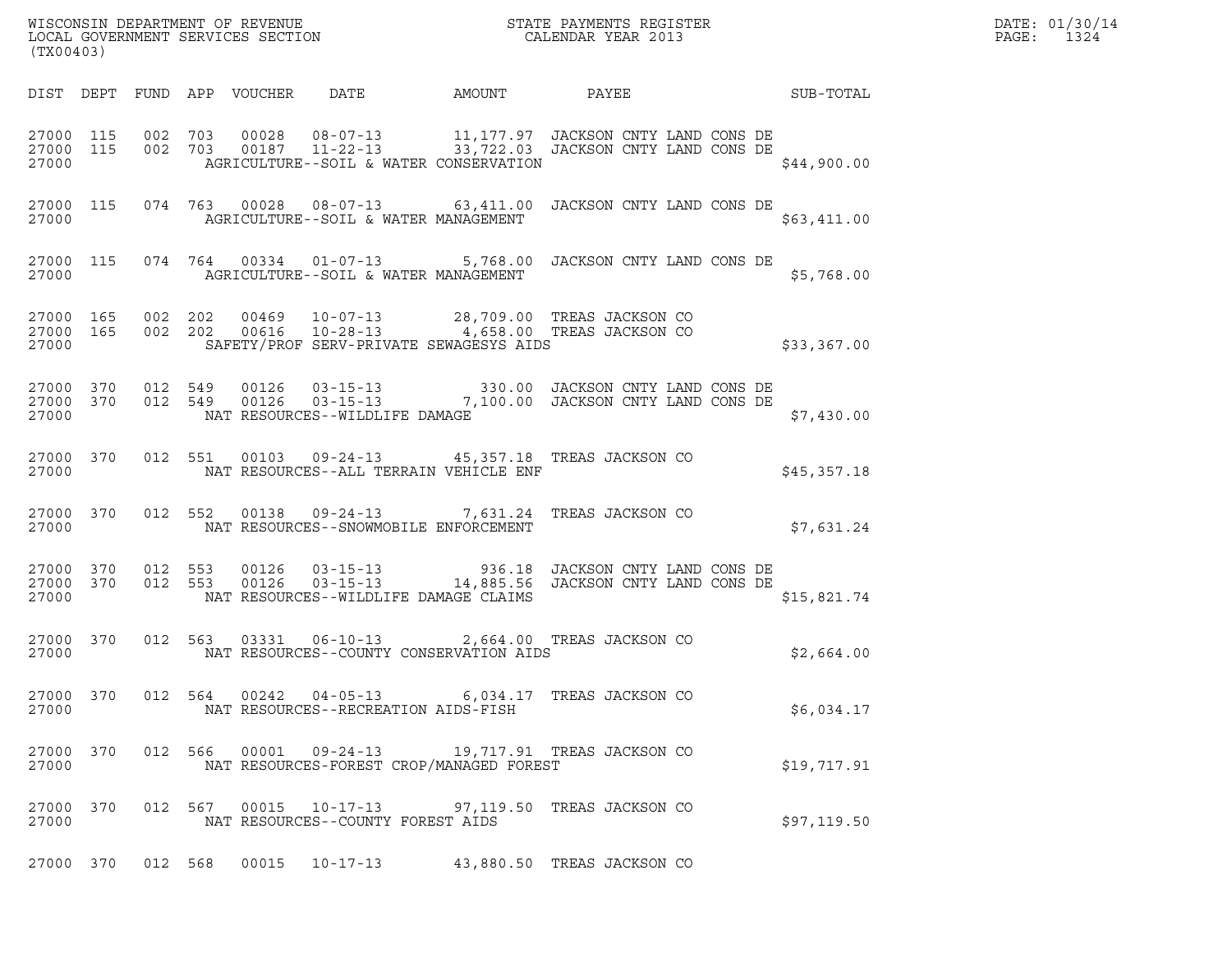| (TX00403)                                                                              |                                                                    |                                                                    |                                                                    |                                                                                        |                                                                                                                                                                                  |                                                                                                        |                                                                                                                                                                                                      |                  | DATE: 01/30/14<br>$\mathtt{PAGE}$ :<br>1325 |
|----------------------------------------------------------------------------------------|--------------------------------------------------------------------|--------------------------------------------------------------------|--------------------------------------------------------------------|----------------------------------------------------------------------------------------|----------------------------------------------------------------------------------------------------------------------------------------------------------------------------------|--------------------------------------------------------------------------------------------------------|------------------------------------------------------------------------------------------------------------------------------------------------------------------------------------------------------|------------------|---------------------------------------------|
|                                                                                        |                                                                    |                                                                    |                                                                    | DIST DEPT FUND APP VOUCHER                                                             | DATE                                                                                                                                                                             | AMOUNT                                                                                                 | PAYEE                                                                                                                                                                                                | <b>SUB-TOTAL</b> |                                             |
| 27000                                                                                  |                                                                    |                                                                    |                                                                    |                                                                                        | NAT RESOURCES--COUNTY FOREST LOANS-SEVER                                                                                                                                         |                                                                                                        |                                                                                                                                                                                                      | \$43,880.50      |                                             |
| 27000                                                                                  | 27000 370                                                          |                                                                    |                                                                    |                                                                                        | NAT RESOURCES--URBAN FORESTRY/CO FORESTS                                                                                                                                         |                                                                                                        | 012 572 00004 04-03-13 43,068.42 TREAS JACKSON CO                                                                                                                                                    | \$43,068.42      |                                             |
| 27000                                                                                  | 27000 370                                                          |                                                                    | 012 575                                                            |                                                                                        | NAT RESOURCES--SNOWMOBILE TRAIL AIDS                                                                                                                                             |                                                                                                        | 00983  11-21-13  83, 775.00  TREAS JACKSON CO                                                                                                                                                        | \$83,775.00      |                                             |
| 27000 370<br>27000                                                                     | 27000 370                                                          |                                                                    |                                                                    |                                                                                        | NAT RESOURCES--ALL-TERRAIN VEHICLE TRAIL                                                                                                                                         |                                                                                                        | 012 576 00981 11-21-13 39,300.00 TREAS JACKSON CO<br>012 576 00982 11-21-13 6,910.00 TREAS JACKSON CO                                                                                                | \$46, 210.00     |                                             |
| 27000                                                                                  | 27000 370<br>27000 370                                             |                                                                    |                                                                    |                                                                                        | NAT RESOURCES--ALL-TERRAIN VEHICLE TRAIL                                                                                                                                         |                                                                                                        | 012 577 01634 01-08-13 29,475.00 TREAS JACKSON CO<br>012 577 02737 04-16-13 78,100.00 TREAS JACKSON CO                                                                                               | \$107,575.00     |                                             |
| 27000                                                                                  | 27000 370                                                          |                                                                    |                                                                    |                                                                                        | NAT RESOURCES--RU RECYCLING GRANT                                                                                                                                                |                                                                                                        | 074 670 40607 05-20-13 79,495.75 TREAS JACKSON CO                                                                                                                                                    | \$79,495.75      |                                             |
| 27000                                                                                  | 27000 370                                                          |                                                                    |                                                                    |                                                                                        | NAT RESOURCES--RU CONSOLIDATED GRANT                                                                                                                                             |                                                                                                        | 074 673 40607 05-20-13 5,273.66 TREAS JACKSON CO                                                                                                                                                     | \$5,273.66       |                                             |
| 27000 370<br>27000 370<br>27000                                                        | 27000 370                                                          | 095 512<br>095 512<br>095 512                                      |                                                                    | 03106                                                                                  | $00622$ $09-30-13$<br>01280  12-26-13<br>$05 - 14 - 13$<br>NAT RESOURCES--STEWARDSHIP 2000                                                                                       |                                                                                                        | 141,250.00 TREAS JACKSON CO<br>120,311.08 TREAS JACKSON CO<br>40,000.00 TREAS JACKSON CO                                                                                                             | \$301,561.08     |                                             |
| 27000                                                                                  | 27000 395                                                          |                                                                    |                                                                    |                                                                                        | 011 170 66650 02-28-13<br>TRANSPORTATION--COUNTY FOREST ROAD AIDS                                                                                                                |                                                                                                        | 2,719.48 TREAS JACKSON CO                                                                                                                                                                            | \$2,719.48       |                                             |
| 27000<br>27000                                                                         | 395                                                                |                                                                    | 011 174                                                            | 60742                                                                                  | $01 - 04 - 13$<br>TRANSPORTATION--FLOOD DAMAGE AID                                                                                                                               |                                                                                                        | 28,161.59 TREAS JACKSON CO                                                                                                                                                                           | \$28,161.59      |                                             |
| 27000<br>27000<br>27000<br>27000<br>27000<br>27000<br>27000<br>27000<br>27000<br>27000 | 395<br>395<br>395<br>395<br>395<br>395<br>395<br>395<br>395<br>395 | 011<br>011<br>011<br>011<br>011<br>011<br>011<br>011<br>011<br>011 | 185<br>185<br>185<br>185<br>185<br>185<br>185<br>185<br>185<br>185 | 62495<br>63068<br>65358<br>65358<br>65358<br>65358<br>65358<br>65358<br>70837<br>70837 | $01 - 22 - 13$<br>$01 - 28 - 13$<br>$02 - 19 - 13$<br>$02 - 19 - 13$<br>$02 - 19 - 13$<br>$02 - 19 - 13$<br>$02 - 19 - 13$<br>$02 - 19 - 13$<br>$04 - 08 - 13$<br>$04 - 08 - 13$ | 1,538.40<br>2,621.80<br>685.84<br>695.44<br>704.48<br>706.16<br>1,606.72<br>720.96<br>565.76<br>697.76 | TREAS JACKSON CO<br>TREAS JACKSON CO<br>TREAS JACKSON CO<br>TREAS JACKSON CO<br>TREAS JACKSON CO<br>TREAS JACKSON CO<br>TREAS JACKSON CO<br>TREAS JACKSON CO<br>TREAS JACKSON CO<br>TREAS JACKSON CO |                  |                                             |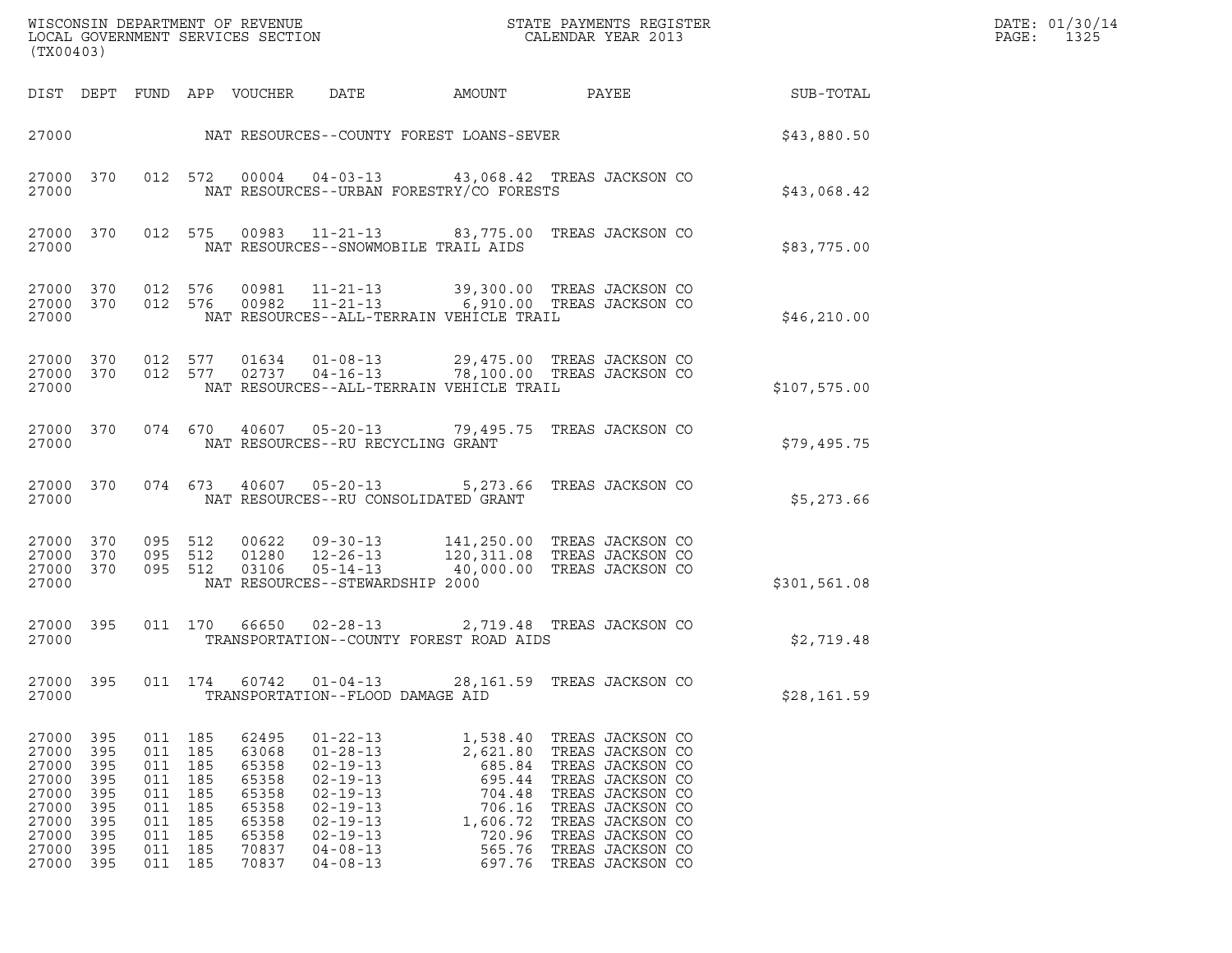| (TX00403)                                                                                                                                                                                 |                                                                                                                                          |                                                                                                                                          |                                                                                                                                          |                                                                                                                                                                                  |                                                                                                                                                                                                                                                                                                                                                                      |                                                                                                                                                                                                                                                                                                                                    |                                                                                                                                                                                                                                                                                                                                                                                                                                |                |
|-------------------------------------------------------------------------------------------------------------------------------------------------------------------------------------------|------------------------------------------------------------------------------------------------------------------------------------------|------------------------------------------------------------------------------------------------------------------------------------------|------------------------------------------------------------------------------------------------------------------------------------------|----------------------------------------------------------------------------------------------------------------------------------------------------------------------------------|----------------------------------------------------------------------------------------------------------------------------------------------------------------------------------------------------------------------------------------------------------------------------------------------------------------------------------------------------------------------|------------------------------------------------------------------------------------------------------------------------------------------------------------------------------------------------------------------------------------------------------------------------------------------------------------------------------------|--------------------------------------------------------------------------------------------------------------------------------------------------------------------------------------------------------------------------------------------------------------------------------------------------------------------------------------------------------------------------------------------------------------------------------|----------------|
| DIST                                                                                                                                                                                      | DEPT                                                                                                                                     | FUND                                                                                                                                     | APP                                                                                                                                      | VOUCHER                                                                                                                                                                          | DATE                                                                                                                                                                                                                                                                                                                                                                 | AMOUNT                                                                                                                                                                                                                                                                                                                             | PAYEE                                                                                                                                                                                                                                                                                                                                                                                                                          | SUB-TOTAL      |
| 27000<br>27000<br>27000<br>27000<br>27000<br>27000<br>27000<br>27000<br>27000<br>27000<br>27000<br>27000<br>27000<br>27000<br>27000<br>27000<br>27000<br>27000<br>27000<br>27000<br>27000 | 395<br>395<br>395<br>395<br>395<br>395<br>395<br>395<br>395<br>395<br>395<br>395<br>395<br>395<br>395<br>395<br>395<br>395<br>395<br>395 | 011<br>011<br>011<br>011<br>011<br>011<br>011<br>011<br>011<br>011<br>011<br>011<br>011<br>011<br>011<br>011<br>011<br>011<br>011<br>011 | 185<br>185<br>185<br>185<br>185<br>185<br>185<br>185<br>185<br>185<br>185<br>185<br>185<br>185<br>185<br>185<br>185<br>185<br>185<br>185 | 70837<br>75874<br>75874<br>75874<br>75874<br>75874<br>75874<br>75874<br>79240<br>80631<br>81591<br>85534<br>85534<br>86155<br>91344<br>91344<br>91344<br>92787<br>92787<br>94590 | $04 - 08 - 13$<br>$05 - 28 - 13$<br>$05 - 28 - 13$<br>$05 - 28 - 13$<br>$05 - 28 - 13$<br>$05 - 28 - 13$<br>$05 - 28 - 13$<br>$05 - 28 - 13$<br>$07 - 01 - 13$<br>$07 - 15 - 13$<br>$07 - 22 - 13$<br>$08 - 26 - 13$<br>$08 - 26 - 13$<br>$09 - 03 - 13$<br>$10 - 21 - 13$<br>$10 - 21 - 13$<br>$10 - 21 - 13$<br>$11 - 04 - 13$<br>$11 - 04 - 13$<br>$11 - 18 - 13$ | 541.04<br>1,060.64<br>677.44<br>1,035.92<br>406.40<br>2,869.36<br>5,923.44<br>1,224.09<br>656.56<br>2,635.68<br>159.92<br>2,730.40<br>2,730.40<br>2,730.48<br>2,167.44<br>2,167.44<br>1,744.00<br>740.80<br>5,543.44<br>1,744.00<br>740.80<br>5,543.44<br>1,744.00<br>740.80<br>1,361.85<br>TRANSPORTATION--HIGHWAY SAFETY-FEDERAL | TREAS JACKSON CO<br>TREAS JACKSON CO<br>TREAS JACKSON CO<br>TREAS JACKSON CO<br>TREAS JACKSON CO<br>TREAS JACKSON CO<br>TREAS JACKSON CO<br>TREAS JACKSON CO<br>TREAS JACKSON CO<br>TREAS JACKSON CO<br>TREAS JACKSON CO<br>TREAS JACKSON CO<br>TREAS JACKSON CO<br>TREAS JACKSON CO<br>TREAS JACKSON CO<br>TREAS JACKSON CO<br>TREAS JACKSON CO<br>1,067.96 TREAS JACKSON CO<br>5,543.44 TREAS JACKSON CO<br>TREAS JACKSON CO | \$46,596.42    |
|                                                                                                                                                                                           |                                                                                                                                          |                                                                                                                                          |                                                                                                                                          |                                                                                                                                                                                  |                                                                                                                                                                                                                                                                                                                                                                      |                                                                                                                                                                                                                                                                                                                                    |                                                                                                                                                                                                                                                                                                                                                                                                                                |                |
| 27000<br>27000<br>27000<br>27000                                                                                                                                                          | 395<br>395<br>395                                                                                                                        | 011<br>011<br>011                                                                                                                        | 190<br>190<br>190                                                                                                                        | 68027<br>82027<br>94027                                                                                                                                                          | $01 - 07 - 13$<br>$07 - 01 - 13$<br>$10 - 07 - 13$                                                                                                                                                                                                                                                                                                                   | 383,964.68<br>TRANSPORTATION--GENERAL TRANSP AIDS-GTA                                                                                                                                                                                                                                                                              | 191,982.34 COUNTY OF JACKSON<br>COUNTY OF JACKSON<br>191,982.36 COUNTY OF JACKSON                                                                                                                                                                                                                                                                                                                                              | \$767,929.38   |
| 27000<br>27000                                                                                                                                                                            | 395                                                                                                                                      | 011                                                                                                                                      | 278                                                                                                                                      | 95705                                                                                                                                                                            | $11 - 26 - 13$                                                                                                                                                                                                                                                                                                                                                       | 60,000.00<br>TRANSPORTATION--LRIP/TRIP/MSIP GRANTS                                                                                                                                                                                                                                                                                 | TREAS JACKSON CO                                                                                                                                                                                                                                                                                                                                                                                                               | \$60,000.00    |
| 27000<br>27000                                                                                                                                                                            | 410                                                                                                                                      | 002                                                                                                                                      | 116                                                                                                                                      | 11357                                                                                                                                                                            | $11 - 05 - 13$<br>CORRECTIONS--LOCAL AID                                                                                                                                                                                                                                                                                                                             | 27,797.70                                                                                                                                                                                                                                                                                                                          | TREAS JACKSON CO                                                                                                                                                                                                                                                                                                                                                                                                               | \$27,797.70    |
| 27000<br>27000<br>27000<br>27000<br>27000<br>27000<br>27000<br>27000<br>27000<br>27000<br>27000<br>27000<br>27000<br>27000                                                                | 435<br>435<br>435<br>435<br>435<br>435<br>435<br>435<br>435<br>435<br>435<br>435<br>435                                                  | 005<br>005<br>005<br>005<br>005<br>005<br>005<br>005<br>005<br>005<br>005<br>005<br>005                                                  | 000<br>000<br>000<br>000<br>000<br>000<br>000<br>000<br>000<br>000<br>000<br>000<br>000                                                  | 90310<br>90314<br>90318<br>90321<br>90323<br>90325<br>90326<br>90400<br>90402<br>90403<br>90406<br>90408<br>90411                                                                | $01 - 01 - 13$<br>$02 - 01 - 13$<br>$03 - 01 - 13$<br>$04 - 01 - 13$<br>$05 - 01 - 13$<br>$06 - 01 - 13$<br>$07 - 02 - 13$<br>$07 - 01 - 13$<br>$08 - 01 - 13$<br>$09 - 01 - 13$<br>$10 - 01 - 13$<br>$11 - 01 - 13$<br>$12 - 01 - 13$<br>HEALTH SERVICES--STATE/FED AIDS                                                                                            | 101,671.00<br>44,880.00<br>62,437.00<br>101,026.00<br>65,386.00<br>35,730.00<br>8,083.00<br>189,160.00<br>215,761.00<br>286,642.00<br>136,668.00<br>41,535.00<br>26,746.00                                                                                                                                                         | JACKSON CO<br>JACKSON CO<br>JACKSON CO<br>JACKSON CO<br>JACKSON CO<br>JACKSON CO<br>JACKSON CO<br>JACKSON CO<br>JACKSON CO<br>JACKSON CO<br>JACKSON CO<br>JACKSON CO<br>JACKSON CO                                                                                                                                                                                                                                             | \$1,315,725.00 |

27000 437 005 000 00000 01-12-13 27,953.53 JACKSON CHILD SUPPORT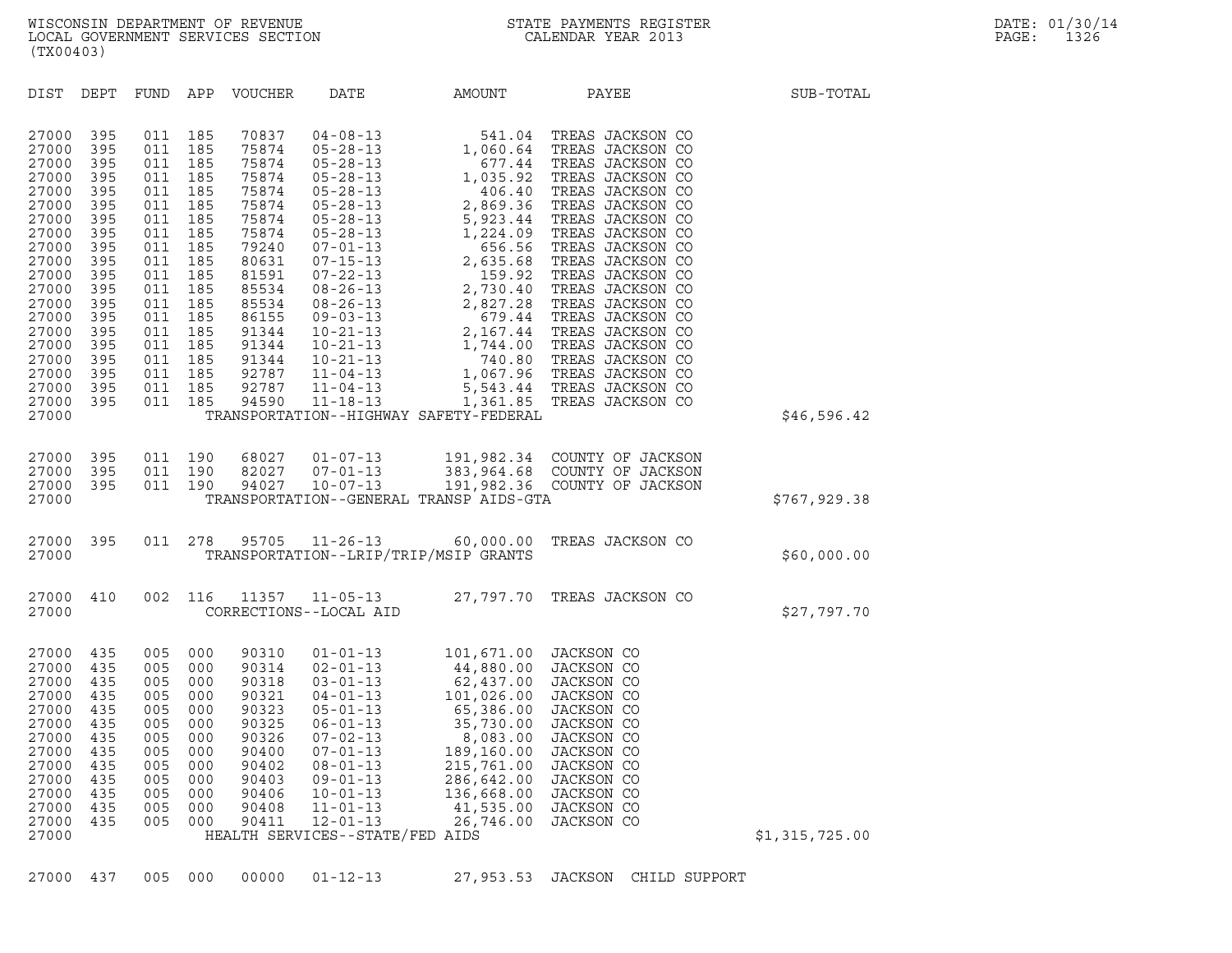| (TX00403)                        |                          |                          |                          |                                  |                                                                       |                                                                                              |                                                        |                                                                |               |
|----------------------------------|--------------------------|--------------------------|--------------------------|----------------------------------|-----------------------------------------------------------------------|----------------------------------------------------------------------------------------------|--------------------------------------------------------|----------------------------------------------------------------|---------------|
| DIST                             | DEPT                     | <b>FUND</b>              | APP                      | VOUCHER                          | DATE                                                                  | AMOUNT                                                                                       | PAYEE                                                  |                                                                | SUB-TOTAL     |
| 27000<br>27000<br>27000          | 437<br>437<br>437        | 005<br>005<br>005        | 000<br>000<br>000        | 00000<br>00000<br>00000          | $02 - 23 - 13$<br>$03 - 30 - 13$                                      | 36,160.42<br>4,411.91                                                                        | <b>JACKSON</b><br>JACKSON<br><b>JACKSON</b>            |                                                                |               |
| 27000<br>27000                   | 437<br>437               | 005<br>005               | 000<br>000               | 00000<br>00000                   | $03 - 06 - 13$<br>$03 - 22 - 13$<br>$04 - 05 - 13$                    | 1,340.14<br>20,093.38<br>55,689.24                                                           | JACKSON<br>JACKSON                                     | CHILD SUPPORT                                                  |               |
| 27000                            | 437                      | 005                      | 000                      | 00000                            | $04 - 10 - 13$                                                        | 129,316.68                                                                                   | JACKSON                                                | CHILD SUPPORT                                                  |               |
| 27000<br>27000<br>27000<br>27000 | 437<br>437<br>437<br>437 | 005<br>005<br>005<br>005 | 000<br>000<br>000<br>000 | 00000<br>00000<br>00000<br>00000 | $04 - 28 - 13$<br>$04 - 05 - 13$<br>$05 - 19 - 13$<br>$05 - 30 - 13$  | 24,334.85<br>25,307.29<br>63,346.31<br>11,122.99                                             | JACKSON<br>JACKSON<br><b>JACKSON</b><br>JACKSON        | CHILD SUPPORT                                                  |               |
| 27000<br>27000<br>27000          | 437<br>437<br>437        | 005<br>005<br>005        | 000<br>000<br>000        | 00000<br>00000<br>00000          | $05 - 05 - 13$<br>$06 - 06 - 13$<br>$06 - 23 - 13$                    | 23,731.98<br>15.20<br>6,711.56                                                               | <b>JACKSON</b><br>JACKSON<br><b>JACKSON</b>            | CHILD SUPPORT                                                  |               |
| 27000<br>27000<br>27000          | 437<br>437<br>437        | 005<br>005<br>005        | 000<br>000<br>000        | 00000<br>00000<br>00000          | $07 - 05 - 13$<br>$07 - 11 - 13$<br>$07 - 07 - 13$                    | 7,079.99<br>788.00<br>40,042.80                                                              | JACKSON<br><b>JACKSON</b><br>JACKSON                   | CHILD SUPPORT<br>CHILD SUPPORT                                 |               |
| 27000<br>27000<br>27000<br>27000 | 437<br>437<br>437<br>437 | 005<br>005<br>005<br>005 | 000<br>000<br>000<br>000 | 00000<br>00000<br>00000<br>00000 | $08 - 30 - 13$<br>$08 - 31 - 13$<br>$08 - 05 - 13$<br>$08 - 08 - 13$  | 138.15<br>17,812.26<br>20,728.91<br>8,472.39                                                 | <b>JACKSON</b><br>JACKSON<br>JACKSON<br><b>JACKSON</b> | CHILD SUPPORT<br>CHILD SUPPORT                                 |               |
| 27000<br>27000<br>27000          | 437<br>437<br>437        | 005<br>005<br>005        | 000<br>000<br>000        | 00000<br>00000<br>00000          | $09 - 05 - 13$<br>$09 - 07 - 13$<br>$10 - 09 - 13$                    | 302,185.00<br>33, 199.84<br>7, 553.44<br>39, 822.08<br>17, 129.20<br>29.10                   | <b>JACKSON</b><br>JACKSON<br><b>JACKSON</b>            |                                                                |               |
| 27000<br>27000<br>27000          | 437<br>437<br>437        | 005<br>005<br>005        | 000<br>000<br>000        | 00000<br>00000<br>00000          | $10 - 30 - 13$<br>$10 - 31 - 13$<br>$11 - 05 - 13$                    |                                                                                              | JACKSON<br>JACKSON<br>JACKSON                          | CHILD SUPPORT<br>CHILD SUPPORT                                 |               |
| 27000<br>27000                   | 437<br>437               | 005<br>005               | 000<br>000               | 00000<br>00000                   | $11 - 11 - 13$<br>$12 - 05 - 13$                                      | 35, 368.53<br>60.15                                                                          | JACKSON<br>JACKSON                                     | CHILD SUPPORT                                                  |               |
| 27000                            |                          |                          |                          |                                  |                                                                       | CHILDREN & FAMILIES--STATE/FEDERAL AIDS                                                      |                                                        |                                                                | \$959, 945.32 |
| 27000<br>27000                   | 455                      | 002                      | 221                      | 04835                            | $07 - 30 - 13$                                                        | 240.00<br>JUSTICE--LAW ENFORCEMENT SERVICES AID                                              |                                                        | TREAS JACKSON CO                                               | \$240.00      |
| 27000<br>27000<br>27000          | 455<br>455               | 002<br>002               | 231<br>231               | 00332<br>00645                   | $02 - 08 - 13$<br>$12 - 17 - 13$<br>JUSTICE--LAW ENFORCEMENT TRAINING | 6, 240.00<br>3,315.60                                                                        | TREAS JACKSON CO                                       | TREAS JACKSON CO                                               | \$9,555.60    |
|                                  |                          |                          |                          |                                  |                                                                       |                                                                                              |                                                        |                                                                |               |
| 27000<br>27000<br>27000<br>27000 | 455<br>455<br>455<br>455 | 002<br>002<br>002<br>002 | 251<br>251<br>251<br>251 | 00078<br>00114<br>00114<br>00324 | $09 - 17 - 13$<br>$09 - 30 - 13$<br>$09 - 30 - 13$<br>$11 - 21 - 13$  | 12,000.00<br>187.50<br>18,232.50<br>300.00                                                   | TREAS JACKSON CO                                       | TREAS JACKSON CNTY<br>TREAS JACKSON CNTY<br>TREAS JACKSON CNTY |               |
| 27000 455<br>27000               |                          |                          |                          |                                  |                                                                       | 002  251  00588  12-17-13  8,472.00 TREAS JACKSON CO<br>JUSTICE--TRUANCY PROGRAM-GRANT FUNDS |                                                        |                                                                | \$39,192.00   |
| 27000<br>27000                   | 455                      |                          | 002 263                  | 01815                            | $01 - 08 - 13$<br>JUSTICE--TRIBAL LAW ENFORCEMENT                     | 27,625.00 TREAS JACKSON CO                                                                   |                                                        |                                                                | \$27,625.00   |
| 27000                            | 455                      |                          | 002 503                  | 00027                            | $03 - 12 - 13$                                                        | 13,460.79 TREAS JACKSON CO                                                                   |                                                        |                                                                |               |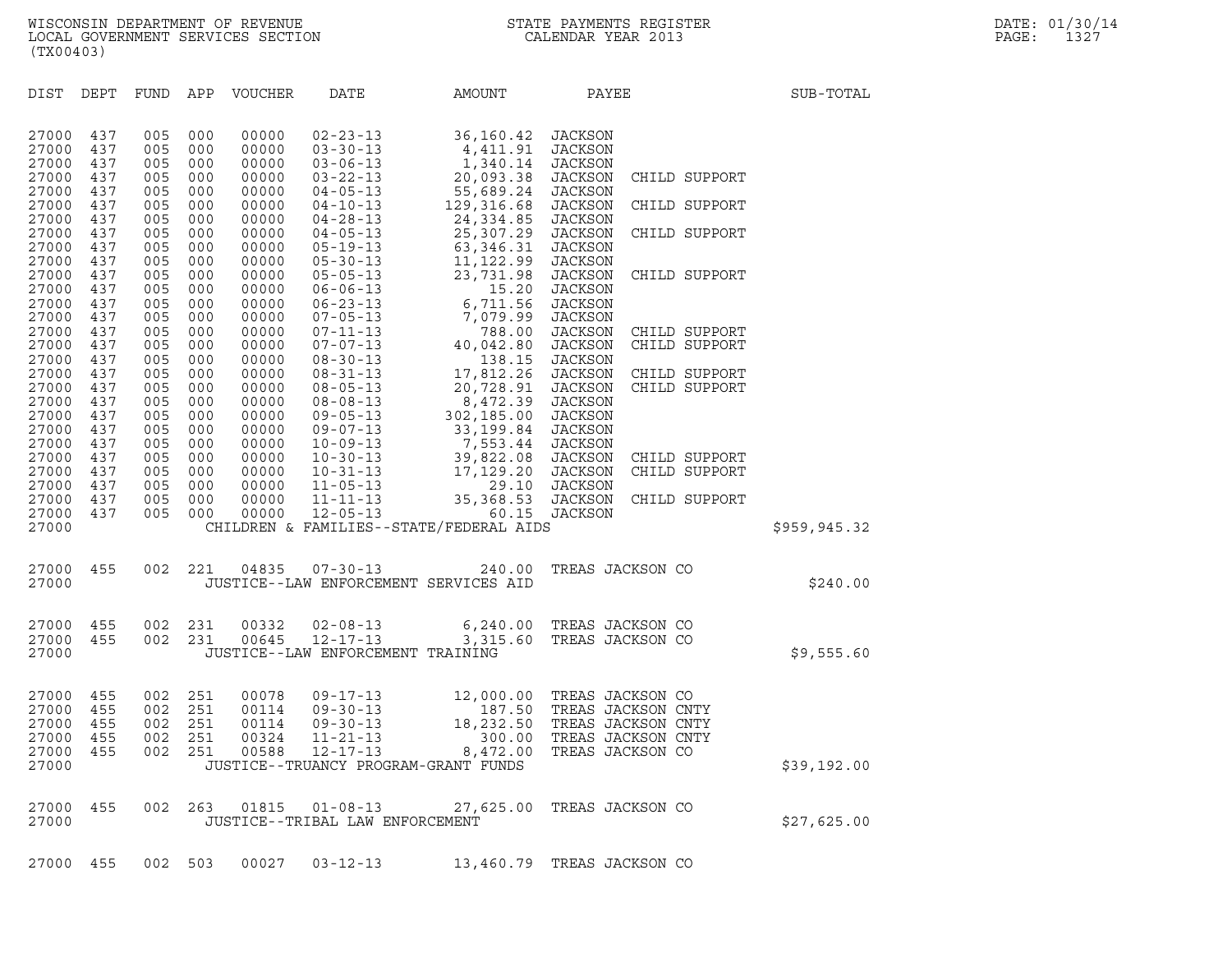| (TX00403)                                                   |                                               |                                                                           |                    |                                                             |                                                                                                                            |                                                                                                                                                                                                                                                                                           |                                                                                                                                                                          |                        | DATE: 01/30/14<br>PAGE:<br>1328 |
|-------------------------------------------------------------|-----------------------------------------------|---------------------------------------------------------------------------|--------------------|-------------------------------------------------------------|----------------------------------------------------------------------------------------------------------------------------|-------------------------------------------------------------------------------------------------------------------------------------------------------------------------------------------------------------------------------------------------------------------------------------------|--------------------------------------------------------------------------------------------------------------------------------------------------------------------------|------------------------|---------------------------------|
|                                                             |                                               |                                                                           |                    |                                                             | DIST DEPT FUND APP VOUCHER DATE                                                                                            |                                                                                                                                                                                                                                                                                           |                                                                                                                                                                          | AMOUNT PAYEE SUB-TOTAL |                                 |
|                                                             |                                               |                                                                           |                    |                                                             |                                                                                                                            | 27000 JUSTICE--VICTIM/WITNESS SERVICES AID                                                                                                                                                                                                                                                |                                                                                                                                                                          | \$13,460.79            |                                 |
| 27000                                                       | 27000 455                                     |                                                                           |                    |                                                             |                                                                                                                            | 002 532 04760 07-30-13 12,544.31 TREAS JACKSON CO<br>JUSTICE--VICTIM/WITNESS ASSISTANCE SERV                                                                                                                                                                                              |                                                                                                                                                                          | \$12,544.31            |                                 |
| 27000                                                       |                                               |                                                                           |                    |                                                             |                                                                                                                            | 27000 465 002 305 00621 03-25-13 1,080.48 TREAS JACKSON CO<br>MILITARY AFFAIRS-EMER MGMT-DISASTER RECO                                                                                                                                                                                    |                                                                                                                                                                          | \$1,080.48             |                                 |
| 27000                                                       | 27000 465                                     |                                                                           |                    |                                                             |                                                                                                                            | 002 337 00677 06-28-13 3,902.00 TREAS JACKSON CO<br>MILITARY AFFAIRS-EMERGENCY MGMT PLANNING                                                                                                                                                                                              |                                                                                                                                                                          | \$3,902.00             |                                 |
| 27000 465<br>27000 465<br>27000 465<br>27000                | 27000 465                                     | 002 342<br>002 342                                                        | 002 342<br>002 342 |                                                             |                                                                                                                            | $\begin{tabular}{cccc} 0.0292 & 01-16-13 & 15,114.37 & TREAS JACKSON CO \\ 0.0621 & 03-25-13 & 6,482.89 & TREAS JACKSON CO \\ 0.0621 & 03-25-13 & 86.43 & TREAS JACKSON CO \\ 0.0748 & 08-14-13 & 11,011.89 & TREAS JACKSON CO \end{tabular}$<br>MILITARY AFFAIRS-EMERGENCY MGMT-FED FUND |                                                                                                                                                                          | \$32,695.58            |                                 |
| 27000                                                       |                                               |                                                                           |                    |                                                             |                                                                                                                            | 27000 465 072 364 00342 01-23-13 3,850.00 TREAS JACKSON CO<br>MILITARY AFFAIRS-EMER MGMT-PLANNING AID                                                                                                                                                                                     |                                                                                                                                                                          | \$3,850.00             |                                 |
| 27000                                                       | 27000 485                                     |                                                                           |                    |                                                             | VETERANS AFFAIRS GRANTS                                                                                                    | 002 127 05199 06-06-13 1,000.00 TREAS JACKSON CO                                                                                                                                                                                                                                          |                                                                                                                                                                          | \$1,000.00             |                                 |
| 27000                                                       |                                               |                                                                           |                    |                                                             | VETERANS AFFAIRS--GRANTS TO COUNTIES                                                                                       | 27000 485 082 267 05199 06-06-13 4,500.00 TREAS JACKSON CO                                                                                                                                                                                                                                |                                                                                                                                                                          | \$4,500.00             |                                 |
| 27000                                                       |                                               |                                                                           |                    |                                                             | VETERANS AFFAIRS--GRANTS                                                                                                   | 27000 485 082 280 02486 01-02-13 508.34 TREAS JACKSON CO                                                                                                                                                                                                                                  |                                                                                                                                                                          | \$508.34               |                                 |
| 27000                                                       |                                               |                                                                           |                    |                                                             | VETERANS AFFAIRS--GRANTS TO COUNTIES                                                                                       | 27000 485 083 370 05199 06-06-13 4,500.00 TREAS JACKSON CO                                                                                                                                                                                                                                |                                                                                                                                                                          | \$4,500.00             |                                 |
| 27000 505<br>27000                                          |                                               |                                                                           |                    |                                                             | DOA--LAND INFORMATION BOARD GRANTS                                                                                         | 002 116 01309 09-06-13 21,620.00 TREAS JACKSON CNTY                                                                                                                                                                                                                                       |                                                                                                                                                                          | \$21,620.00            |                                 |
| 27000<br>27000<br>27000<br>27000<br>27000<br>27000<br>27000 | 505<br>505<br>505<br>505<br>505<br>505<br>505 | 002 155<br>002 155<br>002 155<br>002 155<br>002 155<br>002 155<br>002 155 |                    | 60005<br>60122<br>60223<br>60450<br>60450<br>60472<br>60472 | $07 - 23 - 13$<br>$09 - 24 - 13$<br>$11 - 06 - 13$<br>$02 - 06 - 13$<br>$02 - 06 - 13$<br>$02 - 25 - 13$<br>$02 - 25 - 13$ | 34.42<br>265.66<br>134.07                                                                                                                                                                                                                                                                 | TREAS JACKSON CO<br>TREAS JACKSON CO<br>TREAS JACKSON CO<br>129.93 TREAS JACKSON CO<br>3,079.65 TREAS JACKSON CO<br>289.86 TREAS JACKSON CO<br>2,083.47 TREAS JACKSON CO |                        |                                 |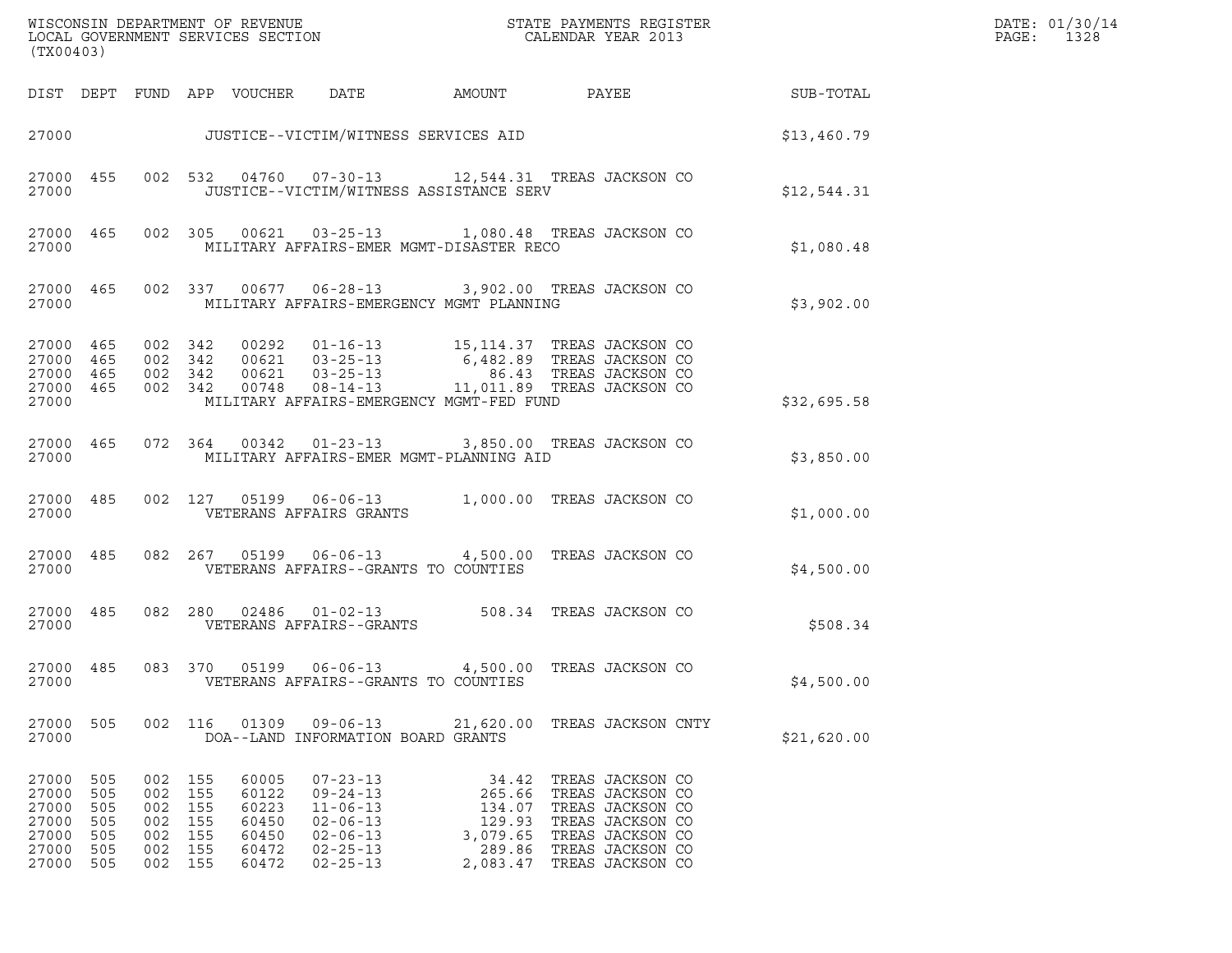| (TX00403)                                                                                                                                                                                                                                                                                                                                                                                                                                                                                                                                                                                   |                                                                                                                                                                                                                                                                                                                                                                                                              |                                                                                                                                                                                                                                                                                                                                                                                                                                                                                                                                                                                                                                                                                                                                                            |                                                                                                                                                                                                                                                                                                                                                                                                                                                                                                                  |              |
|---------------------------------------------------------------------------------------------------------------------------------------------------------------------------------------------------------------------------------------------------------------------------------------------------------------------------------------------------------------------------------------------------------------------------------------------------------------------------------------------------------------------------------------------------------------------------------------------|--------------------------------------------------------------------------------------------------------------------------------------------------------------------------------------------------------------------------------------------------------------------------------------------------------------------------------------------------------------------------------------------------------------|------------------------------------------------------------------------------------------------------------------------------------------------------------------------------------------------------------------------------------------------------------------------------------------------------------------------------------------------------------------------------------------------------------------------------------------------------------------------------------------------------------------------------------------------------------------------------------------------------------------------------------------------------------------------------------------------------------------------------------------------------------|------------------------------------------------------------------------------------------------------------------------------------------------------------------------------------------------------------------------------------------------------------------------------------------------------------------------------------------------------------------------------------------------------------------------------------------------------------------------------------------------------------------|--------------|
| DIST<br>DEPT<br>FUND                                                                                                                                                                                                                                                                                                                                                                                                                                                                                                                                                                        | APP<br>VOUCHER                                                                                                                                                                                                                                                                                                                                                                                               | DATE<br>AMOUNT                                                                                                                                                                                                                                                                                                                                                                                                                                                                                                                                                                                                                                                                                                                                             | PAYEE                                                                                                                                                                                                                                                                                                                                                                                                                                                                                                            | SUB-TOTAL    |
| 27000<br>505<br>002<br>27000<br>505<br>002<br>27000<br>505<br>002<br>27000<br>505<br>002<br>27000<br>505<br>002<br>27000<br>505<br>002<br>27000<br>505<br>002<br>27000<br>505<br>002<br>27000                                                                                                                                                                                                                                                                                                                                                                                               | 155<br>60546<br>155<br>60546<br>155<br>60588<br>155<br>60588<br>155<br>60662<br>155<br>60705<br>155<br>60806<br>155<br>60806                                                                                                                                                                                                                                                                                 | $1,252.94$<br>$1,252.94$<br>$03 - 25 - 13$<br>$03 - 25 - 13$<br>$04 - 08 - 13$<br>1,108.87<br>$04 - 08 - 13$<br>258.39<br>2,215.28<br>$05 - 07 - 13$<br>$05 - 23 - 13$<br>1,108.69<br>$07 - 09 - 13$<br>$07 - 09 - 13$<br>884.68<br>DOA-HOUSING ASSISTANCE-FEDERAL FUNDS                                                                                                                                                                                                                                                                                                                                                                                                                                                                                   | TREAS JACKSON CO<br>TREAS JACKSON CO<br>TREAS JACKSON CO<br>TREAS JACKSON CO<br>TREAS JACKSON CO<br>TREAS JACKSON CO<br>1,017.55 TREAS JACKSON CO<br>TREAS JACKSON CO                                                                                                                                                                                                                                                                                                                                            | \$13,926.00  |
| 27000<br>505<br>27000<br>505<br>002<br>27000<br>505<br>002<br>27000<br>505<br>002<br>27000<br>505<br>002<br>27000<br>505<br>002<br>27000                                                                                                                                                                                                                                                                                                                                                                                                                                                    | 002 643<br>05264<br>643<br>09077<br>643<br>09393<br>643<br>10848<br>643<br>11981<br>12152<br>643                                                                                                                                                                                                                                                                                                             | $01 - 16 - 13$<br>4,104.80<br>$05 - 01 - 13$<br>$05 - 06 - 13$<br>$\frac{12}{2}$<br>$06 - 18 - 13$<br>275.00<br>256.25<br>$07 - 12 - 13$<br>$07 - 16 - 13$<br>212.50<br>DOA--JUSTICE ASSISTANCE FEDERAL FUNDS                                                                                                                                                                                                                                                                                                                                                                                                                                                                                                                                              | TREAS JACKSON CO<br>12,000.00 TREAS JACKSON CO<br>12,000.00 TREAS JACKSON CO<br>TREAS JACKSON CNTY<br>TREAS JACKSON CNTY<br>TREAS JACKSON CNTY                                                                                                                                                                                                                                                                                                                                                                   | \$28,848.55  |
| 27000<br>505<br>002<br>27000                                                                                                                                                                                                                                                                                                                                                                                                                                                                                                                                                                | 645<br>11823                                                                                                                                                                                                                                                                                                                                                                                                 | $07 - 16 - 13$<br>DOA-JUSTICE ASSISTANCE-AID TO NON-PROFIT                                                                                                                                                                                                                                                                                                                                                                                                                                                                                                                                                                                                                                                                                                 | 16,145.00 TREAS JACKSON CO                                                                                                                                                                                                                                                                                                                                                                                                                                                                                       | \$16, 145.00 |
| 27000<br>505<br>002<br>27000                                                                                                                                                                                                                                                                                                                                                                                                                                                                                                                                                                | 650<br>07842                                                                                                                                                                                                                                                                                                                                                                                                 | $03 - 18 - 13$<br>DOA--JUSTICE-ASSISTANCE-FEDERAL ARRA FDS                                                                                                                                                                                                                                                                                                                                                                                                                                                                                                                                                                                                                                                                                                 | 3,088.00 TREAS JACKSON CO                                                                                                                                                                                                                                                                                                                                                                                                                                                                                        | \$3,088.00   |
| 27000<br>505<br>035<br>27000<br>505<br>035<br>27000<br>505<br>035<br>27000<br>505<br>035<br>27000<br>505<br>035<br>27000<br>505<br>035<br>27000<br>505<br>035<br>27000<br>505<br>035<br>27000<br>505<br>035<br>27000<br>505<br>035<br>27000<br>505<br>035<br>27000<br>505<br>035<br>27000<br>505<br>035<br>27000<br>505<br>035<br>27000<br>505<br>035<br>505<br>035<br>27000<br>27000<br>505<br>035<br>27000<br>505<br>035<br>27000<br>505<br>035<br>27000<br>505<br>035<br>27000<br>505<br>035<br>27000<br>505<br>035<br>27000<br>505<br>035<br>27000<br>505<br>035<br>27000<br>505<br>035 | 371<br>60005<br>371<br>60030<br>371<br>60122<br>371<br>60122<br>371<br>60223<br>371<br>60223<br>371<br>60450<br>371<br>60450<br>371<br>60450<br>371<br>60472<br>371<br>60472<br>371<br>60472<br>371<br>60546<br>371<br>60546<br>371<br>60546<br>371<br>60588<br>371<br>60588<br>371<br>60588<br>371<br>60662<br>371<br>60662<br>371<br>60662<br>371<br>60705<br>371<br>60705<br>371<br>60806<br>371<br>60806 | $07 - 23 - 13$<br>893.52<br>435.05<br>$08 - 06 - 13$<br>$09 - 24 - 13$<br>1,061.27<br>$09 - 24 - 13$<br>479.52<br>803.51<br>936.81<br>$11 - 06 - 13$<br>$11 - 06 - 13$<br>$02 - 06 - 13$<br>1,282.32<br>$02 - 06 - 13$<br>2,010.60<br>2,010.60<br>2,401.00<br>989.72<br>1,479.22<br>1,479.22<br>798.53<br>265.28<br>798.53<br>679.03<br>$02 - 06 - 13$<br>$02 - 25 - 13$<br>$02 - 25 - 13$<br>1,479.22<br>$02 - 25 - 13$<br>$03 - 25 - 13$<br>$03 - 25 - 13$<br>$03 - 25 - 13$<br>$04 - 08 - 13$<br>$04 - 08 - 13$<br>241.52<br>$04 - 08 - 13$<br>679.03<br>$05 - 07 - 13$<br>557.73<br>$05 - 07 - 13$<br>697.71<br>$05 - 07 - 13$<br>91.62<br>399.74<br>$05 - 23 - 13$<br>$05 - 23 - 13$<br>107.34<br>$07 - 09 - 13$<br>16.10<br>$07 - 09 - 13$<br>402.08 | TREAS JACKSON CO<br>TREAS JACKSON CO<br>TREAS JACKSON CO<br>TREAS JACKSON CO<br>TREAS JACKSON CO<br>TREAS JACKSON CO<br>TREAS JACKSON CO<br>TREAS JACKSON CO<br>TREAS JACKSON CO<br>TREAS JACKSON CO<br>TREAS JACKSON CO<br>TREAS JACKSON CO<br>TREAS JACKSON CO<br>TREAS JACKSON CO<br>TREAS JACKSON CO<br>TREAS JACKSON CO<br>TREAS JACKSON CO<br>TREAS JACKSON CO<br>TREAS JACKSON CO<br>TREAS JACKSON CO<br>TREAS JACKSON CO<br>TREAS JACKSON CO<br>TREAS JACKSON CO<br>TREAS JACKSON CO<br>TREAS JACKSON CO |              |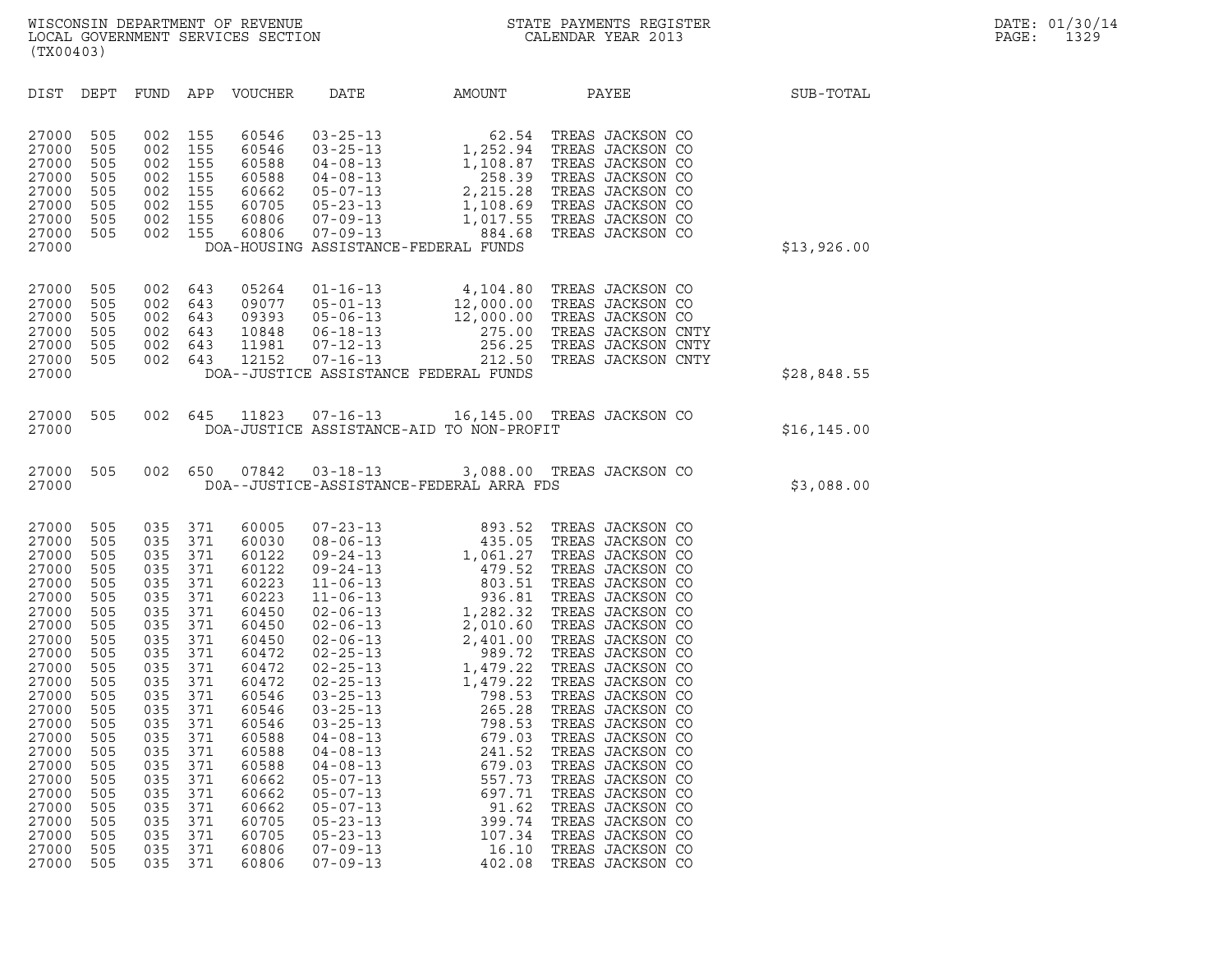| WISCONSIN DEPARTMENT OF REVENUE<br>LOCAL GOVERNMENT SERVICES SECTION<br>(TX00403) |         |       |                                |                                          | STATE PAYMENTS REGISTER<br>CALENDAR YEAR 2013                                                                            |                | DATE: 01/30/14<br>PAGE: 1330 |
|-----------------------------------------------------------------------------------|---------|-------|--------------------------------|------------------------------------------|--------------------------------------------------------------------------------------------------------------------------|----------------|------------------------------|
| DIST DEPT FUND APP VOUCHER                                                        |         |       | DATE                           | AMOUNT                                   | PAYEE                                                                                                                    | SUB-TOTAL      |                              |
| 27000                                                                             |         |       | DOA--PUBLIC BENEFITS FUND      |                                          |                                                                                                                          | \$19,986.00    |                              |
| 27000<br>835<br>27000                                                             |         |       | REVENUE--STATE SHARED REVENUES |                                          | 27000 835  002 105  43638  07-22-13    145,937.30 TREAS JACKSON CO<br>002 105 80740 11-18-13 840,864.67 TREAS JACKSON CO | \$986,801.97   |                              |
| 27000                                                                             |         |       | REVENUE--EXEMPT COMPUTER AID   |                                          | 27000 835 002 109 01027 07-22-13 19,829.00 TREAS JACKSON CO                                                              | \$19,829.00    |                              |
| 27000 835 002 302<br>27000<br>835<br>27000                                        | 002 302 | 11038 |                                | REVENUE-FIRST DOLLAR/SCHOOL LEVY CREDITS | 10038  07-22-13  1,995,067.45  TREAS JACKSON CO<br>07-22-13 599,687.21 TREAS JACKSON CO                                  | \$2,594,754.66 |                              |
| 27000 835<br>27000                                                                |         |       | REVENUE--LOTTERY CREDIT -      |                                          | 021  363  37177  03-25-13  466,532.88  TREAS JACKSON CO                                                                  | \$466,532.88   |                              |
| 27000                                                                             |         |       | DISTRICT TOTAL APPROPRIATIONS  |                                          |                                                                                                                          | \$8,595,122.20 |                              |
|                                                                                   |         |       |                                |                                          |                                                                                                                          |                |                              |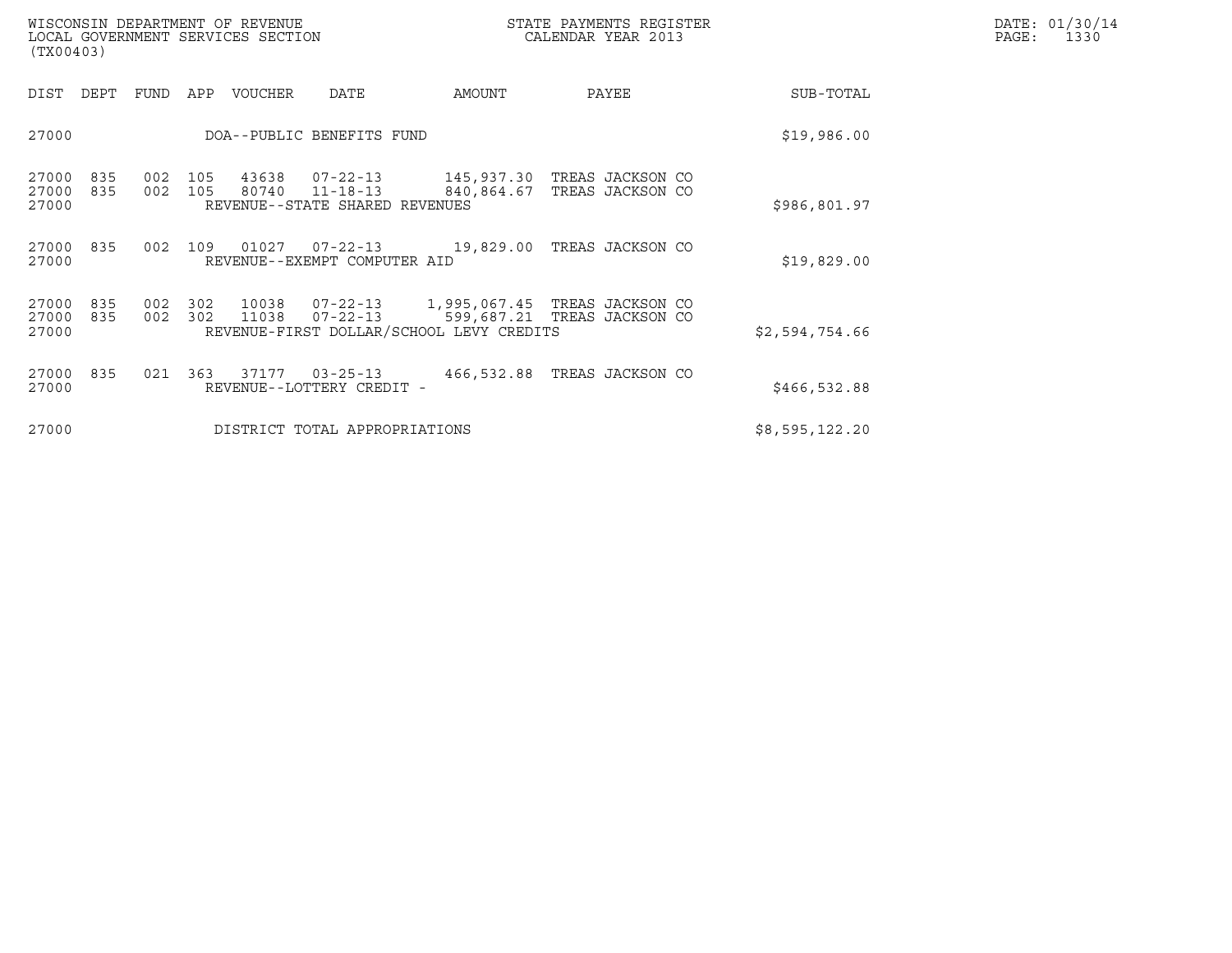| (TX00403)                                         |            |                                          |                                 |                                                                    |                                                                                          | ${\tt WISCOONSIM\ DEPARTMENT\ OF\ REVENUE}\ {\tt LOCALENDAR\ VERA}$ LOCAL GOVERNMENT SERVICES SECTION ${\tt LOCALENDAR\ VERAR\ 2013}$ |               | DATE: 01/30/14<br>PAGE:<br>1331 |
|---------------------------------------------------|------------|------------------------------------------|---------------------------------|--------------------------------------------------------------------|------------------------------------------------------------------------------------------|---------------------------------------------------------------------------------------------------------------------------------------|---------------|---------------------------------|
|                                                   |            |                                          | DIST DEPT FUND APP VOUCHER DATE |                                                                    | AMOUNT                                                                                   | <b>PAYEE</b>                                                                                                                          | SUB-TOTAL     |                                 |
| 27002 165<br>27002                                |            | 002 225                                  |                                 |                                                                    | 00688  07-03-13  4,654.20 TREAS TN ADAMS<br>SAFETY/PROF SERV--FIRE INSURANCE DUES        |                                                                                                                                       | \$4.654.20    |                                 |
| 27002 370<br>27002 370<br>27002                   |            | 000 001<br>000 001                       | 01DNR<br>02DNR                  | $03 - 13 - 13$<br>$07 - 03 - 13$                                   | NAT RESOURCES-SEVERANCE/YIELD/WITHDRAWAL                                                 | 370.44 TREAS TOWN ADAMS<br>65.51 TREAS TOWN ADAMS                                                                                     | \$435.95      |                                 |
| 27002 370<br>27002                                |            |                                          |                                 |                                                                    | 002 503 15776 02-06-13 1,452.62 TREAS TN ADAMS<br>NAT RESOURCES--AIDS IN LIEU OF TAXES   | TOWN SHARE 103.50                                                                                                                     | \$1,452.62    |                                 |
| 27002 370<br>27002                                |            |                                          |                                 |                                                                    | 012 571 36281 06-10-13 547.52 TREAS TN ADAMS<br>NAT RESOURCES--FOREST CROP/MFL/CO FOREST |                                                                                                                                       | \$547.52      |                                 |
| 27002 370<br>27002                                |            | 012 579                                  | 18475                           |                                                                    | 04-15-13 884.01 TREAS TN ADAMS<br>NAT RESOURCES--AIDS IN LIEU OF TAXES                   |                                                                                                                                       | \$884.01      |                                 |
| 27002 395<br>27002<br>27002<br>27002 395<br>27002 | 395<br>395 | 011 191<br>011 191<br>011 191<br>011 191 |                                 |                                                                    | TRANSPORTATION--GENERAL TRANSP AIDS-GTA                                                  |                                                                                                                                       | \$112,836.10  |                                 |
| 27002 835<br>27002 835<br>27002                   |            | 002 105<br>002 105                       | 43611<br>80713                  | $07 - 22 - 13$<br>$11 - 18 - 13$<br>REVENUE--STATE SHARED REVENUES | 5,334.57 TREAS TN ADAMS                                                                  | 30,898.11 TREAS TN ADAMS                                                                                                              | \$36, 232.68  |                                 |
| 27002 835<br>27002                                |            |                                          |                                 | REVENUE--EXEMPT COMPUTER AID                                       | 002 109 02618 07-22-13 162.00 TREAS TN ADAMS                                             |                                                                                                                                       | \$162.00      |                                 |
| 27002                                             |            |                                          |                                 | DISTRICT TOTAL APPROPRIATIONS                                      |                                                                                          |                                                                                                                                       | \$157, 205.08 |                                 |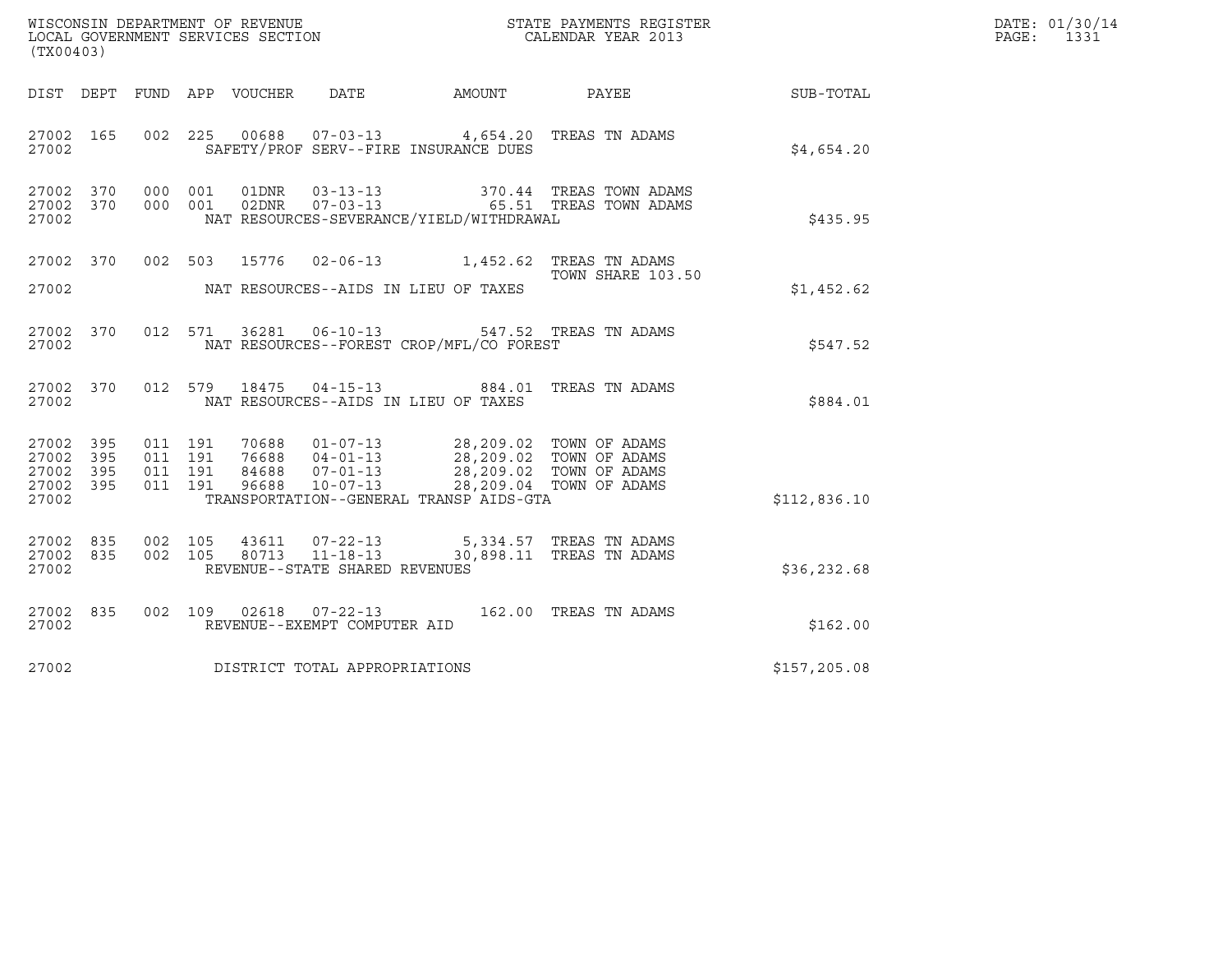| WISCONSIN DEPARTMENT OF REVENUE   | STATE PAYMENTS REGISTER | DATE: 01/30/14 |
|-----------------------------------|-------------------------|----------------|
| LOCAL GOVERNMENT SERVICES SECTION | CALENDAR YEAR 2013      | PAGE:          |

| (TX00403)                                    |  |  |                                     |                                             |                                                                                                                                                                                                                                                                                                                     | R                                                                                                                                                                                              | DATE: 01/30/14<br>PAGE:<br>1332 |
|----------------------------------------------|--|--|-------------------------------------|---------------------------------------------|---------------------------------------------------------------------------------------------------------------------------------------------------------------------------------------------------------------------------------------------------------------------------------------------------------------------|------------------------------------------------------------------------------------------------------------------------------------------------------------------------------------------------|---------------------------------|
|                                              |  |  |                                     |                                             |                                                                                                                                                                                                                                                                                                                     | DIST DEPT FUND APP VOUCHER DATE AMOUNT PAYEE SUB-TOTAL                                                                                                                                         |                                 |
|                                              |  |  |                                     | 27004 SAFETY/PROF SERV--FIRE INSURANCE DUES | 27004 165 002 225 00689 07-03-13 3,053.52 TREAS TN ALBION                                                                                                                                                                                                                                                           | \$3,053.52                                                                                                                                                                                     |                                 |
| 27004 370<br>27004 370<br>27004 370<br>27004 |  |  |                                     |                                             |                                                                                                                                                                                                                                                                                                                     | 000 001 01DNR 03-13-13 17,122.37 TREAS TOWN ALBION<br>000 001 02DNR 07-03-13 898.10 TREAS TOWN ALBION<br>000 001 04DNR 10-23-13 698.76 TOWN ALBION<br>NAT RESOURCES-SEVERANCE/YIELD/WITHDRAWAL |                                 |
|                                              |  |  |                                     | 27004 NAT RESOURCES--AIDS IN LIEU OF TAXES  | 27004 370 002 503 16251 02-22-13 333.60 TREAS TN ALBION<br>TOWN SHARE 20.55<br>TOWN SHARE 20.55                                                                                                                                                                                                                     | \$333.60                                                                                                                                                                                       |                                 |
|                                              |  |  |                                     |                                             |                                                                                                                                                                                                                                                                                                                     | 534.29 TREAS TN ALBION 370 012 571 36282 06-10-13<br>\$534.29 Specification - President CO FOREST                                                                                              |                                 |
| 27004                                        |  |  |                                     | NAT RESOURCES--AIDS IN LIEU OF TAXES        | $\begin{array}{cccccccc} 27004 & 370 & 012 & 579 & 18476 & 04-15-13 & & 46.68 & \text{TREAS TN ALBION} \\ 27004 & 370 & 012 & 579 & 18476 & 04-15-13 & & 174.65 & \text{TREAS TN ALBION} \end{array}$                                                                                                               | \$221.33                                                                                                                                                                                       |                                 |
| 27004                                        |  |  |                                     | TRANSPORTATION--GENERAL TRANSP AIDS-GTA     | $\begin{array}{cccccccc} 27004 & 395 & 011 & 191 & 70689 & 01-07-13 & 28,542.45 & \text{TOWN OF ALBION} \\ 27004 & 395 & 011 & 191 & 76689 & 04-01-13 & 28,542.45 & \text{TOWN OF ALBION} \\ 27004 & 395 & 011 & 191 & 84689 & 07-01-13 & 28,542.45 & \text{TOWN OF ALBION} \\ 27004 & 395 & 011 & 191 & 96689 & 1$ | \$114, 169.81                                                                                                                                                                                  |                                 |
| 27004                                        |  |  | REVENUE--STATE SHARED REVENUES      |                                             | $\begin{array}{cccccc} 27004 & 835 & 002 & 105 & 43612 & 07-22-13 & & 3,280.76 & \text{TREAS TN ALBION} \\ 27004 & 835 & 002 & 105 & 80714 & 11-18-13 & & 18,600.90 & \text{TREAS TN ALBION} \end{array}$                                                                                                           | \$21,881.66                                                                                                                                                                                    |                                 |
|                                              |  |  | 27004 REVENUE--EXEMPT COMPUTER AID  |                                             | 27004 835 002 109 02619 07-22-13 12.00 TREAS TN ALBION                                                                                                                                                                                                                                                              | \$12.00                                                                                                                                                                                        |                                 |
|                                              |  |  | 27004 REVENUE--LOTTERY CREDIT -     |                                             | 27004 835 021 363 35662 03-25-13 3,126.84 TREAS TN ALBION                                                                                                                                                                                                                                                           | \$3,126.84                                                                                                                                                                                     |                                 |
|                                              |  |  | 27004 DISTRICT TOTAL APPROPRIATIONS |                                             |                                                                                                                                                                                                                                                                                                                     | \$162,052.28                                                                                                                                                                                   |                                 |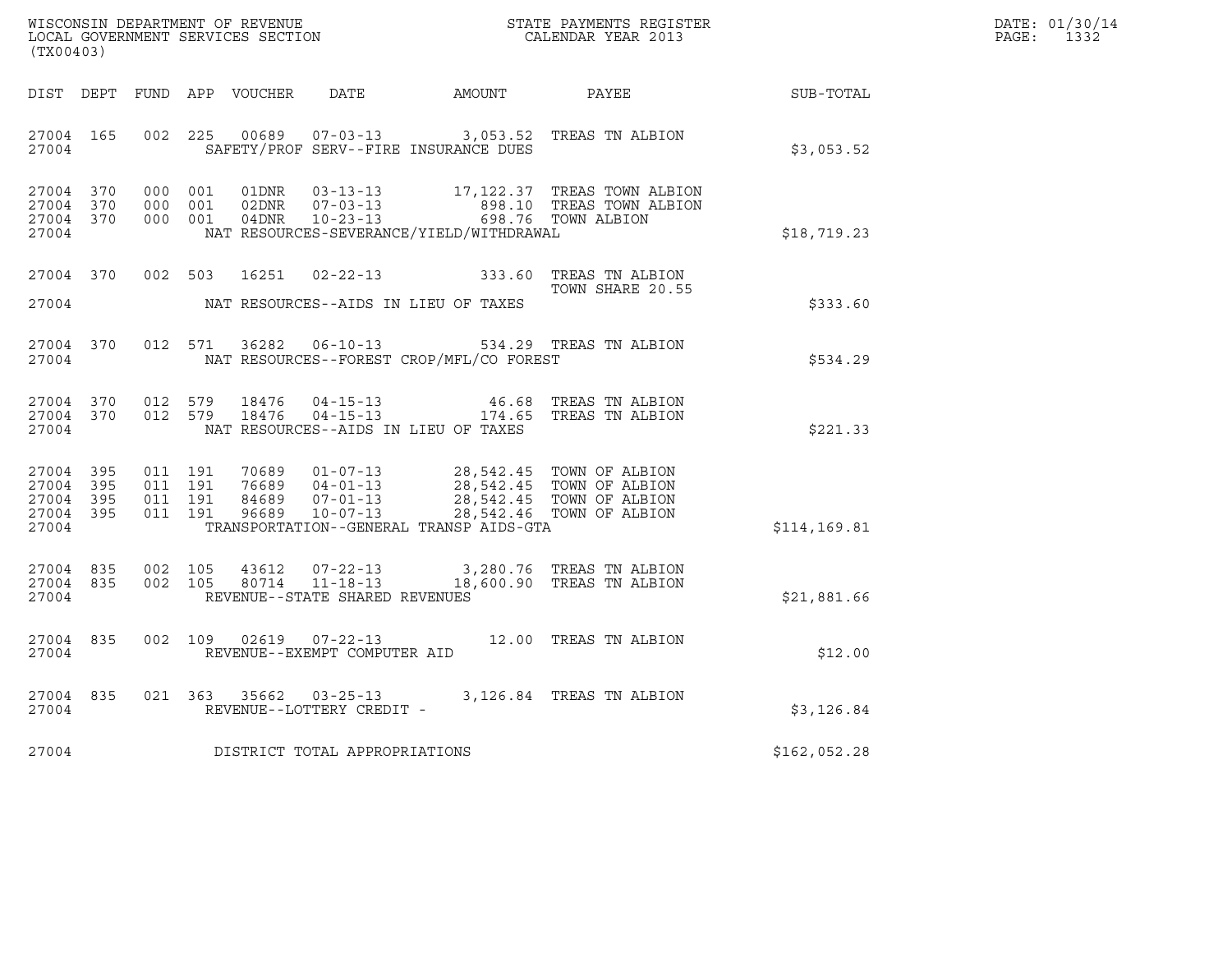| (TX00403)                                             |     |                                          |       |                                                                    |                                                                                        | $\tt WISCONSIM DEPARTMENT OF REVENUE$ $\tt WISCONSIMENTS REGISTER$<br>LOCAL GOVERNMENT SERVICES SECTION $\tt CALENDAR YEAR$ 2013 |               | DATE: 01/30/14<br>$\mathtt{PAGE:}$<br>1333 |
|-------------------------------------------------------|-----|------------------------------------------|-------|--------------------------------------------------------------------|----------------------------------------------------------------------------------------|----------------------------------------------------------------------------------------------------------------------------------|---------------|--------------------------------------------|
|                                                       |     |                                          |       |                                                                    |                                                                                        | DIST DEPT FUND APP VOUCHER DATE AMOUNT PAYEE SUB-TOTAL                                                                           |               |                                            |
| 27006 165<br>27006                                    |     |                                          |       |                                                                    | 002 225 00690 07-03-13 2,853.96 TREAS TN ALMA<br>SAFETY/PROF SERV--FIRE INSURANCE DUES |                                                                                                                                  | \$2,853.96    |                                            |
| 27006 370<br>27006 370<br>27006                       |     | 000 001<br>000 001                       | 02DNR | $07 - 03 - 13$                                                     | NAT RESOURCES-SEVERANCE/YIELD/WITHDRAWAL                                               | 57,636.14 TREAS TOWN ALMA                                                                                                        | \$57,756.21   |                                            |
| 27006                                                 |     | 27006 370 002 503                        |       |                                                                    | 15777  02-06-13   1,210.08   TREAS TN ALMA<br>NAT RESOURCES--AIDS IN LIEU OF TAXES     | TOWN SHARE 105.57                                                                                                                | \$1,210.08    |                                            |
| 27006 370<br>27006                                    |     | 27006 370 012 571<br>012 571             | 36283 | 36283 06-10-13                                                     | 06-10-13 657.49 TREAS TN ALMA<br>NAT RESOURCES--FOREST CROP/MFL/CO FOREST              | 1,599.93 TREAS TN ALMA                                                                                                           | \$2,257.42    |                                            |
| 27006 370<br>27006 370<br>27006                       |     | 012 579<br>012 579                       |       |                                                                    | NAT RESOURCES--AIDS IN LIEU OF TAXES                                                   | 18477  04-15-13  58.47  TREAS TN ALMA<br>18477  04-15-13   108.75  TREAS TOWN ALMA                                               | \$167.22      |                                            |
| 27006 395<br>27006 395<br>27006<br>27006 395<br>27006 | 395 | 011 191<br>011 191<br>011 191<br>011 191 |       |                                                                    | TRANSPORTATION--GENERAL TRANSP AIDS-GTA                                                |                                                                                                                                  | \$145, 120.35 |                                            |
| 27006 835<br>27006 835<br>27006                       |     | 002 105<br>002 105                       | 80715 | 43613 07-22-13<br>$11 - 18 - 13$<br>REVENUE--STATE SHARED REVENUES |                                                                                        | 7,346.90 TREAS TN ALMA<br>41,813.00 TREAS TN ALMA                                                                                | \$49,159.90   |                                            |
| 27006 835<br>27006                                    |     |                                          |       | 002 109 02620 07-22-13<br>REVENUE--EXEMPT COMPUTER AID             |                                                                                        | 118.00 TREAS TN ALMA                                                                                                             | \$118.00      |                                            |
| 27006                                                 |     |                                          |       | DISTRICT TOTAL APPROPRIATIONS                                      |                                                                                        |                                                                                                                                  | \$258,643.14  |                                            |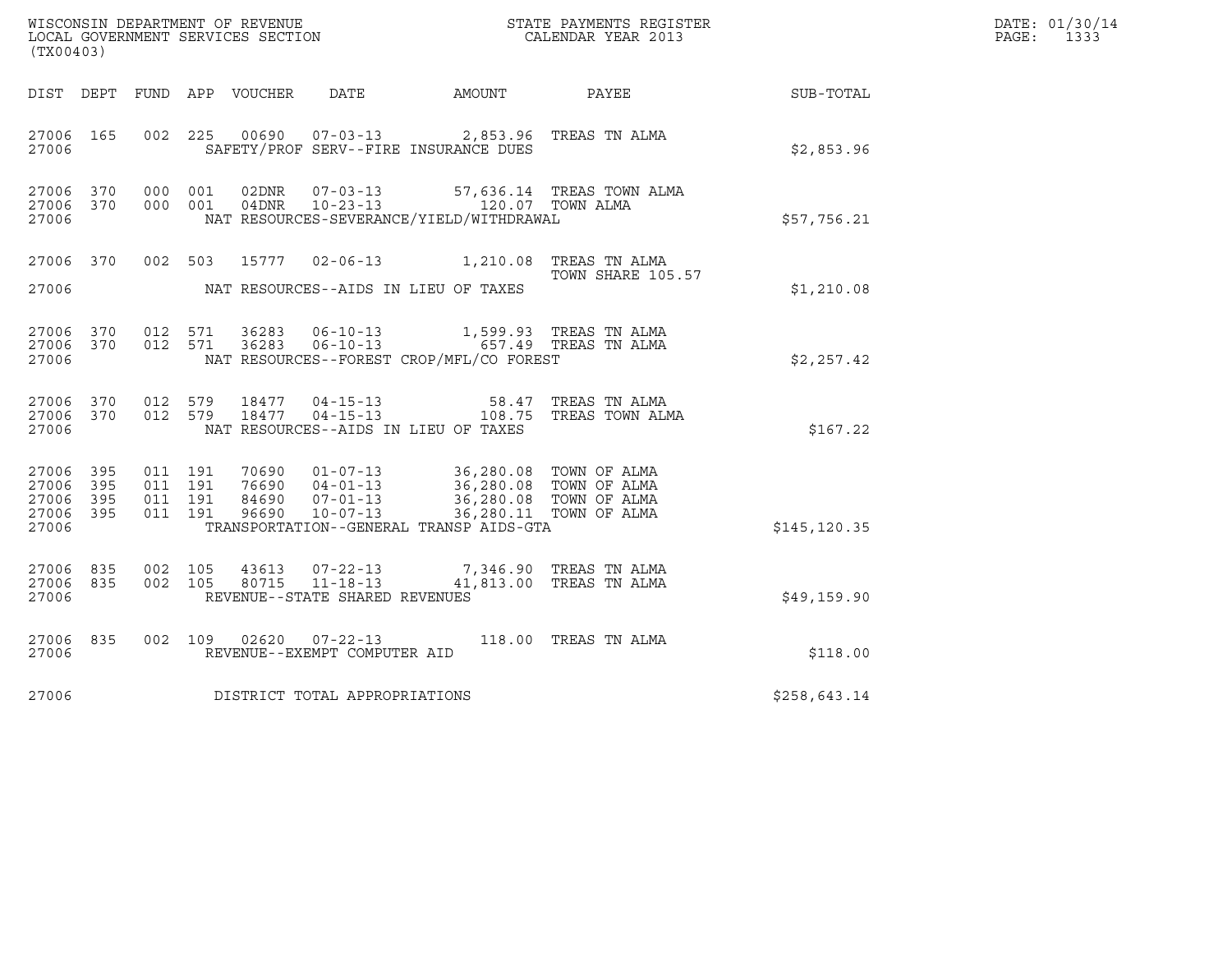| WISCONSIN DEPARTMENT OF REVENUE<br>LOCAL GOVERNMENT SERVICES SECTION | STATE PAYMENTS REGISTER<br>CALENDAR YEAR 2013 | DATE: 01/30/14<br>PAGE:<br>1334 |
|----------------------------------------------------------------------|-----------------------------------------------|---------------------------------|

| (TX00403)                                         |            |  |  |  |                                |                                          |                                                                                                                                                                                                                                                                                                                                |             | DATE: 01/30/14<br>PAGE: 1334 |
|---------------------------------------------------|------------|--|--|--|--------------------------------|------------------------------------------|--------------------------------------------------------------------------------------------------------------------------------------------------------------------------------------------------------------------------------------------------------------------------------------------------------------------------------|-------------|------------------------------|
|                                                   |            |  |  |  |                                |                                          | DIST DEPT FUND APP VOUCHER DATE AMOUNT PAYEE                                                                                                                                                                                                                                                                                   | SUB-TOTAL   |                              |
| 27008                                             |            |  |  |  |                                | SAFETY/PROF SERV--FIRE INSURANCE DUES    | 27008 165 002 225 00691 07-03-13 545.91 TREAS TN BEAR BLUFF                                                                                                                                                                                                                                                                    | \$545.91    |                              |
| 27008                                             |            |  |  |  |                                | NAT RESOURCES-SEVERANCE/YIELD/WITHDRAWAL | 27008 370 000 001 01DNR 03-13-13 4,002.15 TREAS TOWN BEAR BLUFF                                                                                                                                                                                                                                                                | \$4,002.15  |                              |
| 27008                                             |            |  |  |  |                                | NAT RESOURCES--AIDS IN LIEU OF TAXES     | 27008 370 002 503 15778 02-06-13 666.85 TREAS TN BEAR BLUFF<br>TOWN SHARE 63.65                                                                                                                                                                                                                                                | \$666.85    |                              |
| 27008                                             |            |  |  |  |                                | NAT RESOURCES--FOREST CROP/MFL/CO FOREST | $\begin{array}{cccccc} 27008 & 370 & 012 & 571 & 36284 & 06-10-13 & & 2,680.12 & \text{TREAS TN BEAR BLUFF} \\ 27008 & 370 & 012 & 571 & 36284 & 06-10-13 & & 116.67 & \text{TREAS TN BEAR BLUFF} \end{array}$                                                                                                                 | \$2,796.79  |                              |
| 27008                                             |            |  |  |  |                                | NAT RESOURCES--AIDS IN LIEU OF TAXES     | 27008 370 012 579 18478 04-15-13 371.45 TREAS TN BEAR BLUFF                                                                                                                                                                                                                                                                    | \$371.45    |                              |
| 27008 395<br>27008<br>27008<br>27008 395<br>27008 | 395<br>395 |  |  |  |                                | TRANSPORTATION--GENERAL TRANSP AIDS-GTA  | $\begin{array}{cccc} 011 & 191 & 70691 & 01-07-13 & 20,577.24 & \text{TOWN OF BERR BLUFF} \\ 011 & 191 & 76691 & 04-01-13 & 20,577.24 & \text{TOWN OF BERR BLUFF} \\ 011 & 191 & 84691 & 07-01-13 & 20,577.24 & \text{TOWN OF BERR BLUFF} \\ 011 & 191 & 96691 & 10-07-13 & 20,577.24 & \text{TOWN OF BERR BLUFF} \end{array}$ | \$82,308.96 |                              |
| 27008 835<br>27008 835<br>27008                   |            |  |  |  | REVENUE--STATE SHARED REVENUES |                                          | $\begin{array}{cccc} 002 & 105 & 43614 & 07-22-13 & 398.99 & \text{TREAS TN BEAR BLUFF} \\ 002 & 105 & 80716 & 11-18-13 & 2,260.92 & \text{TREAS TN BEAR BLUFF} \end{array}$                                                                                                                                                   | \$2,659.91  |                              |
| 27008                                             |            |  |  |  | DISTRICT TOTAL APPROPRIATIONS  |                                          |                                                                                                                                                                                                                                                                                                                                | \$93,352.02 |                              |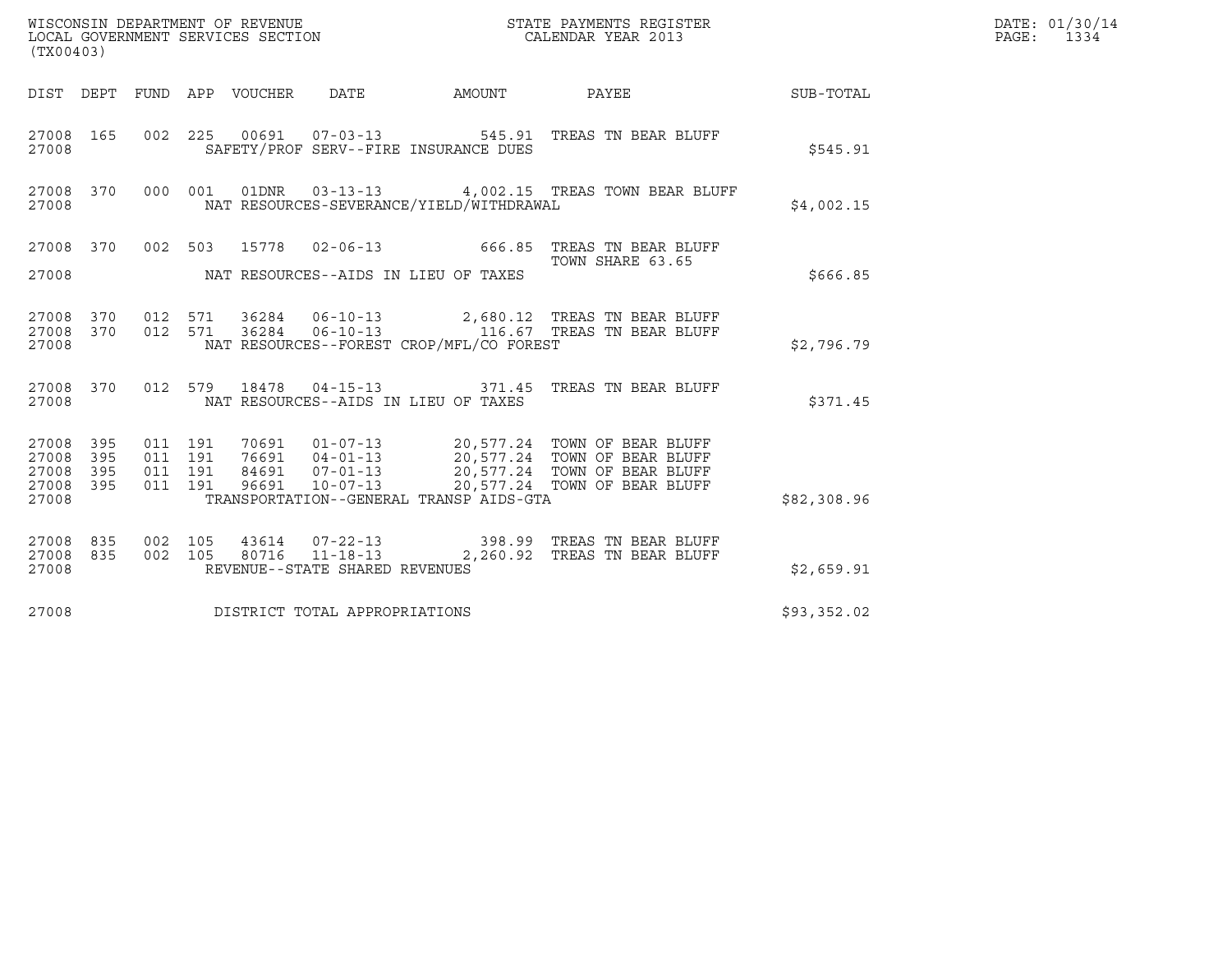| WISCONSIN DEPARTMENT OF REVENUE   | STATE PAYMENTS REGISTER | DATE: 01/30/14 |
|-----------------------------------|-------------------------|----------------|
| LOCAL GOVERNMENT SERVICES SECTION | CALENDAR YEAR 2013      | 1335<br>PAGE:  |

| (TX00403)                                    |                    |                              |                                          |                |                                     |                                          | %WISCONSIN DEPARTMENT OF REVENUE $$\tt STATE~PAYMENTS~REGISTER$ LOCAL GOVERNMENT SERVICES SECTION $$\tt CALENDAR~YEAR~2013$$                                                                 |              | DATE: 01/30/14<br>PAGE: 1335 |
|----------------------------------------------|--------------------|------------------------------|------------------------------------------|----------------|-------------------------------------|------------------------------------------|----------------------------------------------------------------------------------------------------------------------------------------------------------------------------------------------|--------------|------------------------------|
|                                              |                    |                              |                                          |                |                                     |                                          | DIST DEPT FUND APP VOUCHER DATE AMOUNT PAYEE                                                                                                                                                 | SUB-TOTAL    |                              |
|                                              | 27010 165<br>27010 |                              |                                          |                |                                     | SAFETY/PROF SERV--FIRE INSURANCE DUES    | 002  225  00692  07-03-13  3,096.87  TREAS TN BROCKWAY                                                                                                                                       | \$3,096.87   |                              |
| 27010                                        | 27010 370          | 27010 370 002 503<br>002 503 |                                          | 15779<br>15779 |                                     | NAT RESOURCES--AIDS IN LIEU OF TAXES     | 02-06-13 4,222.95 TREAS TN BROCKWAY<br>02-06-13 2,751.74 TREAS TN BROCKWAY<br>TOWN SHARE 983.86                                                                                              | \$6,974.69   |                              |
| 27010 370<br>27010                           |                    | 27010 370 012 571            | 012 571                                  |                |                                     | NAT RESOURCES--FOREST CROP/MFL/CO FOREST | 36285   06-10-13   4,771.93   TREAS TN BROCKWAY<br>36285   06-10-13   330.35   TREAS TN BROCKWAY                                                                                             | \$5,102.28   |                              |
|                                              | 27010 370<br>27010 |                              |                                          |                |                                     | NAT RESOURCES--AIDS IN LIEU OF TAXES     | 012 579 18479 04-15-13 2,821.86 TREAS TN BROCKWAY                                                                                                                                            | \$2,821.86   |                              |
| 27010 395<br>27010 395<br>27010 395<br>27010 | 27010 395          |                              | 011 191<br>011 191<br>011 191<br>011 191 |                |                                     | TRANSPORTATION--GENERAL TRANSP AIDS-GTA  | 70692  01-07-13  25,864.44  TOWN OF BROCKWAY<br>76692  04-01-13  25,864.44  TOWN OF BROCKWAY<br>84692  07-01-13  25,864.44  TOWN OF BROCKWAY<br>96692  10-07-13  25,864.47  TOWN OF BROCKWAY | \$103,457.79 |                              |
| 27010 835<br>27010 835<br>27010              |                    |                              | 002 105<br>002 105                       |                | REVENUE--STATE SHARED REVENUES      |                                          | 43615 07-22-13 14,919.34 TREAS TN BROCKWAY<br>80717  11-18-13  90,044.31  TREAS TN BROCKWAY                                                                                                  | \$104,963.65 |                              |
|                                              | 27010 835<br>27010 |                              |                                          |                | REVENUE--EXEMPT COMPUTER AID        |                                          | 002 109 02621 07-22-13 319.00 TREAS TN BROCKWAY                                                                                                                                              | \$319.00     |                              |
| 27010                                        | 27010 835          |                              |                                          |                |                                     | DOA-PAYMENT FOR MUNICIPAL SERVICES AID   | 002 501 00002 02-01-13 7,404.78 TREAS TN BROCKWAY                                                                                                                                            | \$7,404.78   |                              |
| 27010                                        | 27010 835          |                              |                                          |                | REVENUE--LOTTERY CREDIT -           |                                          | 021 $363$ $35663$ $03-25-13$ $3,770.13$ TREAS TN BROCKWAY                                                                                                                                    | \$3,770.13   |                              |
|                                              |                    |                              |                                          |                | 27010 DISTRICT TOTAL APPROPRIATIONS |                                          |                                                                                                                                                                                              | \$237,911.05 |                              |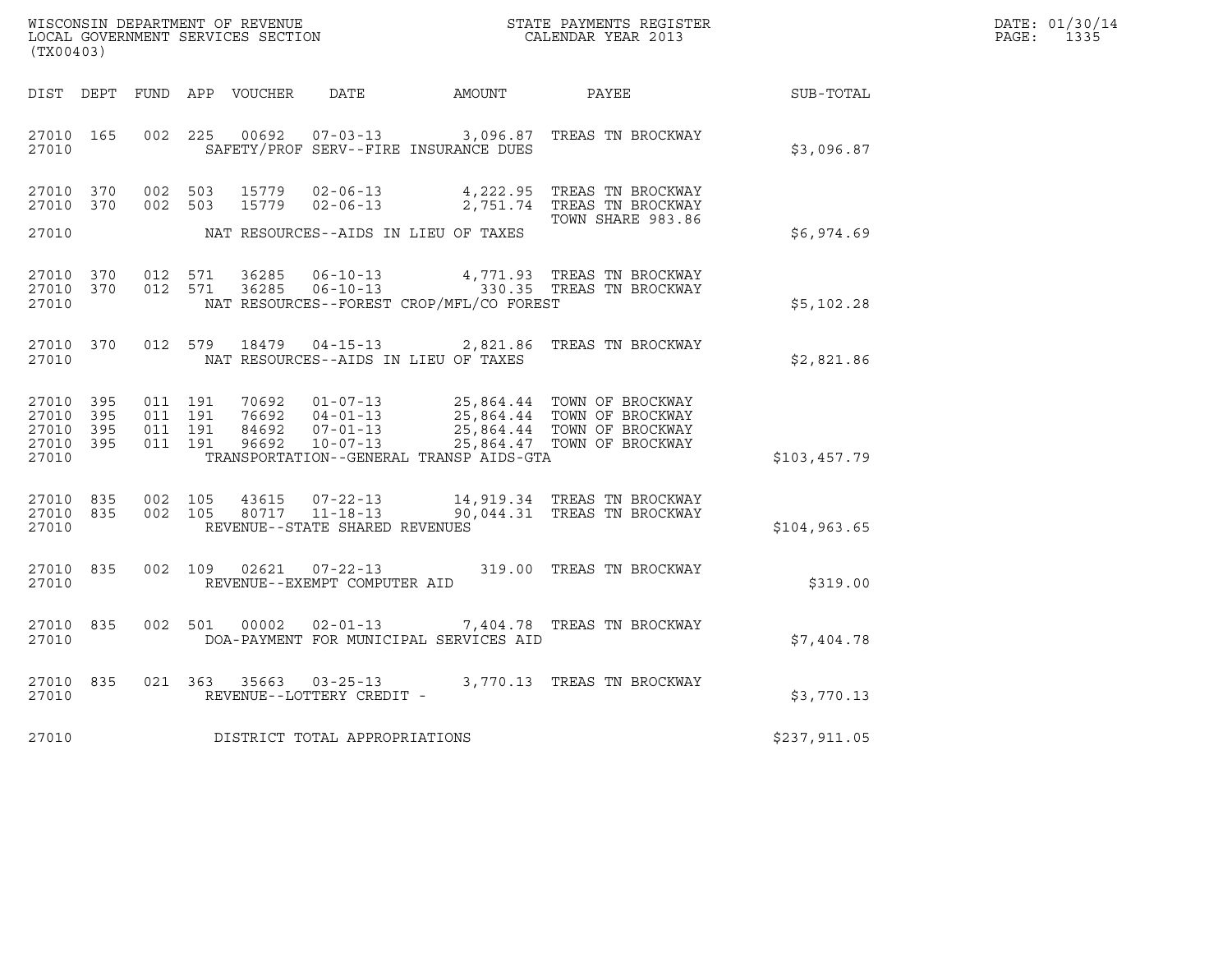| WISCONSIN DEPARTMENT OF REVENUE   | STATE PAYMENTS REGISTER | DATE: 01/30/14 |
|-----------------------------------|-------------------------|----------------|
| LOCAL GOVERNMENT SERVICES SECTION | CALENDAR YEAR 2013      | 1336<br>PAGE:  |

| (TX00403)                                     |                   |                    |                | WISCONSIN DEPARTMENT OF REVENUE<br>LOCAL GOVERNMENT SERVICES SECTION |                                | STATE PAYMENTS REGISTER<br>CALENDAR YEAR 2013                                                       |                                                                                                                                                        |               | DATE: 01/30/14<br>PAGE:<br>1336 |
|-----------------------------------------------|-------------------|--------------------|----------------|----------------------------------------------------------------------|--------------------------------|-----------------------------------------------------------------------------------------------------|--------------------------------------------------------------------------------------------------------------------------------------------------------|---------------|---------------------------------|
| DIST                                          | DEPT              |                    |                | FUND APP VOUCHER                                                     | DATE                           | <b>AMOUNT</b>                                                                                       | PAYEE                                                                                                                                                  | SUB-TOTAL     |                                 |
| 27012<br>27012                                | 165               | 002                |                |                                                                      |                                | 225 00693 07-03-13 656.27<br>SAFETY/PROF SERV--FIRE INSURANCE DUES                                  | TREAS TN CITY POINT                                                                                                                                    | \$656.27      |                                 |
| 27012<br>27012<br>27012                       | 370<br>370        |                    |                |                                                                      |                                | NAT RESOURCES--FOREST CROP/MFL/CO FOREST                                                            | 012 571 36286 06-10-13 967.00 TREAS TN CITY POINT<br>012 571 36286 06-10-13 10,415.17 TREAS TN CITY POINT                                              | \$11,382.17   |                                 |
| 27012<br>27012                                | 370               |                    |                |                                                                      |                                | NAT RESOURCES--AIDS IN LIEU OF TAXES                                                                | 012 579 18480 04-15-13 1,003.20 TREAS TN CITY POINT                                                                                                    | \$1,003.20    |                                 |
| 27012<br>27012<br>27012<br>27012 395<br>27012 | 395<br>395<br>395 | 011 191<br>011 191 |                | 70693                                                                |                                | $01 - 07 - 13$ 25,954.42<br>$76693$ $04-01-13$ 25,954.42<br>TRANSPORTATION--GENERAL TRANSP AIDS-GTA | TOWN OF CITY POINT<br>TOWN OF CITY POINT<br>011 191 84693 07-01-13 25,954.42 TOWN OF CITY POINT<br>011 191 96693 10-07-13 25,954.42 TOWN OF CITY POINT | \$103,817.68  |                                 |
| 27012<br>27012<br>27012                       | 835<br>835        | 002                | 105<br>002 105 | 43616                                                                | REVENUE--STATE SHARED REVENUES | 80718  11-18-13  7,025.19                                                                           | 07-22-13 1,235.16 TREAS TN CITY POINT<br>TREAS TN CITY POINT                                                                                           | \$8,260.35    |                                 |
| 27012                                         |                   |                    |                |                                                                      | DISTRICT TOTAL APPROPRIATIONS  |                                                                                                     |                                                                                                                                                        | \$125, 119.67 |                                 |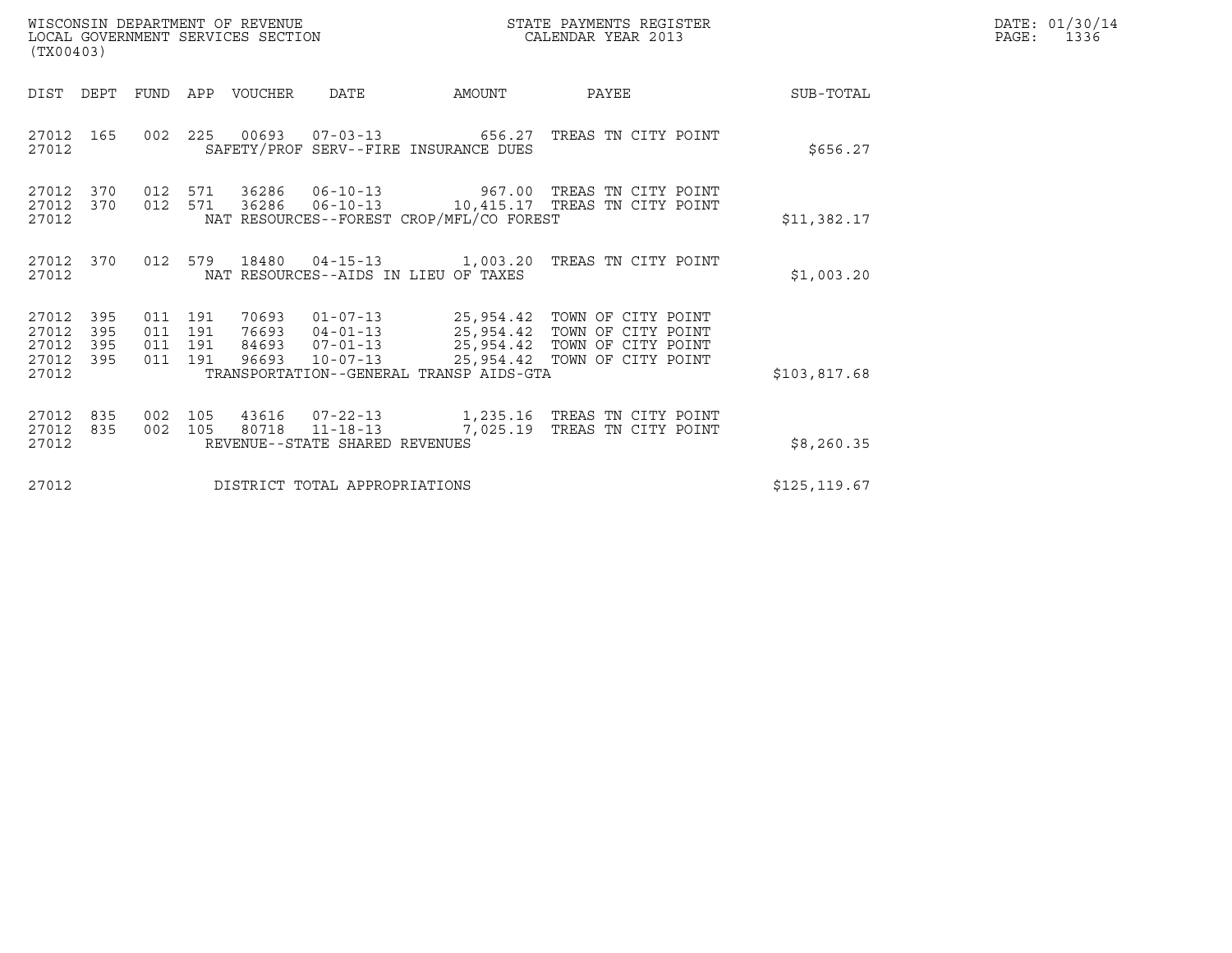| (TX00403)                                    |           |                               |         |                                                  |                                          |                                                                                                                                                                                                  |              | DATE: 01/30/14<br>$\mathtt{PAGE}$ :<br>1337 |
|----------------------------------------------|-----------|-------------------------------|---------|--------------------------------------------------|------------------------------------------|--------------------------------------------------------------------------------------------------------------------------------------------------------------------------------------------------|--------------|---------------------------------------------|
|                                              |           |                               |         |                                                  |                                          | DIST DEPT FUND APP VOUCHER DATE AMOUNT PAYEE                                                                                                                                                     | SUB-TOTAL    |                                             |
| 27014 165<br>27014                           |           |                               |         |                                                  | SAFETY/PROF SERV--FIRE INSURANCE DUES    | 002  225  00694  07-03-13  1,024.06  TREAS TN CLEVELAND                                                                                                                                          | \$1,024.06   |                                             |
| 27014                                        |           |                               |         |                                                  | NAT RESOURCES-SEVERANCE/YIELD/WITHDRAWAL | 27014 370 000 001 01DNR 03-13-13 463.10 TREAS TOWN CLEVELAND                                                                                                                                     | \$463.10     |                                             |
|                                              |           |                               |         |                                                  |                                          | 27014 370 002 503 15780 02-06-13 8,258.52 TREAS TN CLEVELAND<br>TOWN SHARE 937.15                                                                                                                |              |                                             |
| 27014                                        |           |                               |         |                                                  | NAT RESOURCES--AIDS IN LIEU OF TAXES     |                                                                                                                                                                                                  | \$8,258.52   |                                             |
| 27014                                        |           |                               |         |                                                  | NAT RESOURCES--FOREST CROP/MFL/CO FOREST | 27014 370 012 571 36287 06-10-13 652.98 TREAS TN CLEVELAND                                                                                                                                       | \$652.98     |                                             |
| 27014 370<br>27014 370<br>27014 370<br>27014 |           | 012 579<br>012 579<br>012 579 |         |                                                  | NAT RESOURCES--AIDS IN LIEU OF TAXES     | 18481  04-15-13   6.37   TREAS TN CLEVELAND<br>18481  04-15-13   275.73   TREAS TOWN CLEVELAND<br>18481  04-15-13   19.70   TREAS TOWN CLEVELAND                                                 | \$301.80     |                                             |
| 27014 395<br>27014 395<br>27014 395<br>27014 | 27014 395 | 011 191<br>011 191<br>011 191 | 011 191 |                                                  | TRANSPORTATION--GENERAL TRANSP AIDS-GTA  | 70694  01-07-13  26,647.73  TOWN OF CLEVELAND<br>76694  04-01-13  26,647.73  TOWN OF CLEVELAND<br>84694  07-01-13  26,647.73  TOWN OF CLEVELAND<br>96694  10-07-13  26,647.76  TOWN OF CLEVELAND | \$106,590.95 |                                             |
| 27014 835<br>27014                           | 27014 835 | 002 105<br>002 105            |         | 80719 11-18-13<br>REVENUE--STATE SHARED REVENUES |                                          | 43617 07-22-13 5,476.72 TREAS TN CLEVELAND<br>31,081.89 TREAS TN CLEVELAND                                                                                                                       | \$36,558.61  |                                             |
| 27014                                        | 27014 835 |                               |         | REVENUE--EXEMPT COMPUTER AID                     |                                          | 002 109 02622 07-22-13 17.00 TREAS TN CLEVELAND                                                                                                                                                  | \$17.00      |                                             |
| 27014                                        |           |                               |         | DISTRICT TOTAL APPROPRIATIONS                    |                                          |                                                                                                                                                                                                  | \$153,867.02 |                                             |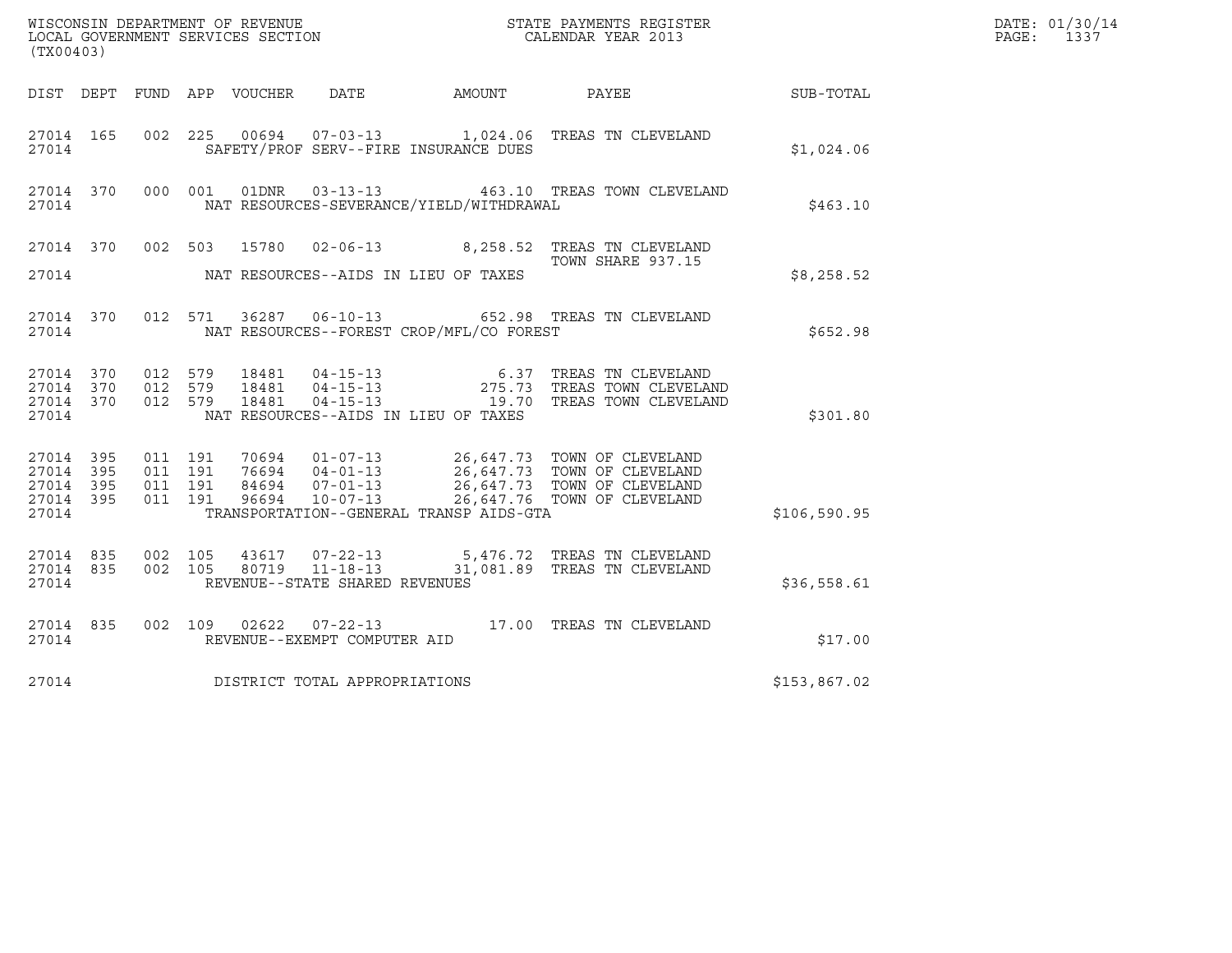| (TX00403)                                         |            |                                          |  |                                                   |                                                                         |              | DATE: 01/30/14<br>PAGE: 1338 |
|---------------------------------------------------|------------|------------------------------------------|--|---------------------------------------------------|-------------------------------------------------------------------------|--------------|------------------------------|
|                                                   |            |                                          |  | DIST DEPT FUND APP VOUCHER DATE AMOUNT            | PAYEE                                                                   | SUB-TOTAL    |                              |
| 27016 165<br>27016                                |            |                                          |  | SAFETY/PROF SERV--FIRE INSURANCE DUES             | 002 225 00695 07-03-13 1,297.96 TREAS TN CURRAN                         | \$1,297.96   |                              |
| 27016 370<br>27016                                |            |                                          |  | NAT RESOURCES-SEVERANCE/YIELD/WITHDRAWAL          | 000 001 01DNR 03-13-13 1,767.92 TREAS TOWN CURRAN                       | \$1,767.92   |                              |
| 27016 370<br>27016                                |            |                                          |  | NAT RESOURCES--FOREST CROP/MFL/CO FOREST          | 012 571 36288 06-10-13 389.98 TREAS TN CURRAN                           | \$389.98     |                              |
| 27016 370<br>27016                                |            |                                          |  | NAT RESOURCES--AIDS IN LIEU OF TAXES              | 012 579 18482 04-15-13 26.77 TREAS TN CURRAN                            | \$26.77      |                              |
| 27016 395<br>27016<br>27016<br>27016 395<br>27016 | 395<br>395 | 011 191<br>011 191<br>011 191<br>011 191 |  | TRANSPORTATION--GENERAL TRANSP AIDS-GTA           | 70695  01-07-13  20,085.03  TOWN OF CURRAN                              | \$80,340.15  |                              |
| 27016 835<br>27016 835<br>27016                   |            | 002 105<br>002 105                       |  | 80720  11-18-13<br>REVENUE--STATE SHARED REVENUES | 43618  07-22-13  4,589.03  TREAS TN CURRAN<br>26,095.57 TREAS TN CURRAN | \$30,684.60  |                              |
| 27016 835<br>27016                                |            |                                          |  | REVENUE--EXEMPT COMPUTER AID                      | 002 109 02623 07-22-13 12.00 TREAS TN CURRAN                            | \$12.00      |                              |
| 27016                                             |            |                                          |  | DISTRICT TOTAL APPROPRIATIONS                     |                                                                         | \$114,519.38 |                              |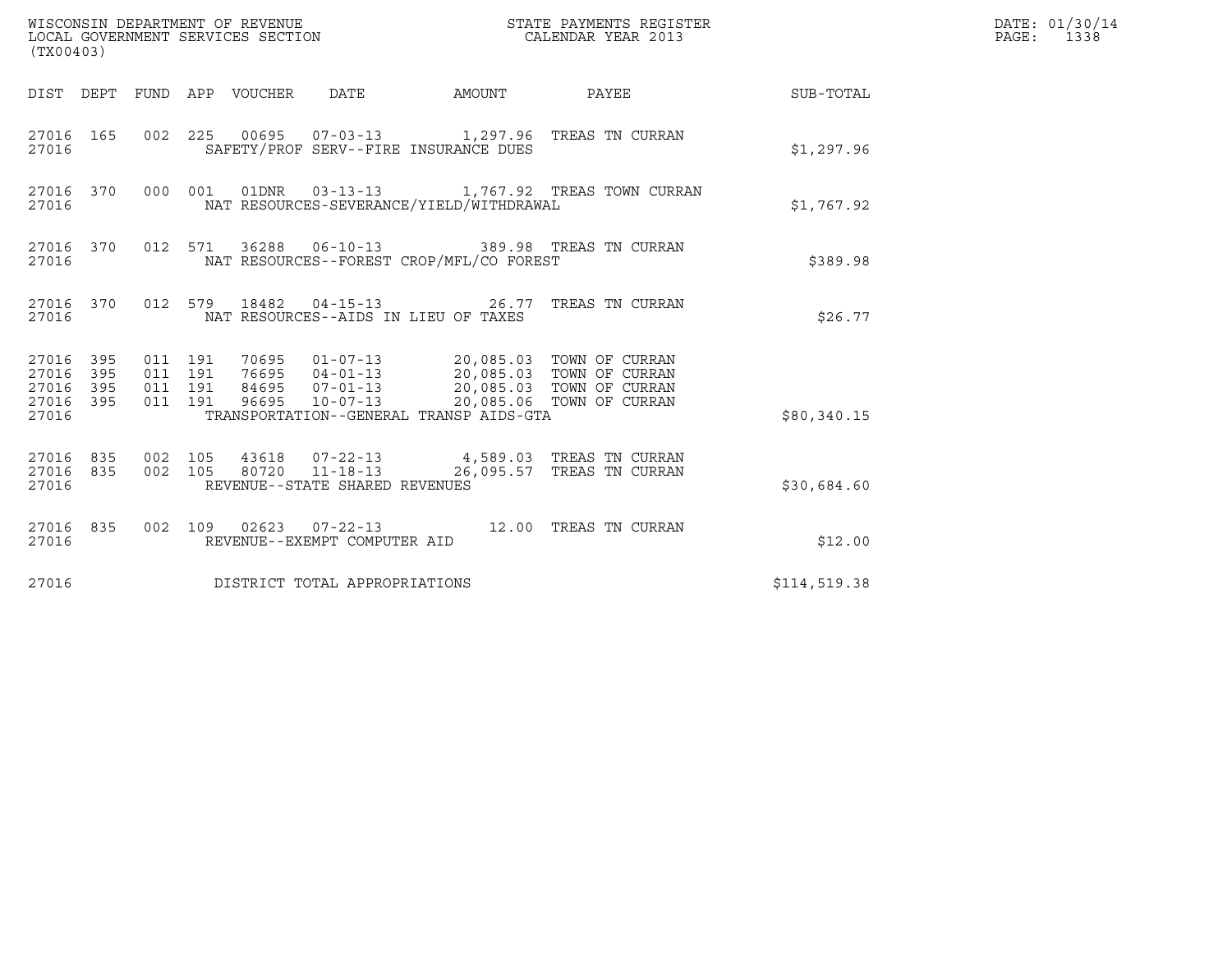| WISCONSIN DEPARTMENT OF REVENUE<br>LOCAL GOVERNMENT SERVICES SECTION | STATE PAYMENTS REGISTER<br>CALENDAR YEAR 2013 | DATE: 01/30/14<br>PAGE:<br>1339 |
|----------------------------------------------------------------------|-----------------------------------------------|---------------------------------|

| (TX00403)                            |                         |                    |  |  |                                |                                          |                                                                                                                                                                                                                                                                                                                                                  |               | DATE: 01/30/14<br>PAGE: 1339 |
|--------------------------------------|-------------------------|--------------------|--|--|--------------------------------|------------------------------------------|--------------------------------------------------------------------------------------------------------------------------------------------------------------------------------------------------------------------------------------------------------------------------------------------------------------------------------------------------|---------------|------------------------------|
|                                      |                         |                    |  |  |                                |                                          | DIST DEPT FUND APP VOUCHER DATE AMOUNT PAYEE                                                                                                                                                                                                                                                                                                     | SUB-TOTAL     |                              |
| 27018                                |                         |                    |  |  |                                | SAFETY/PROF SERV--FIRE INSURANCE DUES    | 27018 165 002 225 00696 07-03-13 958.67 TREAS TN FRANKLIN                                                                                                                                                                                                                                                                                        | \$958.67      |                              |
| 27018                                |                         |                    |  |  |                                | NAT RESOURCES-SEVERANCE/YIELD/WITHDRAWAL | $\begin{tabular}{lcccc} 27018 & 370 & 000 & 001 & 02DNR & 07-03-13 & & 1,321.54 & TREAS TOWN FRANKLIN \\ 27018 & 370 & 000 & 001 & 04DNR & 10-23-13 & & & 645.90 TOWN FRANKLIN \end{tabular}$                                                                                                                                                    | \$1,967.44    |                              |
| 27018                                |                         |                    |  |  |                                | NAT RESOURCES--FOREST CROP/MFL/CO FOREST | 27018 370 012 571 36289 06-10-13 411.85 TREAS TN FRANKLIN                                                                                                                                                                                                                                                                                        | \$411.85      |                              |
| 27018                                |                         |                    |  |  |                                | NAT RESOURCES--AIDS IN LIEU OF TAXES     | $\begin{array}{cccccc} 27018 & 370 & 012 & 579 & 18483 & 04-15-13 & & 164.24 & \text{TREAS TN FRANKLIN} \\ 27018 & 370 & 012 & 579 & 18483 & 04-15-13 & & 20.92 & \text{TREAS TOWN FRANKLIN} \end{array}$                                                                                                                                        | \$185.16      |                              |
| 27018<br>27018<br>27018 395<br>27018 | 27018 395<br>395<br>395 | 011 191<br>011 191 |  |  |                                | TRANSPORTATION--GENERAL TRANSP AIDS-GTA  | $\begin{array}{cccccc} 011 & 191 & 70696 & 01\text{--}07\text{--}13 & 17,777.50 & \text{TOWN OF FRANKLIN} \\ 011 & 191 & 76696 & 04\text{--}01\text{--}13 & 17,777.50 & \text{TOWN OF FRANKLIN} \\ 011 & 191 & 84696 & 07\text{--}01\text{--}13 & 17,777.50 & \text{TOWN OF FRANKLIN} \\ 011 & 191 & 96696 & 10\text{--}07\text{--}13 & 17,777.$ | \$71, 110.03  |                              |
| 27018                                |                         |                    |  |  | REVENUE--STATE SHARED REVENUES |                                          | $\begin{array}{cccccccc} 27018 & 835 & 002 & 105 & 43619 & 07-22-13 & & & 5,468.98 & \text{TREAS TN FRANKLIN} \\ 27018 & 835 & 002 & 105 & 80721 & 11-18-13 & & & 30,995.80 & \text{TREAS TN FRANKLIN} \end{array}$                                                                                                                              | \$36,464.78   |                              |
| 27018                                |                         |                    |  |  | REVENUE--EXEMPT COMPUTER AID   |                                          | 27018 835 002 109 02624 07-22-13 7.00 TREAS TN FRANKLIN                                                                                                                                                                                                                                                                                          | \$7.00        |                              |
| 27018                                |                         |                    |  |  | DISTRICT TOTAL APPROPRIATIONS  |                                          |                                                                                                                                                                                                                                                                                                                                                  | \$111, 104.93 |                              |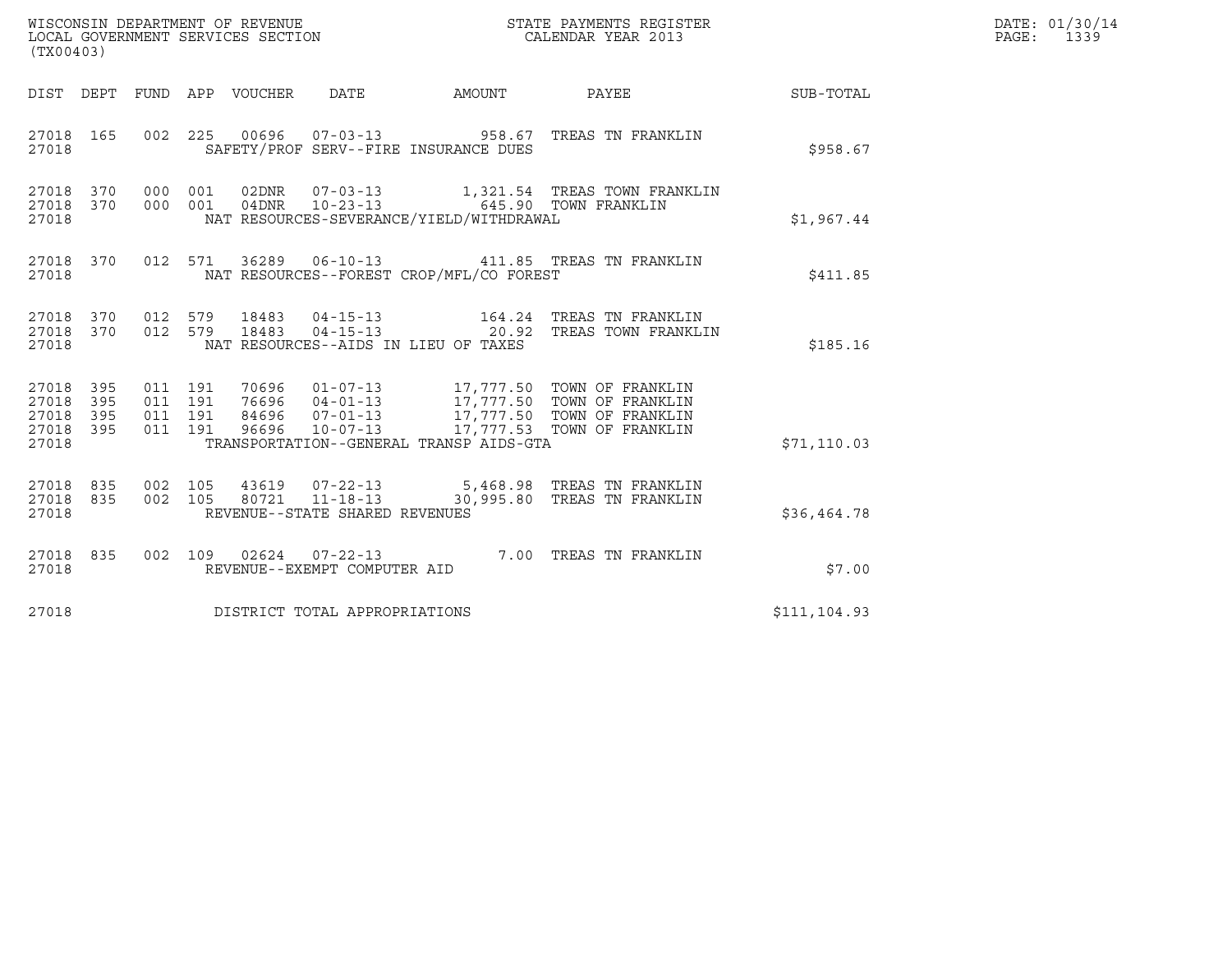|                        |           |                    |         |       |                                |                                          |                                                                                                                                                                                                                                                                                  | DATE: 01/30/14 |            |
|------------------------|-----------|--------------------|---------|-------|--------------------------------|------------------------------------------|----------------------------------------------------------------------------------------------------------------------------------------------------------------------------------------------------------------------------------------------------------------------------------|----------------|------------|
| (TX00403)              |           |                    |         |       |                                |                                          |                                                                                                                                                                                                                                                                                  |                | PAGE: 1340 |
|                        |           |                    |         |       |                                |                                          | DIST DEPT FUND APP VOUCHER DATE AMOUNT PAYEE PAYER SUB-TOTAL                                                                                                                                                                                                                     |                |            |
| 27020                  | 27020 165 |                    |         |       |                                | SAFETY/PROF SERV--FIRE INSURANCE DUES    | 002 225 00697 07-03-13 895.52 TREAS TN GARDEN VALLEY                                                                                                                                                                                                                             | \$895.52       |            |
| 27020                  |           |                    |         |       |                                | NAT RESOURCES-SEVERANCE/YIELD/WITHDRAWAL | 27020 370 000 001 01DNR 03-13-13 44.85 TREAS TOWN GARDEN VALLEY                                                                                                                                                                                                                  | \$44.85        |            |
|                        |           |                    |         |       |                                |                                          | 27020 370 002 503 16252 02-22-13 693.82 TREAS TN GARDEN VALLEY<br>TOWN SHARE 96.40                                                                                                                                                                                               |                |            |
|                        |           |                    |         |       |                                |                                          |                                                                                                                                                                                                                                                                                  | \$693.82       |            |
| 27020                  | 27020 370 |                    |         |       |                                | NAT RESOURCES--FOREST CROP/MFL/CO FOREST | 012 571 36290 06-10-13 254.28 TREAS TN GARDEN VALLEY                                                                                                                                                                                                                             | \$254.28       |            |
|                        |           |                    |         |       |                                |                                          | $\begin{array}{cccc} 27020& 370& 012& 579& 18484& 04-15-13& 156.70 & \text{TREAS TN GARDEN VALLEY}\\ 27020& 370& 012& 579& 18484& 04-15-13& 52.80 & \text{TREAS TN GARDEN VALLEY}\\ 27020& 370& 012& 579& 18484& 04-15-13& 148.40 & \text{TREAS TOWN GARDEN VALLEY} \end{array}$ |                |            |
| 27020                  |           |                    |         |       |                                | NAT RESOURCES--AIDS IN LIEU OF TAXES     |                                                                                                                                                                                                                                                                                  | \$357.90       |            |
| 27020 395<br>27020 395 |           | 011 191            | 011 191 |       |                                |                                          | 70697  01-07-13  28,388.97  TOWN OF GARDEN VALLEY<br>76697  04-01-13  28,388.97  TOWN OF GARDEN VALLEY<br>84697  07-01-13  28,388.97  TOWN OF GARDEN VALLEY<br>96697  10-07-13  28,388.97  TOWN OF GARDEN VALLEY                                                                 |                |            |
| 27020 395<br>27020     | 27020 395 | 011 191<br>011 191 |         |       |                                | TRANSPORTATION--GENERAL TRANSP AIDS-GTA  |                                                                                                                                                                                                                                                                                  | \$113,555.88   |            |
|                        |           | 27020 835 002 105  |         |       |                                |                                          | 43620  07-22-13  4,774.68  TREAS TN GARDEN VALLEY                                                                                                                                                                                                                                |                |            |
| 27020                  | 27020 835 |                    | 002 105 | 80722 | REVENUE--STATE SHARED REVENUES |                                          | 11-18-13 27,056.49 TREAS TN GARDEN VALLEY                                                                                                                                                                                                                                        | \$31,831.17    |            |
| 27020                  |           |                    |         |       | REVENUE--EXEMPT COMPUTER AID   |                                          | 27020 835 002 109 02625 07-22-13 6.00 TREAS TN GARDEN VALLEY                                                                                                                                                                                                                     | \$6.00         |            |
| 27020                  |           |                    |         |       | DISTRICT TOTAL APPROPRIATIONS  |                                          |                                                                                                                                                                                                                                                                                  | \$147,639.42   |            |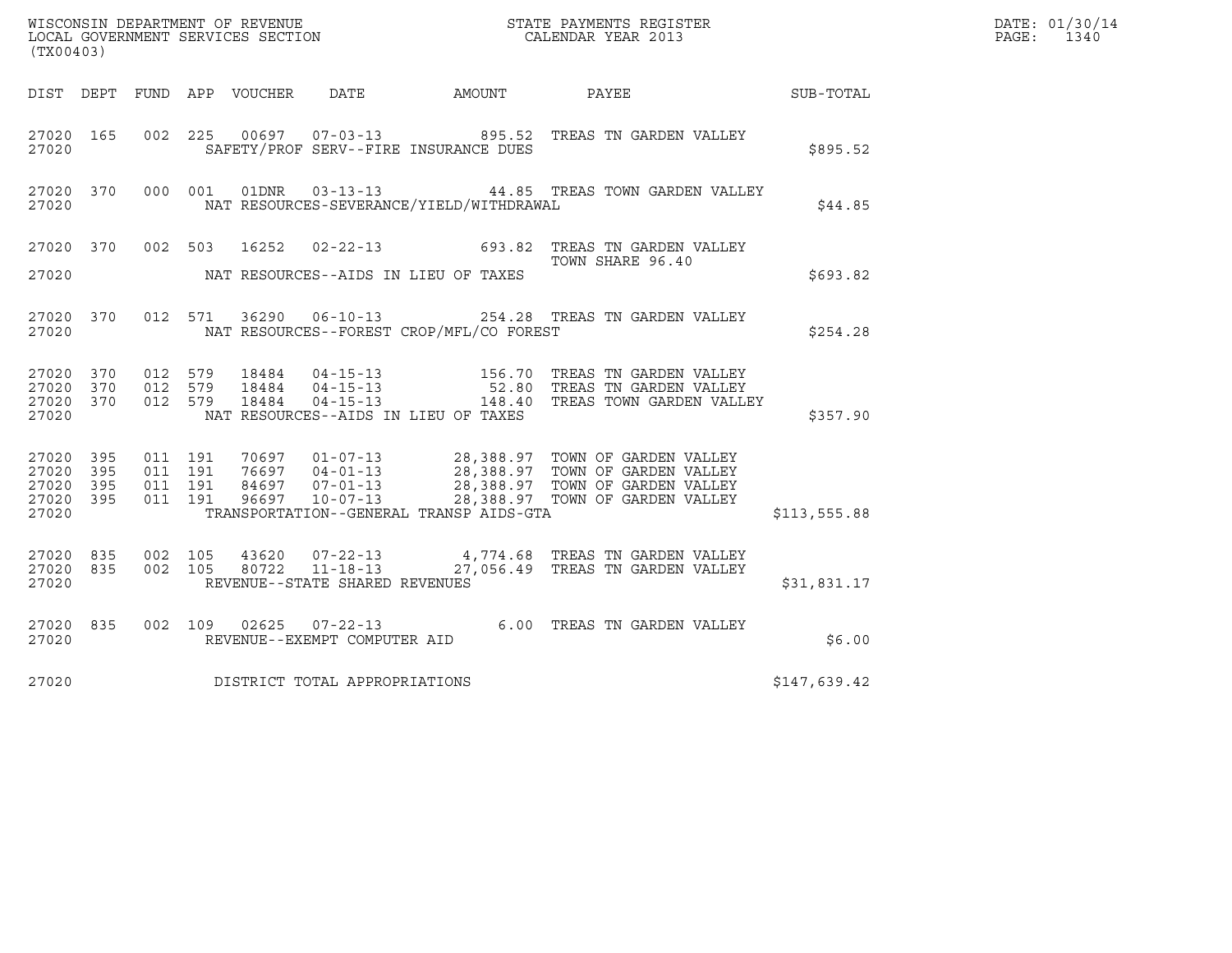| (TX00403)          |                              |  |                                |                                                |                                                                                                                                                                                                                                                                                                                              |              | DATE: 01/30/14<br>PAGE: 1341 |
|--------------------|------------------------------|--|--------------------------------|------------------------------------------------|------------------------------------------------------------------------------------------------------------------------------------------------------------------------------------------------------------------------------------------------------------------------------------------------------------------------------|--------------|------------------------------|
|                    |                              |  |                                |                                                | DIST DEPT FUND APP VOUCHER DATE AMOUNT PAYEE PATE SUB-TOTAL                                                                                                                                                                                                                                                                  |              |                              |
| 27022              |                              |  |                                | SAFETY/PROF SERV--FIRE INSURANCE DUES          | 27022 165 002 225 00698 07-03-13 1,422.55 TREAS TN GARFIELD                                                                                                                                                                                                                                                                  | \$1,422.55   |                              |
|                    |                              |  |                                | 27022 NAT RESOURCES-SEVERANCE/YIELD/WITHDRAWAL | 27022 370 000 001 01DNR 03-13-13 199.55 TREAS TOWN GARFIELD                                                                                                                                                                                                                                                                  | \$199.55     |                              |
|                    |                              |  |                                |                                                | 27022 370 002 503 16253 02-22-13 6,148.62 TREAS TN GARFIELD<br>TOWN SHARE 632.93                                                                                                                                                                                                                                             |              |                              |
|                    |                              |  |                                | 27022 NAT RESOURCES--AIDS IN LIEU OF TAXES     |                                                                                                                                                                                                                                                                                                                              | \$6.148.62   |                              |
|                    |                              |  |                                | 27022 NAT RESOURCES--FOREST CROP/MFL/CO FOREST | 27022 370 012 571 36291 06-10-13 671.02 TREAS TN GARFIELD                                                                                                                                                                                                                                                                    | \$671.02     |                              |
|                    |                              |  |                                | 27022 NAT RESOURCES--AIDS IN LIEU OF TAXES     | $\begin{array}{cccccccc} 27022 & 370 & 012 & 579 & 18485 & 04-15-13 & & & & & 6.55 & \text{TREAS TN GARFIELD} \\ 27022 & 370 & 012 & 579 & 18485 & 04-15-13 & & & 427.75 & \text{TREAS TOWN GARFIELD} \\ 27022 & 370 & 012 & 579 & 18485 & 04-15-13 & & & 144.27 & \text{TREAS TOWN GARFIELD} \\ 27022 & 370 & 012 & 579 & $ | \$579.37     |                              |
| 27022              |                              |  |                                | TRANSPORTATION--GENERAL TRANSP AIDS-GTA        | $\begin{array}{cccccccc} 27022 & 395 & 011 & 191 & 70698 & 01-07-13 & 17,237.67 & \text{TOWN OF GARFIELD} \\ 27022 & 395 & 011 & 191 & 76698 & 04-01-13 & 17,237.67 & \text{TOWN OF GARFIELD} \\ 27022 & 395 & 011 & 191 & 84698 & 07-01-13 & 17,237.67 & \text{TOWN OF GARFIELD} \\ 27022 & 395 & 011 & 191 & 96$           | \$68,950.69  |                              |
| 27022 835<br>27022 | 27022 835 002 105<br>002 105 |  | REVENUE--STATE SHARED REVENUES |                                                | 43621   07-22-13   4,981.74 TREAS TN GARFIELD<br>80723   11-18-13   28,229.83 TREAS TN GARFIELD                                                                                                                                                                                                                              | \$33,211.57  |                              |
|                    |                              |  |                                |                                                | $\begin{array}{cccc} 27022 & 835 & 002 & 109 & 02626 & 07-22-13 & 2.00 & \text{TREAS TN GARFIELD} \\ 27022 & \text{REVENUE--EXEMPT COMPUTER AID & \end{array}$                                                                                                                                                               | \$2.00       |                              |
| 27022              |                              |  | DISTRICT TOTAL APPROPRIATIONS  |                                                |                                                                                                                                                                                                                                                                                                                              | \$111,185.37 |                              |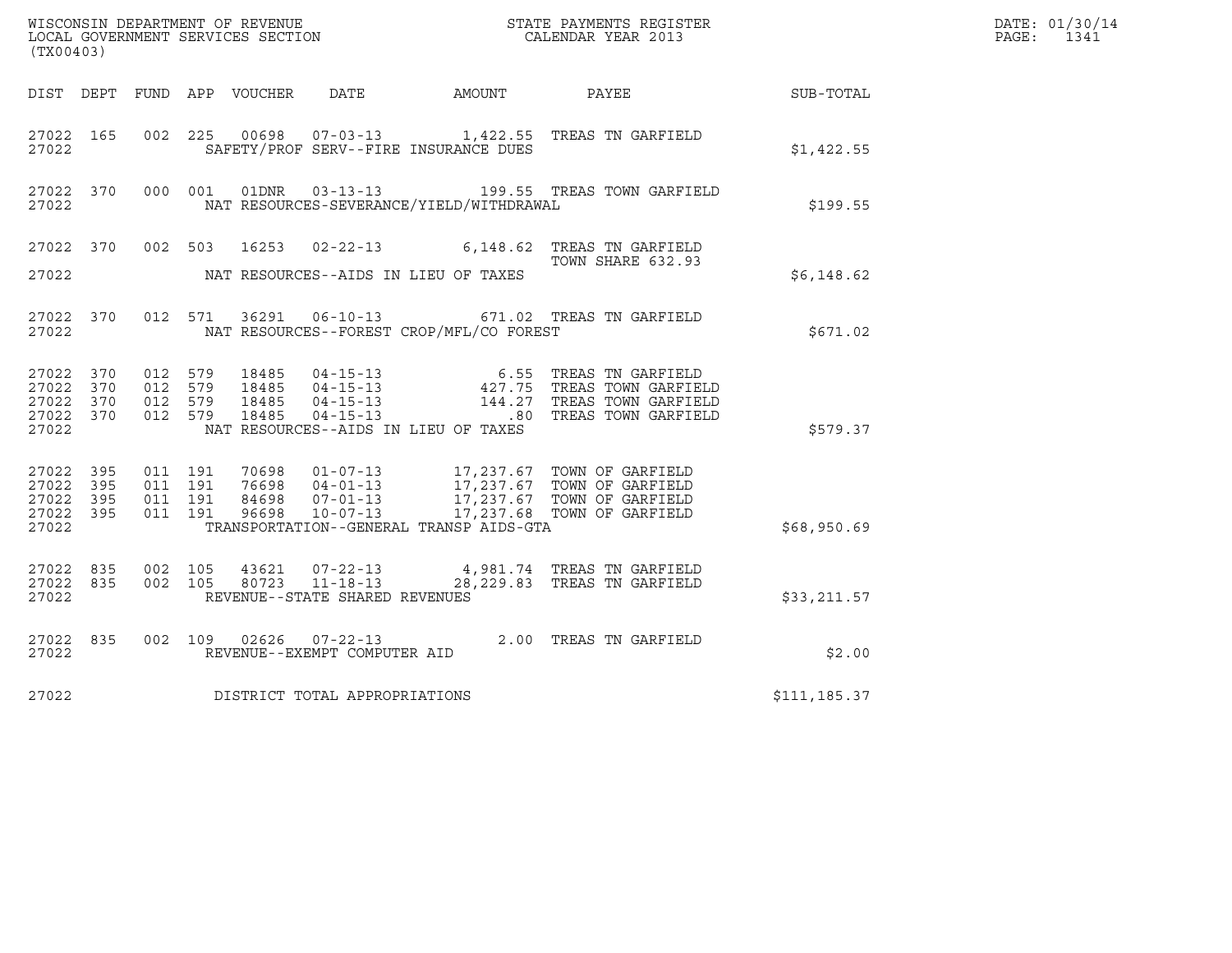| (TX00403)                                     |                   |                                          |         |                            |                                                     |                                          | $\tt WISCONSIM DEPARTMENT OF REVENUE$ $\tt WISCONMIN SERS REGISTER$ $\tt LOCAL BODAR YEAR$ $2013$                                                                                                    |              | DATE: 01/30/14<br>PAGE:<br>1342 |
|-----------------------------------------------|-------------------|------------------------------------------|---------|----------------------------|-----------------------------------------------------|------------------------------------------|------------------------------------------------------------------------------------------------------------------------------------------------------------------------------------------------------|--------------|---------------------------------|
|                                               |                   |                                          |         | DIST DEPT FUND APP VOUCHER | DATE                                                | AMOUNT PAYEE                             |                                                                                                                                                                                                      | SUB-TOTAL    |                                 |
| 27024 165<br>27024                            |                   |                                          |         |                            |                                                     | SAFETY/PROF SERV--FIRE INSURANCE DUES    | 002 225 00699 07-03-13 1,334.78 TREAS TN HIXTON                                                                                                                                                      | \$1,334.78   |                                 |
| 27024 370<br>27024                            |                   |                                          |         |                            |                                                     | NAT RESOURCES--AIDS IN LIEU OF TAXES     | 002 503 15781 02-06-13 3,055.16 TREAS TN HIXTON<br>TOWN SHARE 391.76                                                                                                                                 | \$3,055.16   |                                 |
|                                               |                   |                                          |         |                            |                                                     |                                          |                                                                                                                                                                                                      |              |                                 |
| 27024 370<br>27024                            |                   |                                          | 012 571 |                            |                                                     | NAT RESOURCES--FOREST CROP/MFL/CO FOREST | 36292  06-10-13  381.62  TREAS TN HIXTON                                                                                                                                                             | \$381.62     |                                 |
| 27024 370<br>27024<br>27024<br>27024          | 370<br>370        | 012 579<br>012 579                       | 012 579 | 18486<br>18486<br>18486    | $04 - 15 - 13$<br>04 - 15 - 13<br>04 - 15 - 13      | NAT RESOURCES--AIDS IN LIEU OF TAXES     | 133.22 TREAS TN HIXTON<br>5.72 TREAS TN HIXTON<br>306.93 TREAS TOWN HIXTON                                                                                                                           | \$445.87     |                                 |
| 27024 395<br>27024<br>27024<br>27024<br>27024 | 395<br>395<br>395 | 011 191<br>011 191<br>011 191<br>011 191 |         |                            |                                                     | TRANSPORTATION--GENERAL TRANSP AIDS-GTA  | 70699  01-07-13  24, 112.63  TOWN OF HIXTON<br>76699 04-01-13<br>84699 07-01-13 24,112.63 TOWN OF HIXTON<br>84699  07-01-13  24,112.63  TOWN OF HIXTON<br>96699  10-07-13  24,112.63  TOWN OF HIXTON | \$96,450.52  |                                 |
| 27024 835<br>27024 835<br>27024               |                   | 002 105<br>002 105                       |         | 80724                      | $11 - 18 - 13$<br>REVENUE--STATE SHARED REVENUES    |                                          | 43622  07-22-13  12,385.48  TREAS TN HIXTON<br>70,178.05 TREAS TN HIXTON                                                                                                                             | \$82,563.53  |                                 |
| 27024 835<br>27024                            |                   |                                          |         |                            | REVENUE--EXEMPT COMPUTER AID                        |                                          | 002 109 02627 07-22-13 26.00 TREAS TN HIXTON                                                                                                                                                         | \$26.00      |                                 |
| 27024 835<br>27024                            |                   |                                          |         |                            | 021 363 35664 03-25-13<br>REVENUE--LOTTERY CREDIT - |                                          | 813.55 TREAS TN HIXTON                                                                                                                                                                               | \$813.55     |                                 |
| 27024                                         |                   |                                          |         |                            | DISTRICT TOTAL APPROPRIATIONS                       |                                          |                                                                                                                                                                                                      | \$185,071.03 |                                 |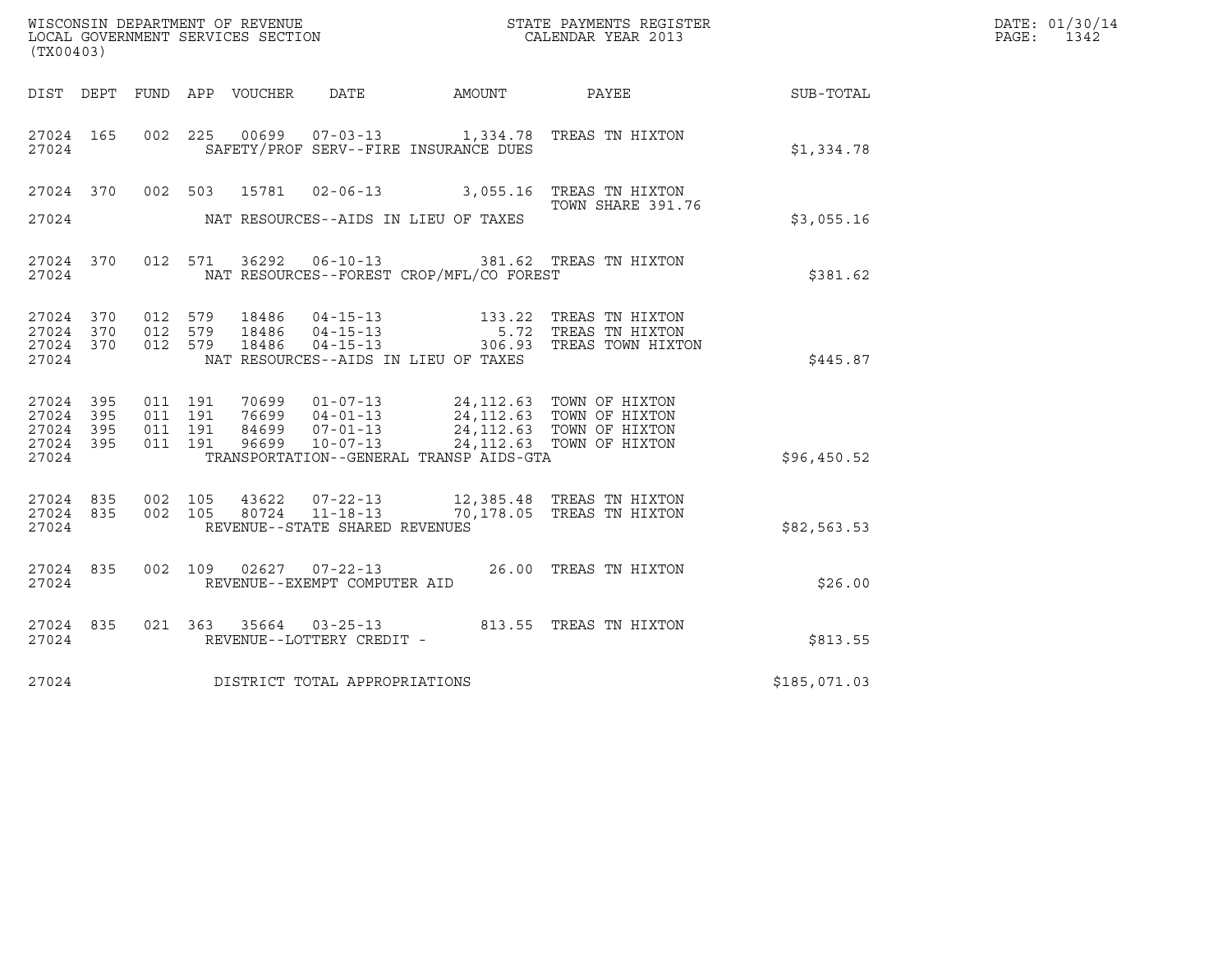| (TX00403)                                 |                          |         |                                 | WISCONSIN DEPARTMENT OF REVENUE<br>LOCAL GOVERNMENT SERVICES SECTION |                                          | STATE PAYMENTS REGISTER<br>CALENDAR YEAR 2013                                                                                                                                                                                                                                                                                                      |                  | DATE: 01/30/14<br>PAGE: 1343 |
|-------------------------------------------|--------------------------|---------|---------------------------------|----------------------------------------------------------------------|------------------------------------------|----------------------------------------------------------------------------------------------------------------------------------------------------------------------------------------------------------------------------------------------------------------------------------------------------------------------------------------------------|------------------|------------------------------|
|                                           |                          |         | DIST DEPT FUND APP VOUCHER DATE |                                                                      | AMOUNT                                   | PAYEE                                                                                                                                                                                                                                                                                                                                              | <b>SUB-TOTAL</b> |                              |
| 27026 165<br>27026                        |                          |         |                                 |                                                                      | SAFETY/PROF SERV--FIRE INSURANCE DUES    | 002  225  00700  07-03-13  1,880.29  TREAS TN IRVING                                                                                                                                                                                                                                                                                               | \$1,880.29       |                              |
|                                           |                          |         |                                 |                                                                      |                                          | 27026 370 002 503 16254 02-22-13 2,381.01 TREAS TN IRVING                                                                                                                                                                                                                                                                                          |                  |                              |
| 27026                                     |                          |         |                                 |                                                                      | NAT RESOURCES--AIDS IN LIEU OF TAXES     | TOWN SHARE 399.66                                                                                                                                                                                                                                                                                                                                  | \$2,381.01       |                              |
| 27026                                     |                          |         |                                 |                                                                      | NAT RESOURCES--FOREST CROP/MFL/CO FOREST | 27026 370 012 571 36293 06-10-13 385.53 TREAS TN IRVING                                                                                                                                                                                                                                                                                            | \$385.53         |                              |
| 27026                                     |                          |         |                                 |                                                                      | NAT RESOURCES--AIDS IN LIEU OF TAXES     | 27026 370 012 579 18487 04-15-13  9.37 TREAS TN IRVING<br>27026 370 012 579 18487 04-15-13  7.83 TREAS TOWN IRVING                                                                                                                                                                                                                                 | \$17.20          |                              |
| 27026<br>27026<br>27026<br>27026<br>27026 | 395<br>395<br>395<br>395 |         |                                 |                                                                      | TRANSPORTATION--GENERAL TRANSP AIDS-GTA  | $\begin{array}{cccccc} 011 & 191 & 70700 & 01\texttt{-}07\texttt{-}13 & 23,593.96 & \texttt{TOWN OF IRVING} \\ 011 & 191 & 76700 & 04\texttt{-}01\texttt{-}13 & 23,593.96 & \texttt{TOWN OF IRVING} \\ 011 & 191 & 84700 & 07\texttt{-}01\texttt{-}13 & 23,593.96 & \texttt{TOWN OF IRVING} \\ 011 & 191 & 96700 & 10\texttt{-}07\texttt{-}13 & 2$ | \$94,375.86      |                              |
| 27026 835<br>27026 835<br>27026           |                          | 002 105 |                                 | REVENUE--STATE SHARED REVENUES                                       |                                          | 43623  07-22-13  3,751.78  TREAS TN IRVING<br>002 105 80725 11-18-13 21,288.29 TREAS TN IRVING                                                                                                                                                                                                                                                     | \$25,040.07      |                              |
| 27026 835<br>27026                        |                          |         |                                 | REVENUE--EXEMPT COMPUTER AID                                         |                                          | 002 109 02628 07-22-13 4.00 TREAS TN IRVING                                                                                                                                                                                                                                                                                                        | \$4.00           |                              |
| 27026                                     |                          |         |                                 | DISTRICT TOTAL APPROPRIATIONS                                        |                                          |                                                                                                                                                                                                                                                                                                                                                    | \$124,083.96     |                              |
|                                           |                          |         |                                 |                                                                      |                                          |                                                                                                                                                                                                                                                                                                                                                    |                  |                              |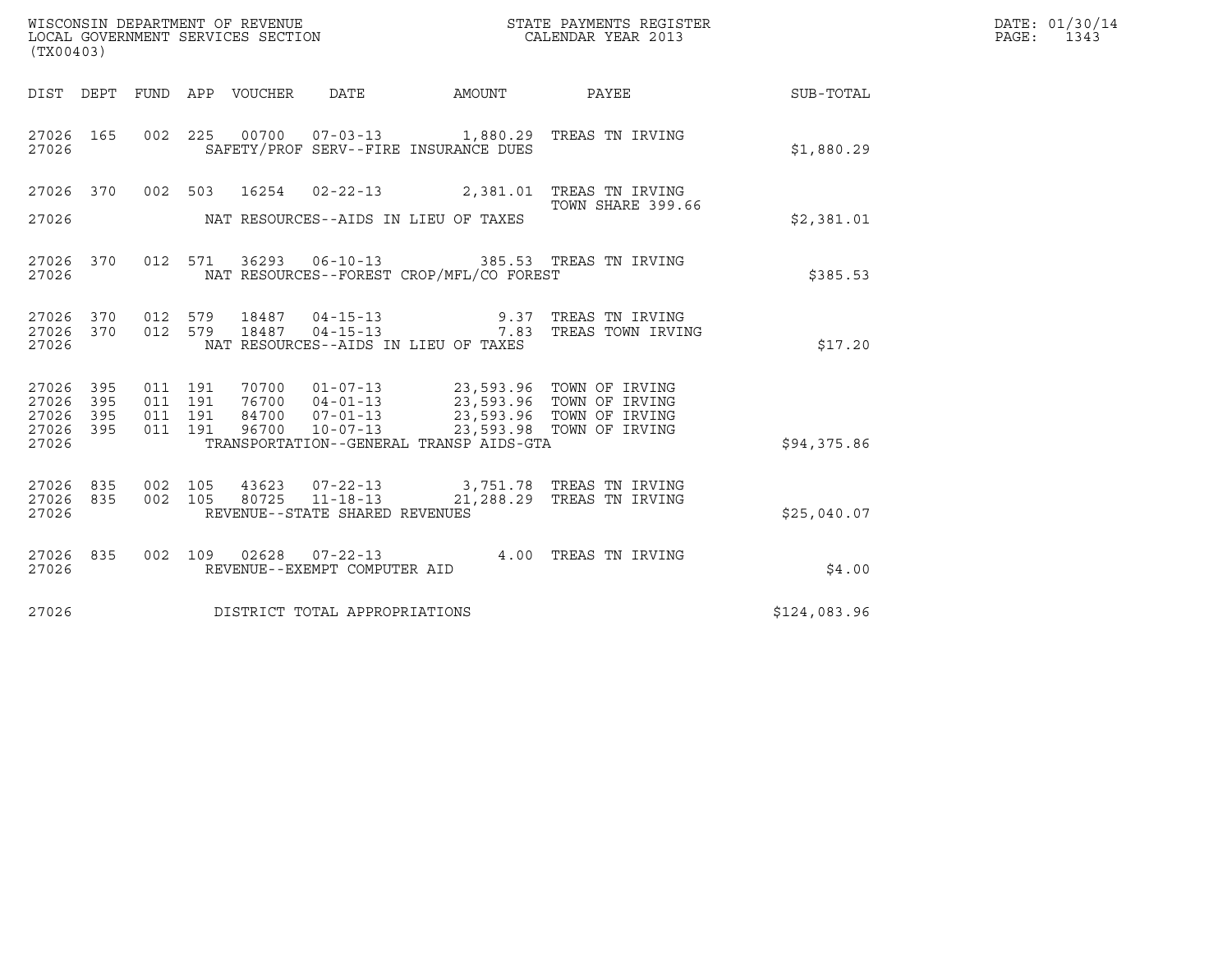| WISCONSIN DEPARTMENT OF REVENUE   | STATE PAYMENTS REGISTER | DATE: 01/30/14 |
|-----------------------------------|-------------------------|----------------|
| LOCAL GOVERNMENT SERVICES SECTION | CALENDAR YEAR 2013      | PAGE:<br>1344  |

| (TX00403)                                         |            |         |                                |                                |                                                                                                                                                                                                                                                                                                                                                                                                      |                                    |              | DATE: 01/30/14<br>PAGE: 1344 |
|---------------------------------------------------|------------|---------|--------------------------------|--------------------------------|------------------------------------------------------------------------------------------------------------------------------------------------------------------------------------------------------------------------------------------------------------------------------------------------------------------------------------------------------------------------------------------------------|------------------------------------|--------------|------------------------------|
| DIST DEPT                                         |            |         | FUND APP VOUCHER               | DATE                           | AMOUNT                                                                                                                                                                                                                                                                                                                                                                                               | <b>PAYEE</b> PAYEE                 | SUB-TOTAL    |                              |
| 27028 165<br>27028                                |            |         |                                |                                | 002 225 00701 07-03-13 1,145.28 TREAS TN KNAPP<br>SAFETY/PROF SERV--FIRE INSURANCE DUES                                                                                                                                                                                                                                                                                                              |                                    | \$1,145.28   |                              |
| 27028 370<br>27028 370                            |            | 002 503 | 15782                          | $02 - 06 - 13$                 | 002 503 15782 02-06-13 6,230.55 TREAS TN KNAPP<br>6,807.90 TREAS TN KNAPP                                                                                                                                                                                                                                                                                                                            |                                    |              |                              |
| 27028                                             |            |         |                                |                                | NAT RESOURCES--AIDS IN LIEU OF TAXES                                                                                                                                                                                                                                                                                                                                                                 | TOWN SHARE 689.00                  | \$13,038.45  |                              |
| 27028 370<br>27028 370<br>27028                   |            |         |                                |                                | 012 571 36294 06-10-13 7,032.30 TREAS TN KNAPP 012 571 36294 06-10-13 522.23 TREAS TN KNAPP<br>NAT RESOURCES--FOREST CROP/MFL/CO FOREST                                                                                                                                                                                                                                                              |                                    | \$7,554.53   |                              |
| 27028 370<br>27028 370<br>27028                   |            |         | 012 579 18488<br>012 579 18488 |                                | $04 - 15 - 13$ $38.72$<br>$04 - 15 - 13$ $224.36$<br>NAT RESOURCES--AIDS IN LIEU OF TAXES                                                                                                                                                                                                                                                                                                            | TREAS TN KNAPP<br>TREAS TOWN KNAPP | \$263.08     |                              |
| 27028 395<br>27028<br>27028<br>27028 395<br>27028 | 395<br>395 |         |                                |                                | $\begin{array}{cccccc} 011 & 191 & 70701 & 01\texttt{-}07\texttt{-}13 & & 29,934.38 & \texttt{TOWN OF KNAPP} \\ 011 & 191 & 76701 & 04\texttt{-}01\texttt{-}13 & & 29,934.38 & \texttt{TOWN OF KNAPP} \\ 011 & 191 & 84701 & 07\texttt{-}01\texttt{-}13 & & 29,934.38 & \texttt{TOWN OF KNAPP} \\ 011 & 191 & 96701 & 10\texttt{-}07\texttt{-}13 & & 29,$<br>TRANSPORTATION--GENERAL TRANSP AIDS-GTA |                                    | \$119,737.52 |                              |
| 27028 835<br>27028 835<br>27028                   |            |         |                                | REVENUE--STATE SHARED REVENUES | 002 105 43624 07-22-13 1,211.06 TREAS TN KNAPP<br>002 105 80726 11-18-13 6,862.64 TREAS TN KNAPP                                                                                                                                                                                                                                                                                                     |                                    | \$8,073.70   |                              |
| 27028                                             |            |         |                                | DISTRICT TOTAL APPROPRIATIONS  |                                                                                                                                                                                                                                                                                                                                                                                                      |                                    | \$149,812.56 |                              |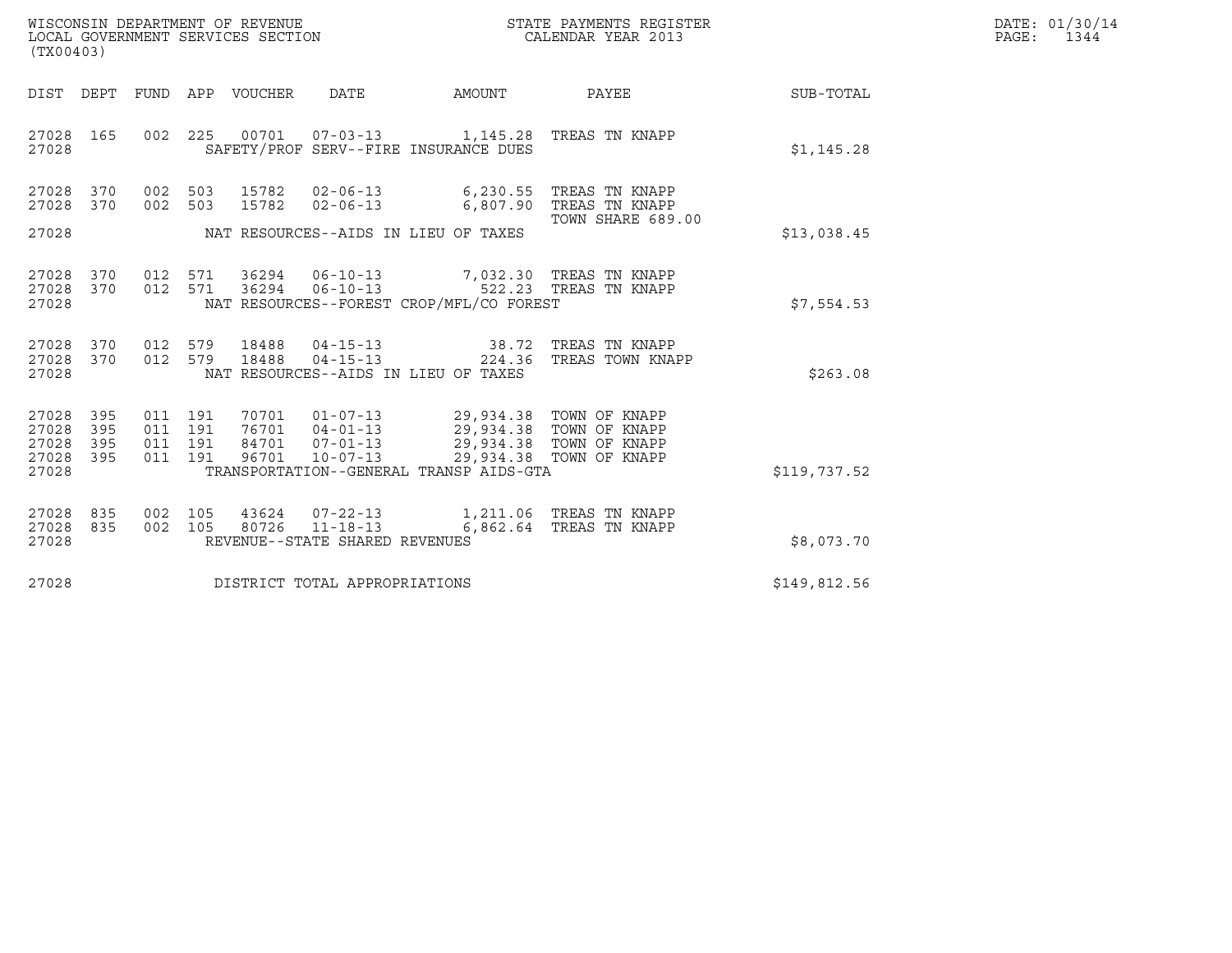| (TX00403)                                 |                          |                                          | WISCONSIN DEPARTMENT OF REVENUE<br>LOCAL GOVERNMENT SERVICES SECTION |                                |                                          | STATE PAYMENTS REGISTER<br>CALENDAR YEAR 2013                                                                                                                                                |                  | DATE: 01/30/14<br>PAGE: 1345 |
|-------------------------------------------|--------------------------|------------------------------------------|----------------------------------------------------------------------|--------------------------------|------------------------------------------|----------------------------------------------------------------------------------------------------------------------------------------------------------------------------------------------|------------------|------------------------------|
|                                           |                          |                                          | DIST DEPT FUND APP VOUCHER DATE                                      |                                | AMOUNT PAYEE                             |                                                                                                                                                                                              | <b>SUB-TOTAL</b> |                              |
| 27030 165<br>27030                        |                          |                                          |                                                                      |                                | SAFETY/PROF SERV--FIRE INSURANCE DUES    | 002 225 00702 07-03-13 251.48 TREAS TN KOMENSKY                                                                                                                                              | \$251.48         |                              |
| 27030 370<br>27030                        |                          | 000 001                                  |                                                                      |                                | NAT RESOURCES-SEVERANCE/YIELD/WITHDRAWAL | 05DNR  11-21-13  50,052.16 TREAS TOWN KOMENSKY                                                                                                                                               | \$50,052.16      |                              |
| 27030                                     |                          |                                          |                                                                      |                                | NAT RESOURCES--AIDS IN LIEU OF TAXES     | 27030 370 002 503 16255 02-22-13 34,938.85 TREAS TN KOMENSKY<br>TOWN SHARE 0.00                                                                                                              | \$34,938.85      |                              |
| 27030 370<br>27030 370<br>27030           |                          | 012 571<br>012 571                       | 36295                                                                | 36295 06-10-13                 | NAT RESOURCES--FOREST CROP/MFL/CO FOREST | 493.41 TREAS TN KOMENSKY<br>06-10-13 3,755.74 TREAS TN KOMENSKY                                                                                                                              | \$4,249.15       |                              |
| 27030 370<br>27030                        |                          |                                          |                                                                      |                                | NAT RESOURCES--AIDS IN LIEU OF TAXES     | 012 579 18489 04-15-13 16,882.79 TREAS TN KOMENSKY                                                                                                                                           | \$16,882.79      |                              |
| 27030<br>27030<br>27030<br>27030<br>27030 | 395<br>395<br>395<br>395 | 011 191<br>011 191<br>011 191<br>011 191 |                                                                      |                                | TRANSPORTATION--GENERAL TRANSP AIDS-GTA  | 70702  01-07-13  27,616.26  TOWN OF KOMENSKY<br>76702  04-01-13  27,616.26  TOWN OF KOMENSKY<br>84702  07-01-13  27,616.26  TOWN OF KOMENSKY<br>96702  10-07-13  27,616.28  TOWN OF KOMENSKY | \$110, 465.06    |                              |
| 27030 835<br>27030<br>27030               | 835                      | 002 105<br>002 105                       | 43625                                                                | REVENUE--STATE SHARED REVENUES |                                          | 07-22-13 3,641.08 TREAS TN KOMENSKY<br>80727 11-18-13 20,632.77 TREAS TN KOMENSKY                                                                                                            | \$24, 273.85     |                              |
| 27030                                     |                          |                                          |                                                                      | DISTRICT TOTAL APPROPRIATIONS  |                                          |                                                                                                                                                                                              | \$241,113.34     |                              |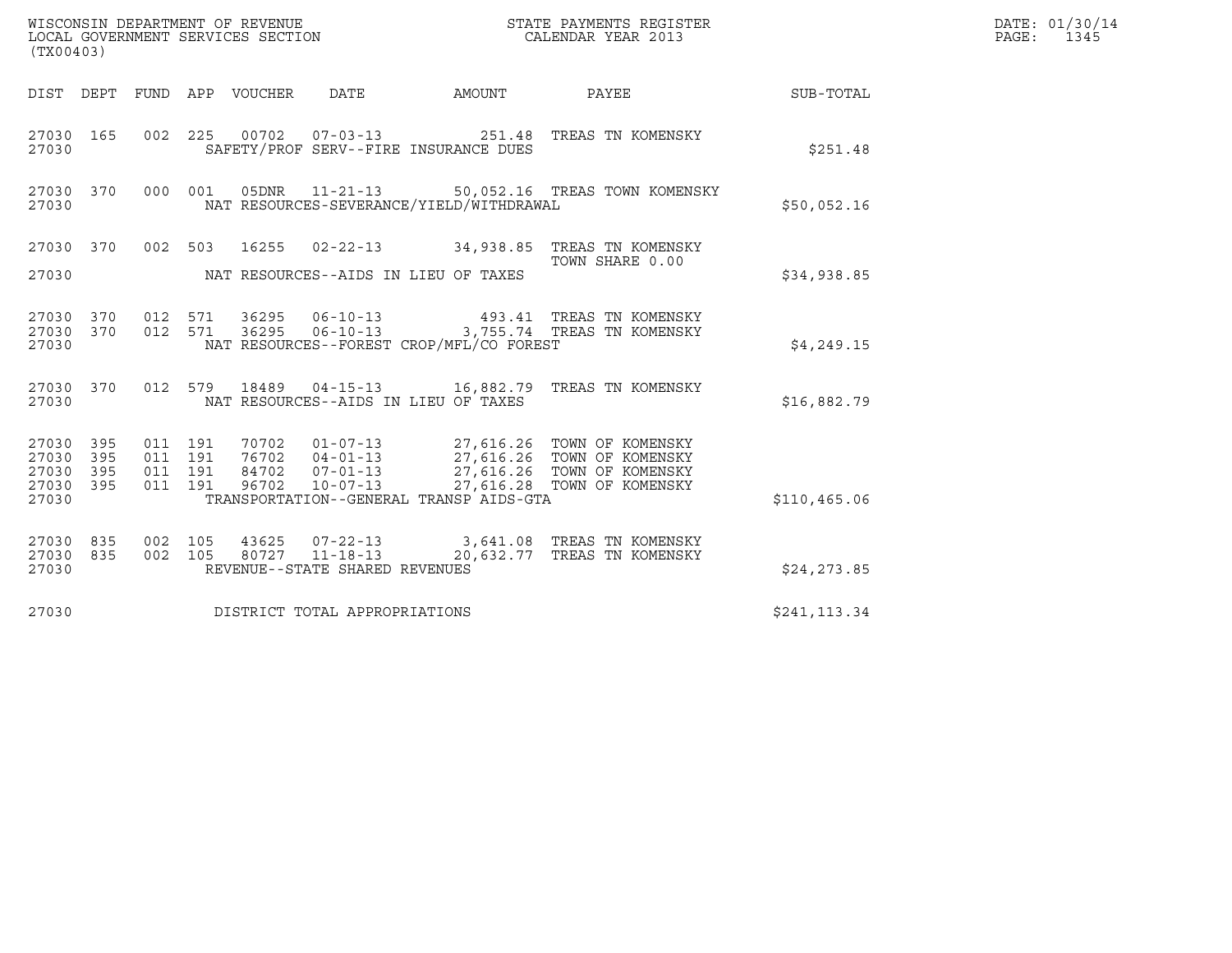| WISCONSIN DEPARTMENT OF REVENUE<br>LOCAL GOVERNMENT SERVICES SECTION<br>STATE PAYMENTS REGISTER<br>CALENDAR YEAR 2013<br>(TX00403) |           |                                          |  |  |                                |                                          |                                                                                                                                                                                                      |               | DATE: 01/30/14<br>PAGE: 1346 |
|------------------------------------------------------------------------------------------------------------------------------------|-----------|------------------------------------------|--|--|--------------------------------|------------------------------------------|------------------------------------------------------------------------------------------------------------------------------------------------------------------------------------------------------|---------------|------------------------------|
|                                                                                                                                    |           |                                          |  |  |                                |                                          | DIST DEPT FUND APP VOUCHER DATE AMOUNT PAYEE SUB-TOTAL                                                                                                                                               |               |                              |
| 27032 165<br>27032                                                                                                                 |           |                                          |  |  |                                | SAFETY/PROF SERV--FIRE INSURANCE DUES    | 002 225 00703 07-03-13 1,936.33 TREAS TN MANCHESTER                                                                                                                                                  | \$1,936.33    |                              |
| 27032                                                                                                                              | 27032 370 |                                          |  |  |                                | NAT RESOURCES-SEVERANCE/YIELD/WITHDRAWAL | 000 001 01DNR 03-13-13 1,687.33 TREAS TOWN MANCHESTER                                                                                                                                                | \$1,687.33    |                              |
| 27032                                                                                                                              |           |                                          |  |  |                                | NAT RESOURCES--AIDS IN LIEU OF TAXES     | 27032 370 002 503 15783 02-06-13 2,258.85 TREAS TN MANCHESTER<br>TOWN SHARE 87.72                                                                                                                    | \$2,258.85    |                              |
| 27032                                                                                                                              |           |                                          |  |  |                                | NAT RESOURCES--FOREST CROP/MFL/CO FOREST | $27032$ 370 012 571 36296 06-10-13 899.87 TREAS TN MANCHESTER<br>27032 370 012 571 36296 06-10-13 5,798.70 TREAS TN MANCHESTER                                                                       | \$6.698.57    |                              |
| 27032                                                                                                                              |           |                                          |  |  |                                | NAT RESOURCES--AIDS IN LIEU OF TAXES     | 27032 370 012 579 18490 04-15-13 201.77 TREAS TN MANCHESTER                                                                                                                                          | \$201.77      |                              |
| 27032 395<br>27032<br>27032 395<br>27032 395<br>27032                                                                              | 395       | 011 191<br>011 191<br>011 191<br>011 191 |  |  |                                | TRANSPORTATION--GENERAL TRANSP AIDS-GTA  | 70703  01-07-13  29,555.84  TOWN OF MANCHESTER<br>76703  04-01-13  29,555.84  TOWN OF MANCHESTER<br>84703  07-01-13  29,555.84  TOWN OF MANCHESTER<br>96703  10-07-13  29,555.86  TOWN OF MANCHESTER | \$118, 223.38 |                              |
| 27032 835<br>27032                                                                                                                 | 27032 835 | 002 105<br>002 105                       |  |  | REVENUE--STATE SHARED REVENUES |                                          | 43626  07-22-13  3,080.02  TREAS TN MANCHESTER<br>80728  11-18-13   17,461.56  TREAS TN MANCHESTER                                                                                                   | \$20,541.58   |                              |
| 27032                                                                                                                              |           |                                          |  |  | DISTRICT TOTAL APPROPRIATIONS  |                                          |                                                                                                                                                                                                      | \$151,547.81  |                              |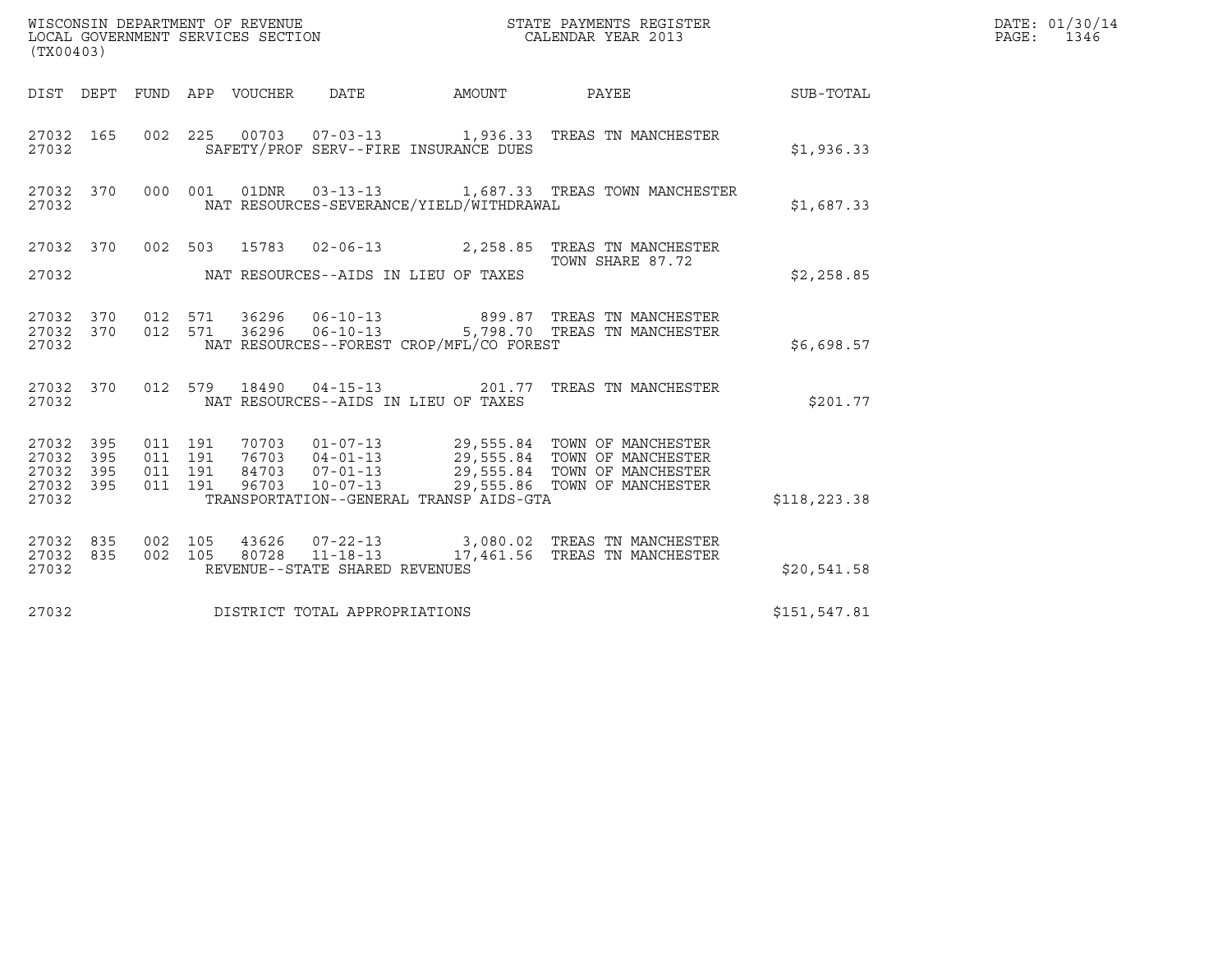| (TX00403)                                                       |                    |                    |                                |                                          | STATE PAYMENTS REGISTER                                                                                                                                                                  |                 | DATE: 01/30/14<br>PAGE: 1347 |
|-----------------------------------------------------------------|--------------------|--------------------|--------------------------------|------------------------------------------|------------------------------------------------------------------------------------------------------------------------------------------------------------------------------------------|-----------------|------------------------------|
| DIST DEPT FUND APP VOUCHER DATE                                 |                    |                    |                                | AMOUNT                                   |                                                                                                                                                                                          | PAYEE SUB-TOTAL |                              |
| 27034 165<br>27034                                              |                    |                    |                                | SAFETY/PROF SERV--FIRE INSURANCE DUES    | 002  225  00704  07-03-13  1,063.14  TREAS TN MELROSE                                                                                                                                    | \$1,063.14      |                              |
| 27034 370<br>27034 370<br>27034                                 | 012 571            | 012 571            |                                | NAT RESOURCES--FOREST CROP/MFL/CO FOREST | 36297   06-10-13   417.84   TREAS TN MELROSE<br>36297  06-10-13    1.57    TREAS TN MELROSE                                                                                              | \$419.41        |                              |
| 27034 370<br>27034                                              |                    |                    |                                | NAT RESOURCES--AIDS IN LIEU OF TAXES     | 012 579 18491 04-15-13 19.00 TREAS TOWN MELROSE                                                                                                                                          | \$19.00         |                              |
| 27034 395<br>27034<br>395<br>27034<br>395<br>27034 395<br>27034 | 011 191<br>011 191 | 011 191<br>011 191 |                                | TRANSPORTATION--GENERAL TRANSP AIDS-GTA  | 70704  01-07-13  14,506.74  TOWN OF MELROSE<br>76704  04-01-13  14,506.74  TOWN OF MELROSE<br>84704  07-01-13  14,506.74  TOWN OF MELROSE<br>96704  10-07-13  14,506.75  TOWN OF MELROSE | \$58,026.97     |                              |
| 27034 835<br>27034 835<br>27034                                 | 002 105            | 002 105            | REVENUE--STATE SHARED REVENUES |                                          | 43627 07-22-13 4,258.13 TREAS TN MELROSE<br>80729  11-18-13  24,239.63  TREAS TN MELROSE                                                                                                 | \$28,497.76     |                              |
| 27034 835<br>27034                                              |                    |                    | REVENUE--EXEMPT COMPUTER AID   |                                          | 002 109 02629 07-22-13 1,365.00 TREAS TN MELROSE                                                                                                                                         | \$1,365.00      |                              |
| 27034                                                           |                    |                    | DISTRICT TOTAL APPROPRIATIONS  |                                          |                                                                                                                                                                                          | \$89,391.28     |                              |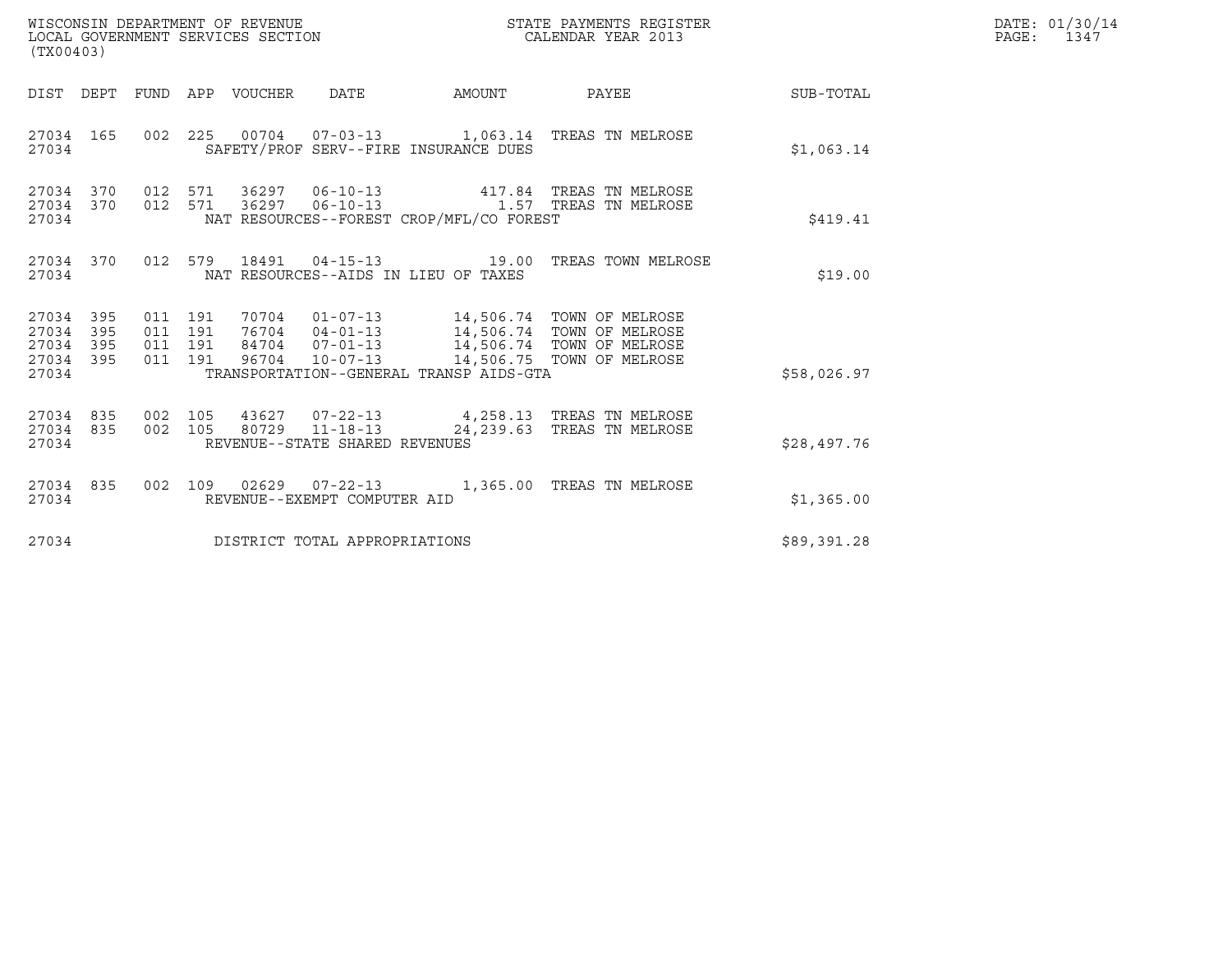| (TX00403)                                     |                   |                                          |         |                                  |                                                              | ${\tt WISCOONSIM\ DEPARTMENT\ OF\ REVENUE}\qquad \qquad {\tt STATE\ PAYMENTS\ REGISTER\ LOCAL\ GOVERNMENT\ SERVICES\ SECTION\qquad \qquad {\tt CALENDAR\ YEAR\ 2013}$ |                                                                                                                                                 |              | DATE: 01/30/14<br>$\mathtt{PAGE}$ :<br>1348 |
|-----------------------------------------------|-------------------|------------------------------------------|---------|----------------------------------|--------------------------------------------------------------|-----------------------------------------------------------------------------------------------------------------------------------------------------------------------|-------------------------------------------------------------------------------------------------------------------------------------------------|--------------|---------------------------------------------|
|                                               |                   |                                          |         |                                  |                                                              | DIST DEPT FUND APP VOUCHER DATE AMOUNT PAYEE                                                                                                                          |                                                                                                                                                 | SUB-TOTAL    |                                             |
| 27036 165<br>27036                            |                   | 002 225                                  |         |                                  |                                                              | 00705  07-03-13  440.39<br>SAFETY/PROF SERV--FIRE INSURANCE DUES                                                                                                      | TREAS TN MILLSTON                                                                                                                               | \$440.39     |                                             |
| 27036 370                                     |                   |                                          |         |                                  |                                                              |                                                                                                                                                                       | 002 503 15784 02-06-13 13,866.68 TREAS TN MILLSTON<br>TOWN SHARE 761.52                                                                         |              |                                             |
| 27036                                         |                   |                                          |         |                                  |                                                              | NAT RESOURCES--AIDS IN LIEU OF TAXES                                                                                                                                  |                                                                                                                                                 | \$13,866.68  |                                             |
| 27036                                         | 27036 370         |                                          | 002 785 |                                  | NAT RESOURCES--FOREST ROAD PAYMENT                           |                                                                                                                                                                       | 00061 11-18-13 112,498.62 TREAS TN MILLSTON                                                                                                     | \$112,498.62 |                                             |
| 27036 370<br>27036                            | 27036 370         | 012 571                                  | 012 571 |                                  |                                                              | NAT RESOURCES--FOREST CROP/MFL/CO FOREST                                                                                                                              | 36298   06-10-13   27.21   TREAS TN MILLSTON<br>36298   06-10-13   391.95   TREAS TN MILLSTON                                                   | \$419.16     |                                             |
| 27036 370<br>27036 370<br>27036               |                   | 012 579                                  | 012 579 | 18492<br>18492                   |                                                              | NAT RESOURCES--AIDS IN LIEU OF TAXES                                                                                                                                  | 04-15-13 36,670.21 TREAS TN MILLSTON<br>04-15-13 .56 TREAS TOWN MILLSTON                                                                        | \$36,670.77  |                                             |
| 27036 395<br>27036<br>27036<br>27036<br>27036 | 395<br>395<br>395 | 011 191<br>011 191<br>011 191<br>011 191 |         | 70705<br>76705<br>84705<br>96705 | $10 - 07 - 13$                                               | TRANSPORTATION--GENERAL TRANSP AIDS-GTA                                                                                                                               | 01-07-13 22,970.25 TOWN OF MILLSTON<br>04-01-13 22,970.25 TOWN OF MILLSTON<br>07-01-13 22,970.25 TOWN OF MILLSTON<br>22,970.28 TOWN OF MILLSTON | \$91,881.03  |                                             |
| 27036 835<br>27036<br>27036                   | 835               | 002 105<br>002 105                       |         | 43628<br>80730                   | $07 - 22 - 13$<br>11-18-13<br>REVENUE--STATE SHARED REVENUES |                                                                                                                                                                       | 2,759.77 TREAS TN MILLSTON<br>15,638.68 TREAS TN MILLSTON                                                                                       | \$18,398.45  |                                             |
| 27036 835<br>27036                            |                   |                                          |         |                                  | REVENUE--EXEMPT COMPUTER AID                                 |                                                                                                                                                                       | 002 109 02630 07-22-13 13.00 TREAS TN MILLSTON                                                                                                  | \$13.00      |                                             |
| 27036                                         |                   |                                          |         |                                  | DISTRICT TOTAL APPROPRIATIONS                                |                                                                                                                                                                       |                                                                                                                                                 | \$274,188.10 |                                             |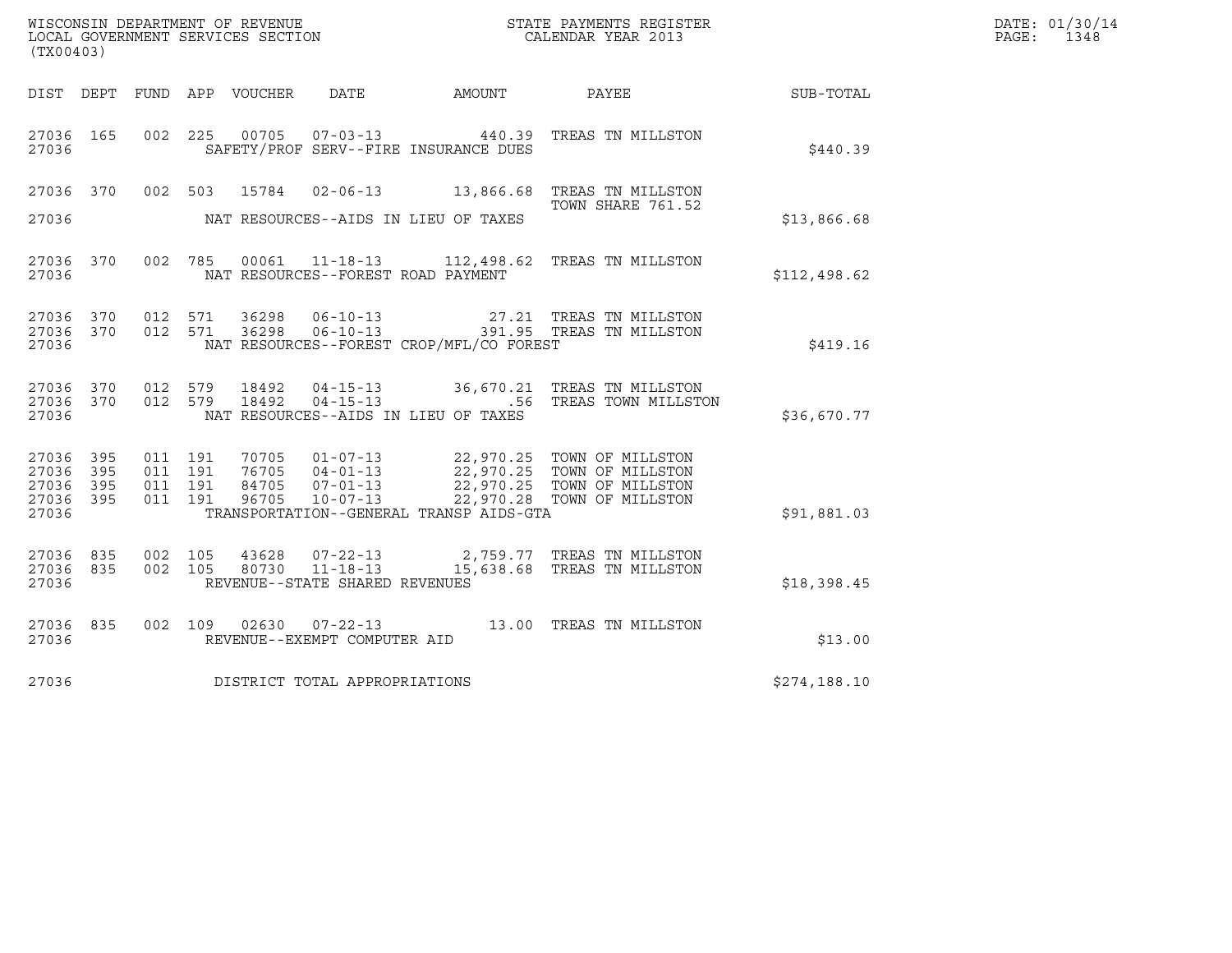| DATE: | 01/30/14 |
|-------|----------|
| PAGE: | 1349     |

| (TX00403)                           |           |                               |         |                |                                                                    |                                          |                                                                                                                                                                                                                                                                                                                                                            |              | DATE: 01/30/14<br>PAGE:<br>1349 |
|-------------------------------------|-----------|-------------------------------|---------|----------------|--------------------------------------------------------------------|------------------------------------------|------------------------------------------------------------------------------------------------------------------------------------------------------------------------------------------------------------------------------------------------------------------------------------------------------------------------------------------------------------|--------------|---------------------------------|
|                                     |           |                               |         |                |                                                                    | DIST DEPT FUND APP VOUCHER DATE AMOUNT   | PAYEE SUB-TOTAL                                                                                                                                                                                                                                                                                                                                            |              |                                 |
| 27038 165<br>27038                  |           |                               |         |                |                                                                    | SAFETY/PROF SERV--FIRE INSURANCE DUES    | 002 225 00706 07-03-13 1,161.37 TREAS TN NORTH BEND                                                                                                                                                                                                                                                                                                        | \$1,161.37   |                                 |
|                                     | 27038 370 |                               |         |                |                                                                    |                                          | 002 503 15785 02-06-13 15,528.82 TREAS TN NORTH BEND<br><b>TOWN SHARE 1278.32</b>                                                                                                                                                                                                                                                                          |              |                                 |
| 27038                               |           |                               |         |                |                                                                    | NAT RESOURCES--AIDS IN LIEU OF TAXES     |                                                                                                                                                                                                                                                                                                                                                            | \$15,528.82  |                                 |
| 27038                               | 27038 370 |                               | 012 571 |                |                                                                    | NAT RESOURCES--FOREST CROP/MFL/CO FOREST | 36299   06-10-13   109.30   TREAS TN NORTH BEND                                                                                                                                                                                                                                                                                                            | \$109.30     |                                 |
| 27038 370<br>27038 370<br>27038 370 |           | 012 579<br>012 579<br>012 579 |         |                |                                                                    |                                          | $\begin{tabular}{lllllllllllllllllll} 18493 & 04-15-13 & 10.67 \quad \text{TREAS TN NORTH BEND} \\ 18493 & 04-15-13 & 114.34 \quad \text{TREAS TN NORTH BEND} \\ 18493 & 04-15-13 & 195.54 \quad \text{TREAS TOWN NORTH BEND} \\ 18493 & 04-15-13 & 1,509.25 \quad \text{TREAS TOWN NORTH BEND} \\ - & 1 & 0 & 0 & 0 & 0 & 0 & 0 & 0 \\ 0 & 0 & 0 & 0 & 0$ |              |                                 |
| 27038 370<br>27038                  |           | 012 579                       |         |                |                                                                    | NAT RESOURCES--AIDS IN LIEU OF TAXES     |                                                                                                                                                                                                                                                                                                                                                            | \$1,829.80   |                                 |
| 27038 395<br>27038 395<br>27038 395 |           | 011 191<br>011 191<br>011 191 |         |                |                                                                    |                                          | 70706  01-07-13  14,935.43  TOWN OF NORTH BEND<br>76706  04-01-13  14,935.43  TOWN OF NORTH BEND<br>84706  07-01-13  14,935.43  TOWN OF NORTH BEND<br>96706  10-07-13  14,935.45  TOWN OF NORTH BEND                                                                                                                                                       |              |                                 |
| 27038 395<br>27038                  |           | 011 191                       |         |                |                                                                    | TRANSPORTATION--GENERAL TRANSP AIDS-GTA  |                                                                                                                                                                                                                                                                                                                                                            | \$59,741.74  |                                 |
| 27038 395<br>27038                  |           |                               |         |                |                                                                    | TRANSPORTATION--LRIP/TRIP/MSIP GRANTS    | 011  278  71412  04-10-13  38,327.38  TREAS  TN NORTH BEND                                                                                                                                                                                                                                                                                                 | \$38,327.38  |                                 |
| 27038 835<br>27038                  | 27038 835 | 002 105<br>002 105            |         | 43629<br>80731 | $07 - 22 - 13$<br>$11 - 18 - 13$<br>REVENUE--STATE SHARED REVENUES |                                          | 6,133.73 TREAS TN NORTH BEND<br>34,757.82 TREAS TN NORTH BEND                                                                                                                                                                                                                                                                                              | \$40,891.55  |                                 |
| 27038                               | 27038 835 |                               |         |                | 002 109 02631 07-22-13<br>REVENUE--EXEMPT COMPUTER AID             |                                          | 9.00 TREAS TN NORTH BEND                                                                                                                                                                                                                                                                                                                                   | \$9.00       |                                 |
| 27038                               |           |                               |         |                | DISTRICT TOTAL APPROPRIATIONS                                      |                                          |                                                                                                                                                                                                                                                                                                                                                            | \$157,598.96 |                                 |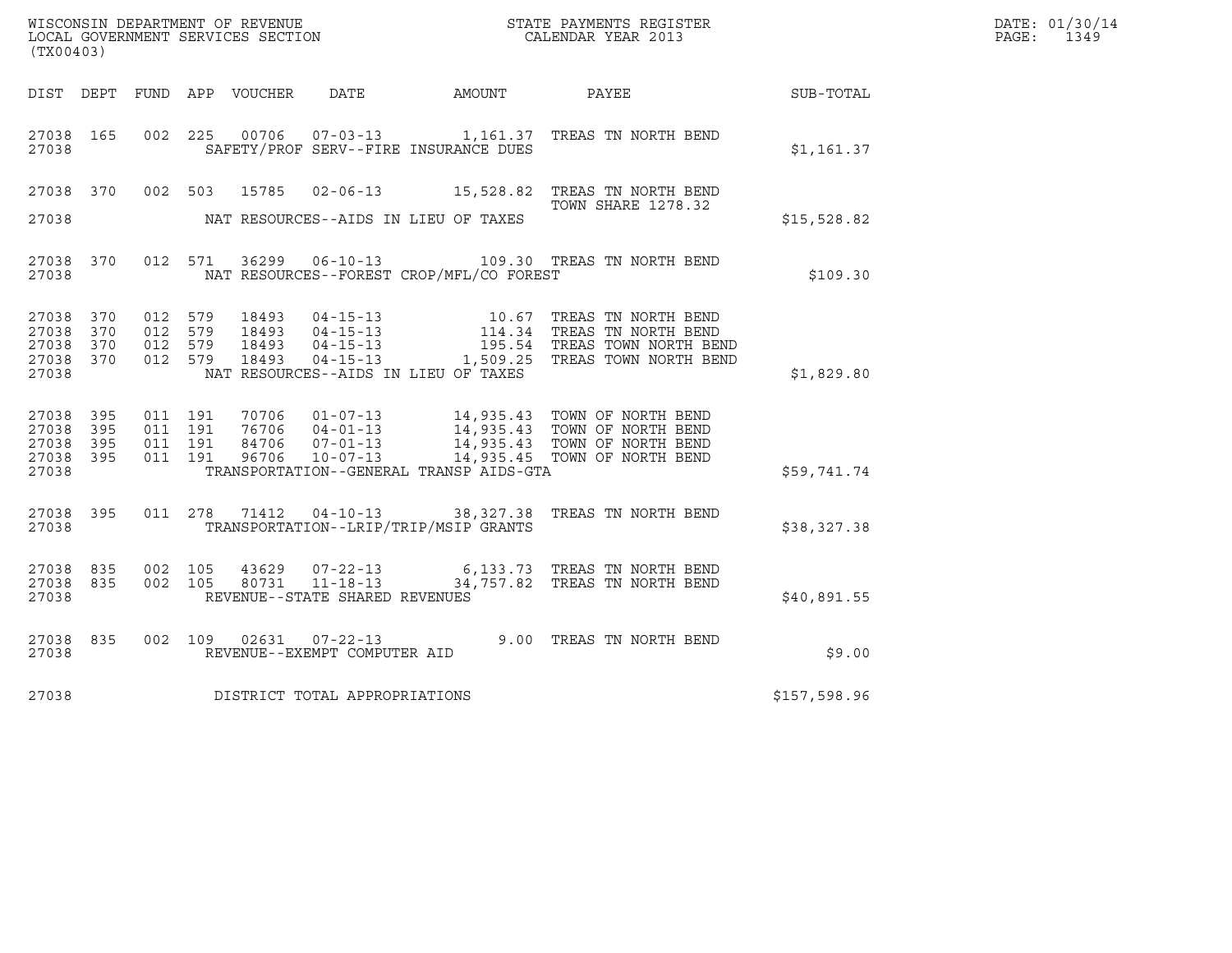| WISCONSIN DEPARTMENT OF REVENUE<br>STATE PAYMENTS REGISTER<br>LOCAL GOVERNMENT SERVICES SECTION<br>CALENDAR YEAR 2013<br>(TX00403) |                   |                                          |                               |                                 |                                |                                          |                                                                                                                                                                                                      |               | DATE: 01/30/14<br>PAGE: 1350 |
|------------------------------------------------------------------------------------------------------------------------------------|-------------------|------------------------------------------|-------------------------------|---------------------------------|--------------------------------|------------------------------------------|------------------------------------------------------------------------------------------------------------------------------------------------------------------------------------------------------|---------------|------------------------------|
|                                                                                                                                    |                   |                                          |                               | DIST DEPT FUND APP VOUCHER DATE |                                |                                          | AMOUNT PAYEE SUB-TOTAL                                                                                                                                                                               |               |                              |
| 27040 165<br>27040                                                                                                                 |                   | 002 225                                  |                               |                                 |                                | SAFETY/PROF SERV--FIRE INSURANCE DUES    | 00707  07-03-13  1,184.89  TREAS TN NORTHFIELD                                                                                                                                                       | \$1,184.89    |                              |
| 27040 370<br>27040                                                                                                                 |                   |                                          |                               |                                 |                                | NAT RESOURCES--FOREST CROP/MFL/CO FOREST | 012 571 36300 06-10-13 242.58 TREAS TN NORTHFIELD                                                                                                                                                    | \$242.58      |                              |
| 27040 370<br>27040<br>27040<br>27040<br>27040                                                                                      | 370<br>370<br>370 | 012 579<br>012 579<br>012 579<br>012 579 |                               |                                 |                                | NAT RESOURCES--AIDS IN LIEU OF TAXES     |                                                                                                                                                                                                      | \$476.70      |                              |
| 27040<br>27040<br>27040<br>27040 395<br>27040                                                                                      | 395<br>395<br>395 | 011 191                                  | 011 191<br>011 191<br>011 191 |                                 |                                | TRANSPORTATION--GENERAL TRANSP AIDS-GTA  | 70707  01-07-13  25,652.74  TOWN OF NORTHFIELD<br>76707  04-01-13  25,652.74  TOWN OF NORTHFIELD<br>84707  07-01-13  25,652.74  TOWN OF NORTHFIELD<br>96707  10-07-13  25,652.77  TOWN OF NORTHFIELD | \$102,610.99  |                              |
| 27040 395<br>27040                                                                                                                 |                   |                                          |                               |                                 |                                | TRANSPORTATION--LRIP/TRIP/MSIP GRANTS    | 011  278  64600  02-07-13  31,000.00 TREAS TN NORTHFIELD                                                                                                                                             | \$31,000.00   |                              |
| 27040 835<br>27040 835<br>27040                                                                                                    |                   | 002 105<br>002 105                       |                               |                                 | REVENUE--STATE SHARED REVENUES |                                          | 43630  07-22-13  8,649.33  TREAS TN NORTHFIELD<br>80732 11-18-13 49,012.85 TREAS TN NORTHFIELD                                                                                                       | \$57,662.18   |                              |
| 27040 835<br>27040                                                                                                                 |                   | 002 109                                  |                               |                                 | REVENUE--EXEMPT COMPUTER AID   |                                          | 02632  07-22-13  20.00 TREAS TN NORTHFIELD                                                                                                                                                           | \$20.00       |                              |
| 27040                                                                                                                              |                   |                                          |                               |                                 | DISTRICT TOTAL APPROPRIATIONS  |                                          |                                                                                                                                                                                                      | \$193, 197.34 |                              |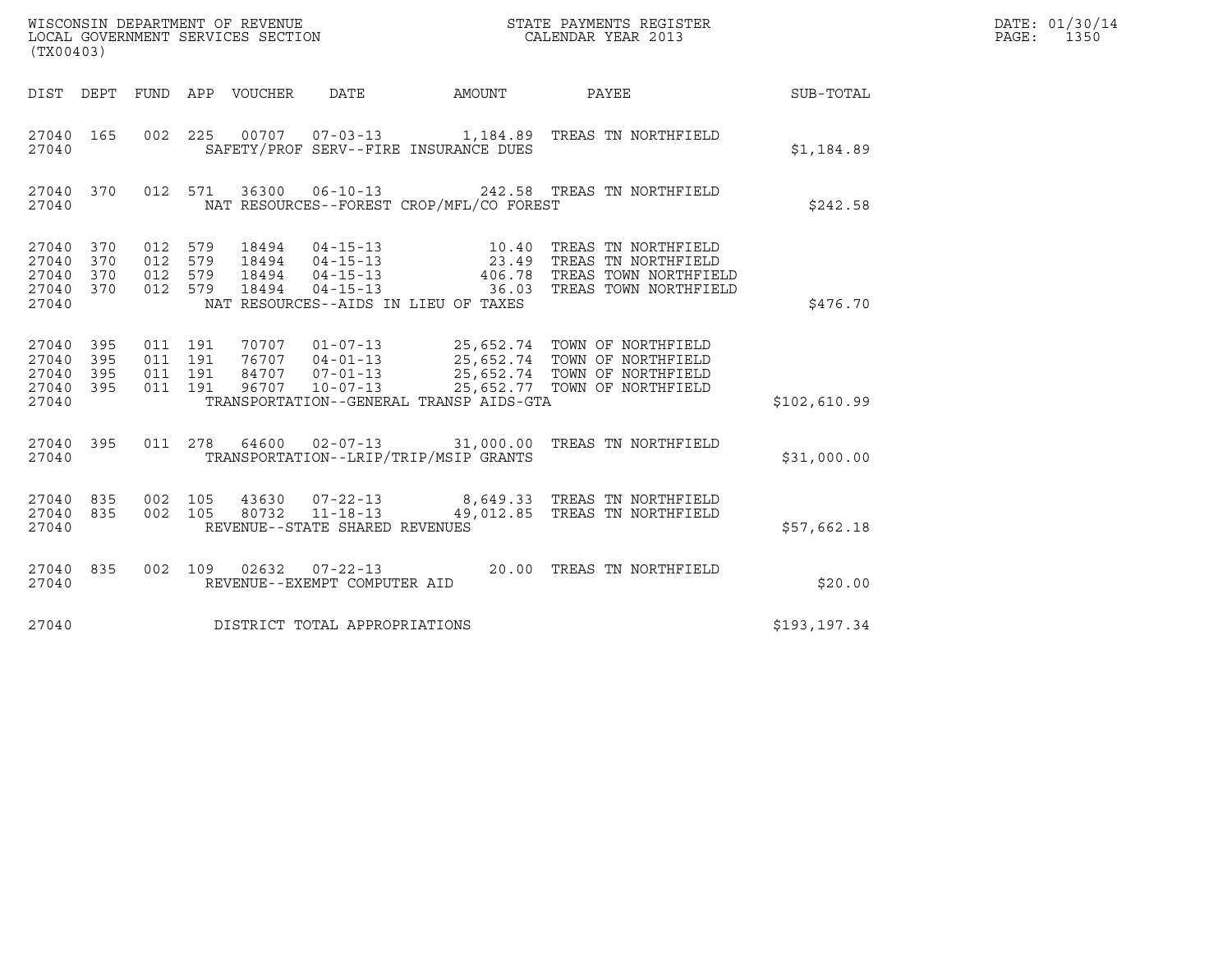| (TX00403)                                                    |                               |                    |                         |                                                              |                                          | $\tt WISCONSIM DEPARTMENT OF REVENUE$ $\tt WISCONMIN SERS REGISTER$ $\tt LOCAL BODAR YEAR$ $2013$                                                                                      |               | DATE: 01/30/14<br>PAGE:<br>1351 |
|--------------------------------------------------------------|-------------------------------|--------------------|-------------------------|--------------------------------------------------------------|------------------------------------------|----------------------------------------------------------------------------------------------------------------------------------------------------------------------------------------|---------------|---------------------------------|
| DIST DEPT                                                    |                               |                    | FUND APP VOUCHER        | DATE                                                         | AMOUNT PAYEE                             |                                                                                                                                                                                        | SUB-TOTAL     |                                 |
| 27042 165<br>27042                                           |                               |                    |                         |                                                              | SAFETY/PROF SERV--FIRE INSURANCE DUES    | 002  225  00708  07-03-13  1,204.56  TREAS TN SPRINGFIELD                                                                                                                              | \$1,204.56    |                                 |
| 27042 370<br>27042                                           |                               | 000 001            |                         |                                                              | NAT RESOURCES-SEVERANCE/YIELD/WITHDRAWAL |                                                                                                                                                                                        | \$4,064.87    |                                 |
| 27042 370                                                    |                               |                    |                         |                                                              |                                          | 002 503 15786 02-06-13 1,912.29 TREAS TN SPRINGFIELD<br>TOWN SHARE 191.89                                                                                                              |               |                                 |
| 27042                                                        |                               |                    |                         |                                                              | NAT RESOURCES--AIDS IN LIEU OF TAXES     |                                                                                                                                                                                        | \$1,912.29    |                                 |
| 27042 370<br>27042                                           |                               | 012 571            |                         |                                                              | NAT RESOURCES--FOREST CROP/MFL/CO FOREST | 36301  06-10-13  305.45  TREAS TN SPRINGFIELD                                                                                                                                          | \$305.45      |                                 |
| 27042 370<br>27042<br>370<br>27042 370<br>27042              | 012 579<br>012 579            | 012 579            | 18495<br>18495<br>18495 |                                                              | NAT RESOURCES--AIDS IN LIEU OF TAXES     | 33.84 TREAS TN SPRINGFIELD<br>04-15-13 33.84 TREAS TN SPRINGFIELD<br>04-15-13 86.63 TREAS TN SPRINGFIELD<br>04-15-13 347.71 TREAS TOWN SPRINGFIEI<br>347.71 TREAS TOWN SPRINGFIELD     | \$468.18      |                                 |
| 27042 395<br>395<br>27042<br>27042 395<br>27042 395<br>27042 | 011 191<br>011 191<br>011 191 | 011 191            | 96708                   | $10 - 07 - 13$                                               | TRANSPORTATION--GENERAL TRANSP AIDS-GTA  | 70708  01-07-13  25,081.15  TOWN OF SPRINGFIELD<br>76708  04-01-13  25,081.15  TOWN OF SPRINGFIELD<br>84708  07-01-13  25,081.15  TOWN OF SPRINGFIELD<br>25,081.18 TOWN OF SPRINGFIELD | \$100, 324.63 |                                 |
| 27042 835<br>27042 835<br>27042                              |                               | 002 105<br>002 105 | 43631<br>80733          | $07 - 22 - 13$<br>11-18-13<br>REVENUE--STATE SHARED REVENUES |                                          | 6,188.57 TREAS TN SPRINGFIELD<br>35,068.14 TREAS TN SPRINGFIELD                                                                                                                        | \$41,256.71   |                                 |
| 27042 835<br>27042                                           |                               |                    |                         | REVENUE--EXEMPT COMPUTER AID                                 |                                          | 002 109 02633 07-22-13 1.00 TREAS TN SPRINGFIELD                                                                                                                                       | \$1.00        |                                 |
| 27042                                                        |                               |                    |                         | DISTRICT TOTAL APPROPRIATIONS                                |                                          |                                                                                                                                                                                        | \$149,537.69  |                                 |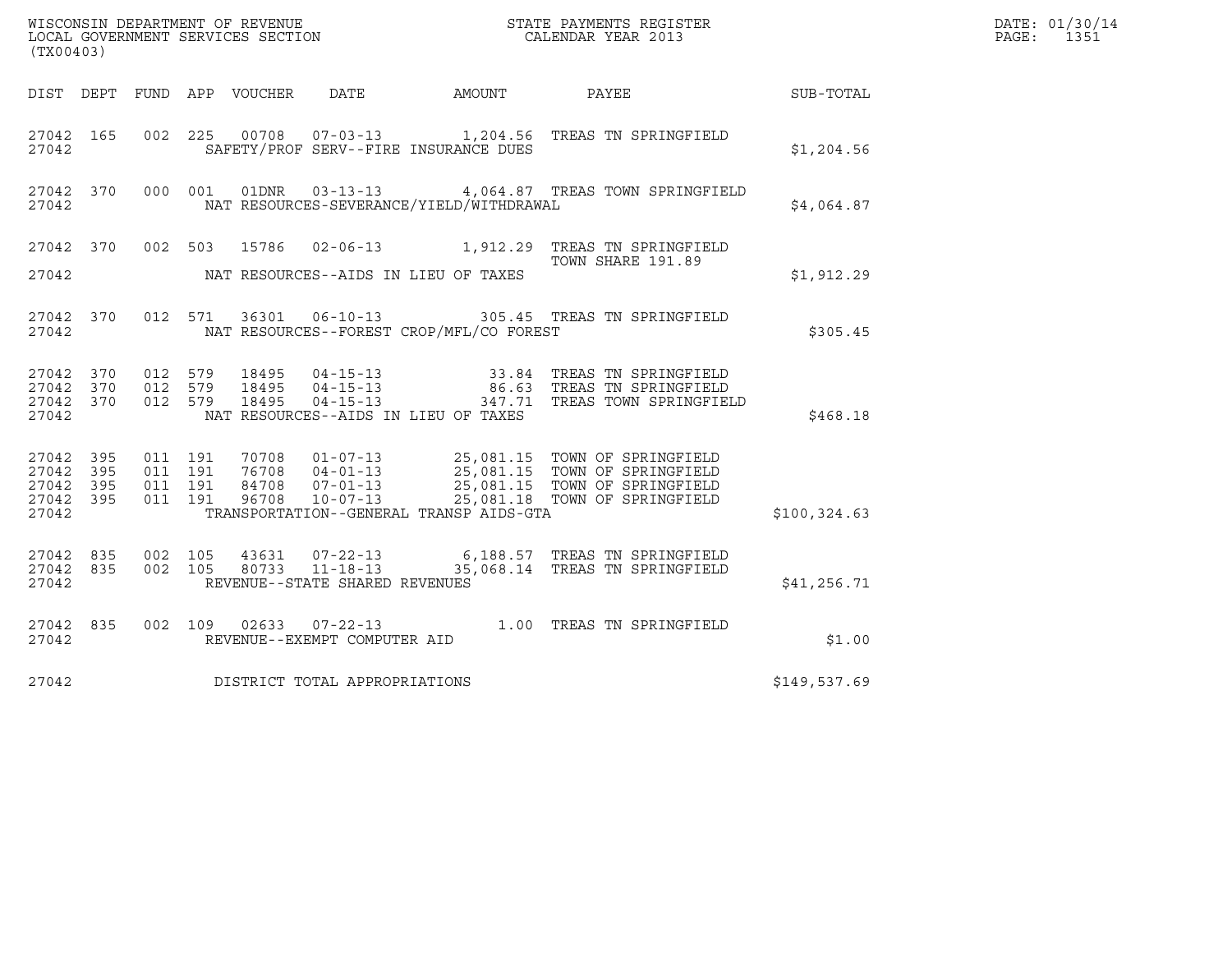| WISCONSIN DEPARTMENT OF REVENUE   | STATE PAYMENTS REGISTER | DATE: 01/30/14 |
|-----------------------------------|-------------------------|----------------|
| LOCAL GOVERNMENT SERVICES SECTION | CALENDAR YEAR 2013      | 1352<br>PAGE:  |

| (TX00403)                                                             |                                               |                                                                                                                                                            |                                     |                                                                                                                                          |              |
|-----------------------------------------------------------------------|-----------------------------------------------|------------------------------------------------------------------------------------------------------------------------------------------------------------|-------------------------------------|------------------------------------------------------------------------------------------------------------------------------------------|--------------|
| DIST<br>DEPT                                                          | FUND                                          | APP<br>VOUCHER<br>DATE                                                                                                                                     | AMOUNT                              | PAYEE                                                                                                                                    | SUB-TOTAL    |
| 165<br>27101<br>27101                                                 | 002                                           | 225<br>00709<br>SAFETY/PROF SERV--FIRE INSURANCE DUES                                                                                                      | 07-03-13 750.63                     | TREAS VIL ALMA CENTER                                                                                                                    | \$750.63     |
| 27101<br>395<br>395<br>27101<br>395<br>27101<br>395<br>27101<br>27101 | 011<br>191<br>011<br>191<br>011<br>191<br>011 | 70709<br>$01 - 07 - 13$<br>$04 - 01 - 13$<br>76709<br>$07 - 01 - 13$<br>84709<br>$10 - 07 - 13$<br>191<br>96709<br>TRANSPORTATION--GENERAL TRANSP AIDS-GTA |                                     | 9,036.37 VILLAGE OF ALMA CENTER<br>9,036.37 VILLAGE OF ALMA CENTER<br>9,036.37 VILLAGE OF ALMA CENTER<br>9,036.39 VILLAGE OF ALMA CENTER | \$36, 145.50 |
| 27101<br>505<br>505<br>27101<br>505<br>27101<br>27101                 | 002<br>002<br>002                             | 743<br>03793 12-19-13<br>03793<br>743<br>05627<br>743<br>DOA--HOUSING ASSISTANCE GRANTS                                                                    | 400.00<br>$01 - 02 - 13$ 255,000.00 | TREAS VIL ALMA CENTER<br>12-19-13   20,000.00 TREAS VIL ALMA CENTER<br>TREAS VIL ALMA CENTER                                             | \$275,400.00 |
| 27101<br>835<br>835<br>27101<br>27101                                 | 002<br>002                                    | 105<br>105<br>80734<br>REVENUE--STATE SHARED REVENUES                                                                                                      | 11-18-13 126,725.03                 | TREAS VIL ALMA CENTER                                                                                                                    | \$149,092.72 |
| 835<br>27101<br>27101                                                 | 002                                           | 109<br>02634<br>$07 - 22 - 13$<br>REVENUE--EXEMPT COMPUTER AID                                                                                             | 25.00                               | TREAS VIL ALMA CENTER                                                                                                                    | \$25.00      |
| 835<br>27101<br>27101                                                 | 021                                           | 363<br>35665<br>$03 - 25 - 13$<br>REVENUE--LOTTERY CREDIT -                                                                                                | 1,135.59                            | TREAS VIL ALMA CENTER                                                                                                                    | \$1,135.59   |
| 27101                                                                 |                                               | DISTRICT TOTAL APPROPRIATIONS                                                                                                                              |                                     |                                                                                                                                          | \$462,549.44 |

(TX00403)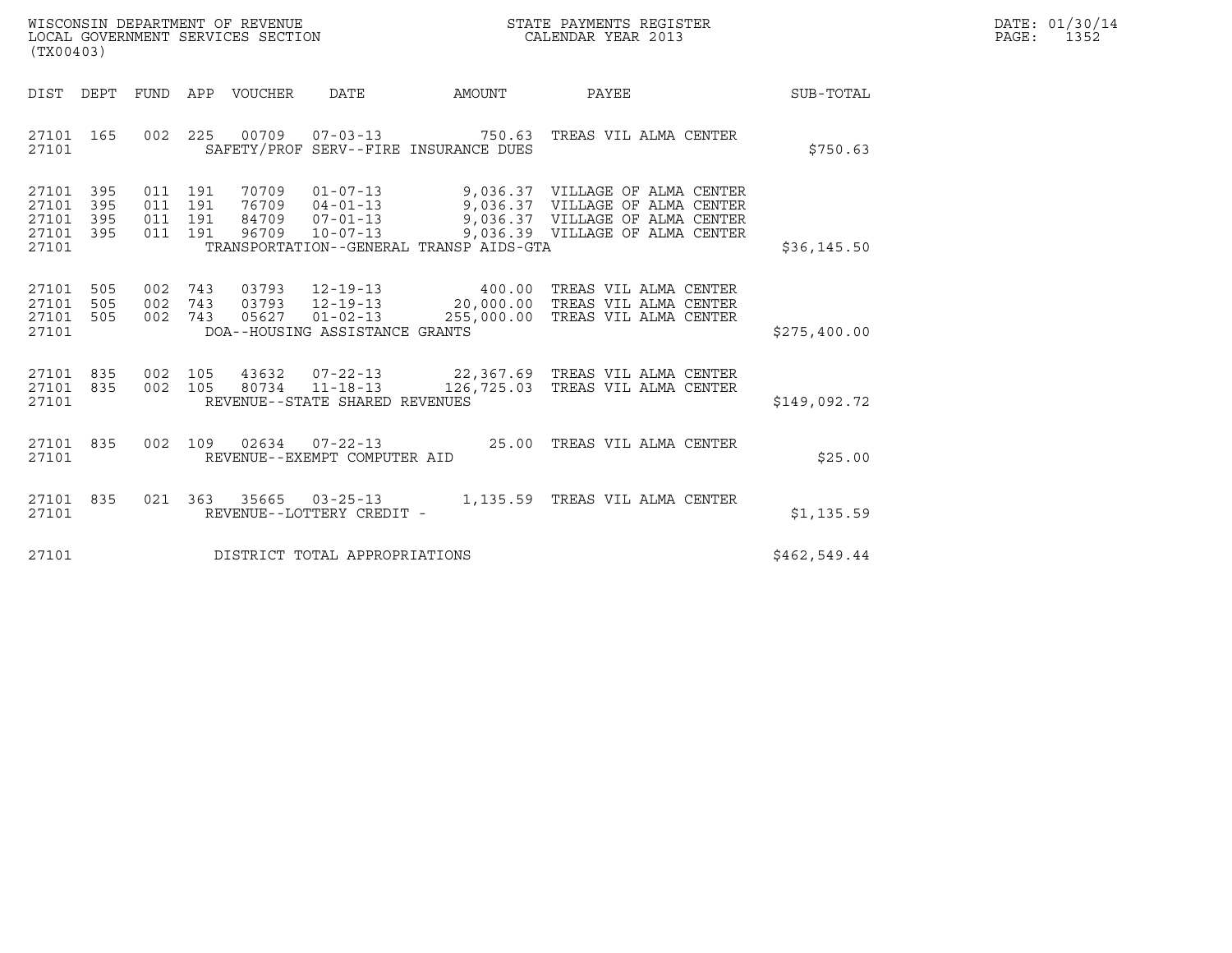| ${\tt WISCONSIM DEPARTMENT OF REVENUE} {\tt NISCONMIN S REGIS:} {\tt LOCALENDAR YEAR 2013}$<br>LOCAL GOVERNMENT SERVICES SECTION<br>(TX00403) |            |                                          |         |                                 |                                |                                         | STATE PAYMENTS REGISTER                                                                                                                                                                |             | DATE: 01/30/14<br>PAGE: 1353 |
|-----------------------------------------------------------------------------------------------------------------------------------------------|------------|------------------------------------------|---------|---------------------------------|--------------------------------|-----------------------------------------|----------------------------------------------------------------------------------------------------------------------------------------------------------------------------------------|-------------|------------------------------|
|                                                                                                                                               |            |                                          |         | DIST DEPT FUND APP VOUCHER DATE |                                |                                         | AMOUNT PAYEE SUB-TOTAL                                                                                                                                                                 |             |                              |
| 27136 165<br>27136                                                                                                                            |            |                                          |         |                                 |                                | SAFETY/PROF SERV--FIRE INSURANCE DUES   | 002 225 00710 07-03-13 797.67 TREAS VIL HIXTON                                                                                                                                         | \$797.67    |                              |
| 27136                                                                                                                                         |            |                                          |         |                                 |                                | NAT RESOURCES--AIDS IN LIEU OF TAXES    | 27136 370 012 579 18496 04-15-13 2.17 TREAS VIL HIXTON                                                                                                                                 | \$2.17      |                              |
| 27136 395<br>27136<br>27136<br>27136 395<br>27136                                                                                             | 395<br>395 | 011 191<br>011 191<br>011 191<br>011 191 |         |                                 |                                | TRANSPORTATION--GENERAL TRANSP AIDS-GTA | 70710  01-07-13  2,732.92  VILLAGE OF HIXTON<br>76710 04-01-13 2,732.92 VILLAGE OF HIXTON<br>84710 07-01-13 2,732.92 VILLAGE OF HIXTON<br>96710  10-07-13  2,732.93  VILLAGE OF HIXTON | \$10,931.69 |                              |
| 27136 835<br>27136 835<br>27136                                                                                                               |            | 002 105<br>002 105                       |         |                                 | REVENUE--STATE SHARED REVENUES |                                         |                                                                                                                                                                                        | \$62,907.71 |                              |
| 27136 835<br>27136 835<br>27136                                                                                                               |            | 002 109                                  | 002 109 |                                 | REVENUE--EXEMPT COMPUTER AID   |                                         |                                                                                                                                                                                        | \$720.00    |                              |
| 27136 835<br>27136                                                                                                                            |            |                                          |         |                                 | REVENUE--LOTTERY CREDIT -      |                                         | 021  363  35666  03-25-13<br>99.22  TREAS VIL HIXTON                                                                                                                                   | \$99.22     |                              |
| 27136                                                                                                                                         |            |                                          |         |                                 | DISTRICT TOTAL APPROPRIATIONS  |                                         |                                                                                                                                                                                        | \$75,458.46 |                              |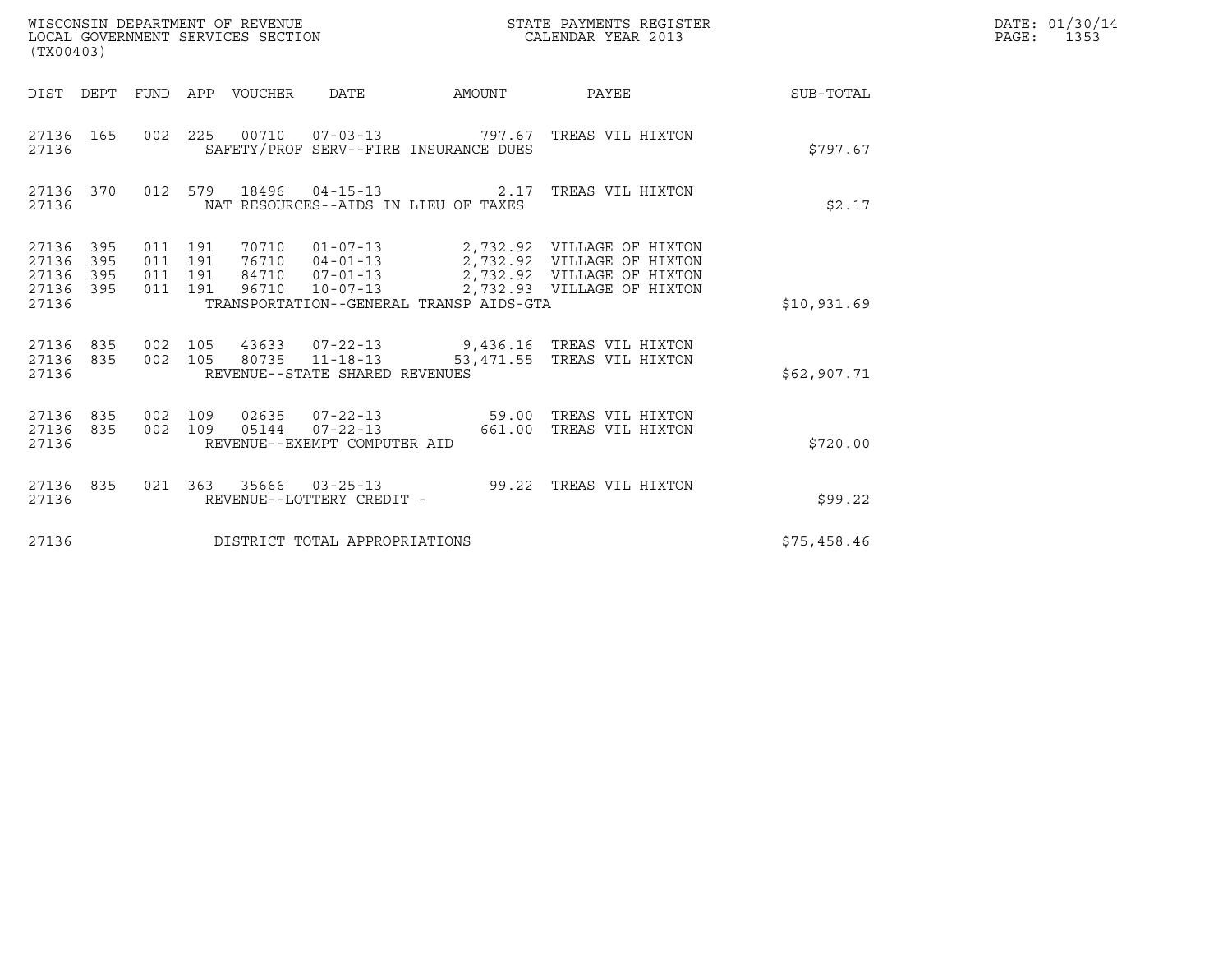| WISCONSIN DEPARTMENT OF REVENUE   | STATE PAYMENTS REGISTER | DATE: 01/30/14 |
|-----------------------------------|-------------------------|----------------|
| LOCAL GOVERNMENT SERVICES SECTION | CALENDAR YEAR 2013      | 1354<br>PAGE:  |

| WISCONSIN DEPARTMENT OF REVENUE<br>LOCAL GOVERNMENT SERVICES SECTION<br>(TX00403)                                                                                                         | STATE PAYMENTS REGISTER<br>CALENDAR YEAR 2013 |              | DATE: 01/30/14<br>$\mathtt{PAGE}$ :<br>1354 |
|-------------------------------------------------------------------------------------------------------------------------------------------------------------------------------------------|-----------------------------------------------|--------------|---------------------------------------------|
| DIST DEPT FUND APP VOUCHER DATE AMOUNT PAYEE                                                                                                                                              |                                               | SUB-TOTAL    |                                             |
| 002  225  00711  07-03-13  818.69  TREAS VIL MELROSE<br>27151 165<br>27151<br>SAFETY/PROF SERV--FIRE INSURANCE DUES                                                                       |                                               | \$818.69     |                                             |
| 011 191<br>27151 395<br>27151<br>395<br>011 191<br>27151<br>395<br>011 191<br>27151 395<br>011 191 96711 10-07-13<br>27151<br>TRANSPORTATION--GENERAL TRANSP AIDS-GTA                     | 70711  01-07-13  5,145.88  VILLAGE OF MELROSE | \$20,583.52  |                                             |
| 002 231 00072 11-01-13 160.00 TREAS VIL MELROSE<br>002 231 00783 06-03-13 435.00 TREAS VIL MELROSE<br>27151 455<br>27151 455<br>27151<br>JUSTICE--LAW ENFORCEMENT TRAINING                |                                               | \$595.00     |                                             |
| 002  105  43634  07-22-13  25,446.87  TREAS VIL MELROSE<br>27151 835<br>27151 835<br>002 105<br>80736  11-18-13  144,198.91  TREAS VIL MELROSE<br>REVENUE--STATE SHARED REVENUES<br>27151 |                                               | \$169,645.78 |                                             |
| 002 109 02636 07-22-13 394.00 TREAS VIL MELROSE<br>27151 835<br>27151<br>REVENUE--EXEMPT COMPUTER AID                                                                                     |                                               | \$394.00     |                                             |
| 021 363 35667 03-25-13 266.75 TREAS VIL MELROSE<br>27151 835<br>27151<br>REVENUE--LOTTERY CREDIT -                                                                                        |                                               | \$266.75     |                                             |
| DISTRICT TOTAL APPROPRIATIONS<br>27151                                                                                                                                                    |                                               | \$192,303.74 |                                             |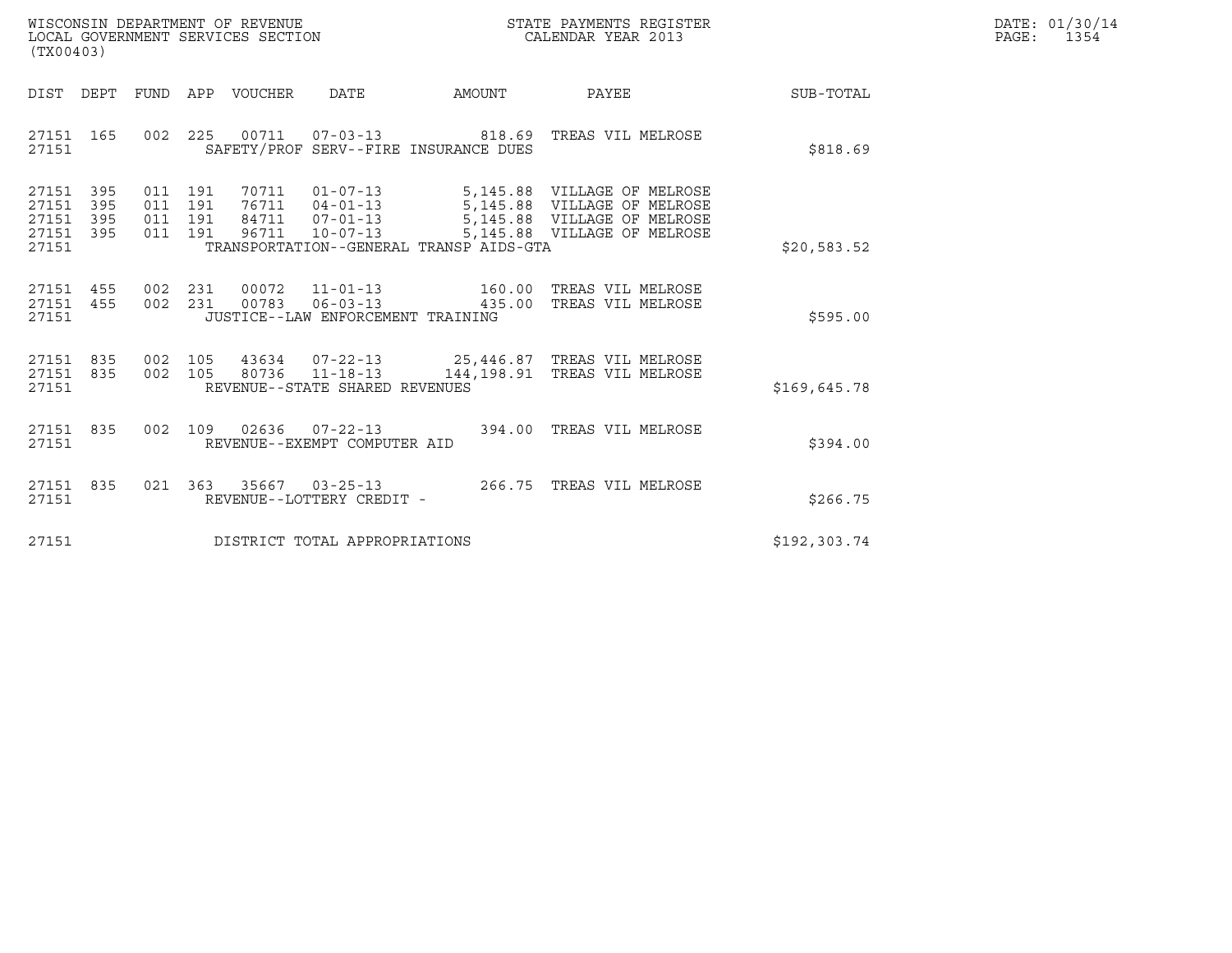| WISCONSIN DEPARTMENT OF REVENUE<br>LOCAL GOVERNMENT SERVICES SECTION<br>(TX00403) | STATE PAYMENTS REGISTER<br>CALENDAR YEAR 2013 | DATE: 01/30/14<br>PAGE:<br>1355 |
|-----------------------------------------------------------------------------------|-----------------------------------------------|---------------------------------|

| (TX00403)                                                                 |                                                                                                                                                 |        |                                                                                                                                     |              |
|---------------------------------------------------------------------------|-------------------------------------------------------------------------------------------------------------------------------------------------|--------|-------------------------------------------------------------------------------------------------------------------------------------|--------------|
| DIST DEPT FUND                                                            | APP VOUCHER DATE                                                                                                                                | AMOUNT | <b>PAYEE</b>                                                                                                                        | SUB-TOTAL    |
| 27152 165<br>27152                                                        | 002 225 00712 07-03-13 690.28 TREAS VIL MERRILLAN<br>SAFETY/PROF SERV--FIRE INSURANCE DUES                                                      |        |                                                                                                                                     | \$690.28     |
| 27152<br>395<br>27152<br>395<br>27152<br>395<br>27152 395<br>011<br>27152 | 011 191<br>011 191<br>011 191 84712 07-01-13<br>191 96712 10-07-13 4,550.07 VILLAGE OF MERRILLAN<br>TRANSPORTATION--GENERAL TRANSP AIDS-GTA     |        | 70712  01-07-13  4,550.07  VILLAGE OF MERRILLAN<br>76712  04-01-13  4,550.07  VILLAGE OF MERRILLAN<br>4,550.07 VILLAGE OF MERRILLAN | \$18, 200.28 |
| 505<br>002<br>27152<br>27152                                              | 743<br>DOA--HOUSING ASSISTANCE GRANTS                                                                                                           |        | 06553  01-24-13  500.00  TREAS VIL MERRILLAN                                                                                        | \$500.00     |
| 835<br>27152<br>835<br>27152<br>27152                                     | 002 105 43635 07-22-13 28,076.59 TREAS VIL MERRILLAN<br>002 105 80737 11-18-13 159,100.65 TREAS VIL MERRILLAN<br>REVENUE--STATE SHARED REVENUES |        |                                                                                                                                     | \$187,177.24 |
| 27152 835<br>27152                                                        | 002 109 02637 07-22-13 5.00 TREAS VIL MERRILLAN<br>REVENUE--EXEMPT COMPUTER AID                                                                 |        |                                                                                                                                     | \$5.00       |
| 27152 835<br>27152                                                        | 021 363 35668 03-25-13 801.48<br>REVENUE--LOTTERY CREDIT -                                                                                      |        | TREAS VIL MERRILLAN                                                                                                                 | \$801.48     |
| 27152                                                                     | DISTRICT TOTAL APPROPRIATIONS                                                                                                                   |        |                                                                                                                                     | \$207,374.28 |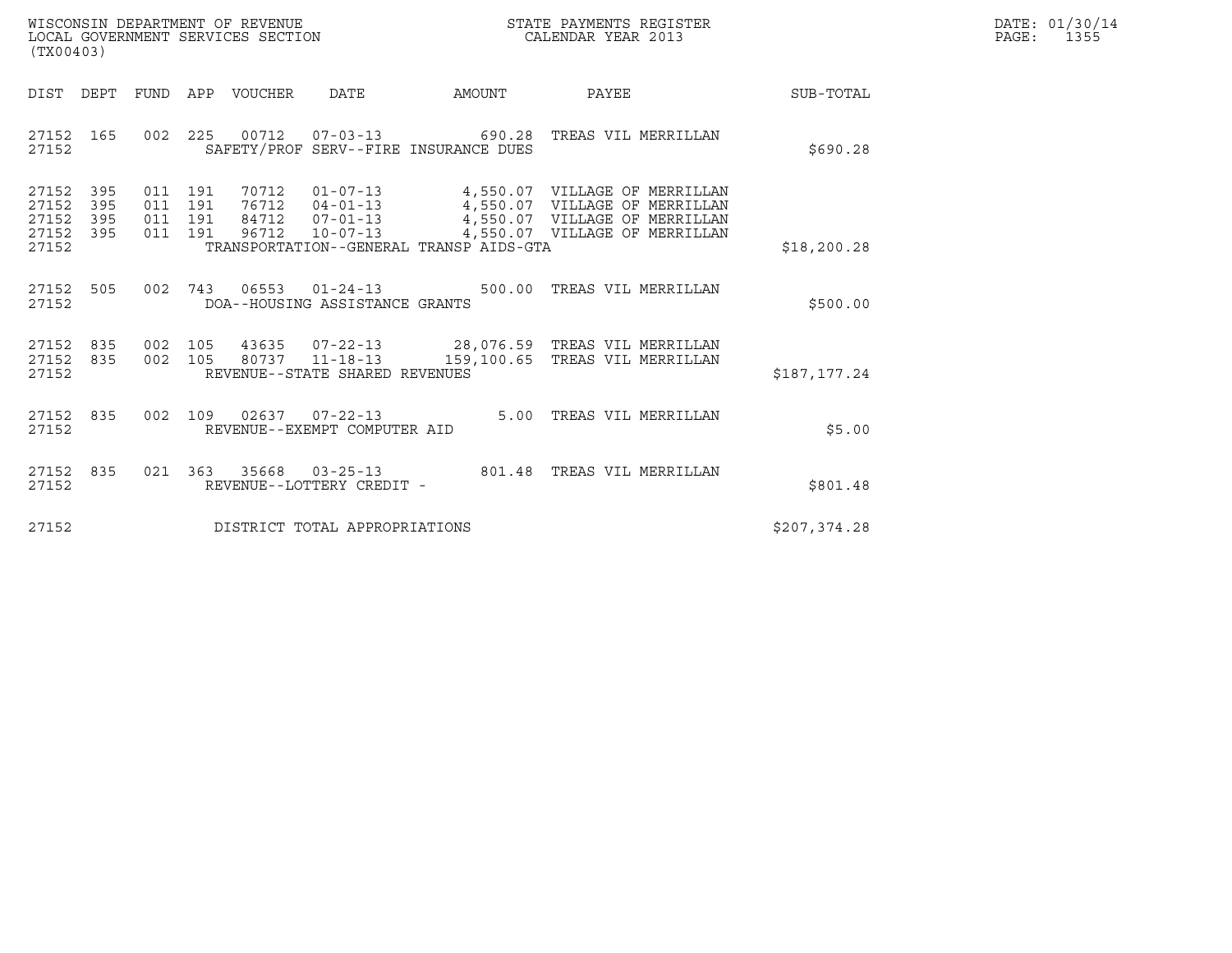| WISCONSIN DEPARTMENT OF REVENUE   | STATE PAYMENTS REGISTER | DATE: 01/30/14 |
|-----------------------------------|-------------------------|----------------|
| LOCAL GOVERNMENT SERVICES SECTION | CALENDAR YEAR 2013      | 1356<br>PAGE:  |

| WISCONSIN DEPARTMENT OF REVENUE<br>LOCAL GOVERNMENT SERVICES SECTION<br>(TX00403) |            |                                  |                                  |                                                                      | STATE PAYMENTS REGISTER<br>CALENDAR YEAR 2013                   |                                                                                                    |              | DATE: 01/30/14<br>PAGE:<br>1356 |
|-----------------------------------------------------------------------------------|------------|----------------------------------|----------------------------------|----------------------------------------------------------------------|-----------------------------------------------------------------|----------------------------------------------------------------------------------------------------|--------------|---------------------------------|
| DEPT<br>DIST                                                                      | FUND       |                                  | APP VOUCHER DATE                 |                                                                      | AMOUNT                                                          | <b>PAYEE</b>                                                                                       | SUB-TOTAL    |                                 |
| 27186 165<br>27186                                                                |            |                                  |                                  |                                                                      | SAFETY/PROF SERV--FIRE INSURANCE DUES                           | 002 225 00713 07-03-13 504.35 TREAS VIL TAYLOR                                                     | \$504.35     |                                 |
| 27186<br>395<br>27186<br>395<br>27186<br>395<br>27186 395<br>27186                | 011<br>011 | 011 191<br>191<br>191<br>011 191 | 70713<br>76713<br>84713<br>96713 | $01 - 07 - 13$<br>$04 - 01 - 13$<br>$07 - 01 - 13$<br>$10 - 07 - 13$ | 5,239.49<br>5,239.49<br>TRANSPORTATION--GENERAL TRANSP AIDS-GTA | 5,239.49 VILLAGE OF TAYLOR<br>VILLAGE OF TAYLOR<br>VILLAGE OF TAYLOR<br>5,239.51 VILLAGE OF TAYLOR | \$20,957.98  |                                 |
| 27186 835<br>27186 835<br>27186                                                   |            | 002 105                          |                                  | 80738 11-18-13<br>REVENUE--STATE SHARED REVENUES                     |                                                                 | 002 105 43636 07-22-13 24,737.23 TREAS VIL TAYLOR<br>141,298.35 TREAS VIL TAYLOR                   | \$166,035.58 |                                 |
| 27186 835<br>27186 835<br>27186                                                   | 002<br>002 | 109                              | 02638<br>109 05145               | REVENUE--EXEMPT COMPUTER AID                                         | $07 - 22 - 13$ 3.00<br>$07 - 22 - 13$ 373.00                    | TREAS VIL TAYLOR<br>TREAS VIL TAYLOR                                                               | \$376.00     |                                 |
| 27186 835<br>27186                                                                |            |                                  |                                  | REVENUE--LOTTERY CREDIT -                                            |                                                                 | 021  363  35669  03-25-13  885.28  TREAS VIL TAYLOR                                                | \$885.28     |                                 |
| 27186                                                                             |            |                                  |                                  | DISTRICT TOTAL APPROPRIATIONS                                        |                                                                 |                                                                                                    | \$188,759.19 |                                 |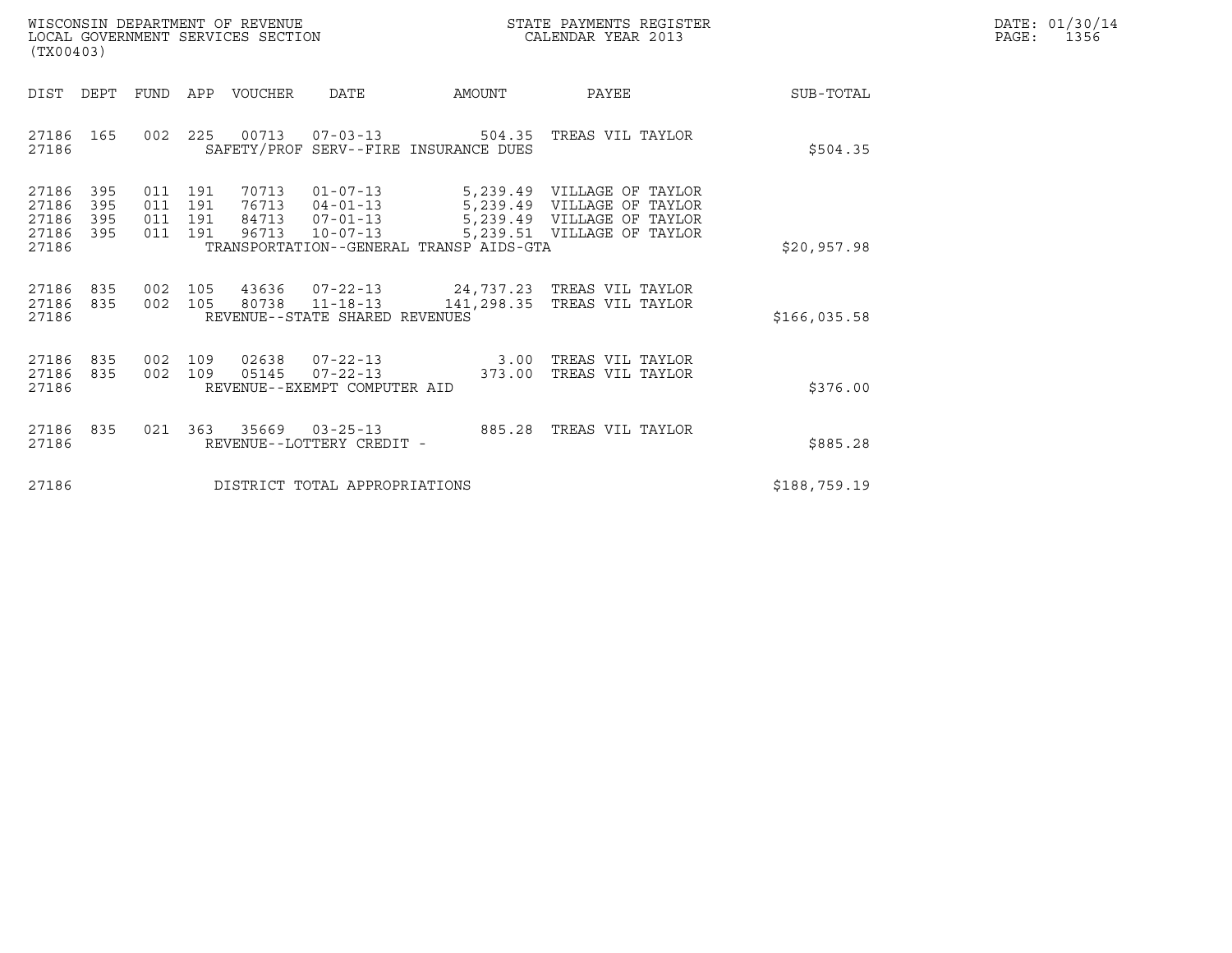| ${\tt WISCONSIN} \begin{tabular}{l} DEPARTMENT OF REVIEW \\ LOCAL BONERNMENT SERVICES SECTION \\ \end{tabular}$<br>(TX00403)                                                |                                                                                                                            |                                                                                                                                                           |                                                                                         |                                                                                                                                                                         |                                                                                                                                                                                                                                                                                              |                                                                                                                                                              |                                                                                                                                                                                                                                                                                                                                                                                                                                                                                                                                                                                                                                           |                  | DATE: 01/30/14<br>PAGE:<br>1357 |
|-----------------------------------------------------------------------------------------------------------------------------------------------------------------------------|----------------------------------------------------------------------------------------------------------------------------|-----------------------------------------------------------------------------------------------------------------------------------------------------------|-----------------------------------------------------------------------------------------|-------------------------------------------------------------------------------------------------------------------------------------------------------------------------|----------------------------------------------------------------------------------------------------------------------------------------------------------------------------------------------------------------------------------------------------------------------------------------------|--------------------------------------------------------------------------------------------------------------------------------------------------------------|-------------------------------------------------------------------------------------------------------------------------------------------------------------------------------------------------------------------------------------------------------------------------------------------------------------------------------------------------------------------------------------------------------------------------------------------------------------------------------------------------------------------------------------------------------------------------------------------------------------------------------------------|------------------|---------------------------------|
| DIST DEPT                                                                                                                                                                   |                                                                                                                            |                                                                                                                                                           |                                                                                         | FUND APP VOUCHER                                                                                                                                                        | DATE                                                                                                                                                                                                                                                                                         | AMOUNT                                                                                                                                                       | PAYEE                                                                                                                                                                                                                                                                                                                                                                                                                                                                                                                                                                                                                                     | <b>SUB-TOTAL</b> |                                 |
| 27206                                                                                                                                                                       | 27206 165                                                                                                                  | 002                                                                                                                                                       |                                                                                         |                                                                                                                                                                         |                                                                                                                                                                                                                                                                                              | SAFETY/PROF SERV--FIRE INSURANCE DUES                                                                                                                        | 225 00714 07-03-13 8,263.72 TREAS CITY BLACK RIVER FA                                                                                                                                                                                                                                                                                                                                                                                                                                                                                                                                                                                     | \$8,263.72       |                                 |
| 27206                                                                                                                                                                       | 27206 370                                                                                                                  |                                                                                                                                                           |                                                                                         | 012 571 36302                                                                                                                                                           |                                                                                                                                                                                                                                                                                              | NAT RESOURCES--FOREST CROP/MFL/CO FOREST                                                                                                                     | 06-10-13 31.96 TREAS CITY BLACK RIVER FA                                                                                                                                                                                                                                                                                                                                                                                                                                                                                                                                                                                                  | \$31.96          |                                 |
| 27206 370<br>27206                                                                                                                                                          | 27206 370                                                                                                                  | 012 579<br>012 579                                                                                                                                        |                                                                                         | 18497<br>18497                                                                                                                                                          |                                                                                                                                                                                                                                                                                              | NAT RESOURCES--AIDS IN LIEU OF TAXES                                                                                                                         | 04-15-13 1.73 TREAS CITY BLACK RIVER FA<br>04-15-13 74.22 TREAS CITY BALCK RIVER FALLS                                                                                                                                                                                                                                                                                                                                                                                                                                                                                                                                                    | \$75.95          |                                 |
| 27206<br>27206<br>27206<br>27206 395<br>27206                                                                                                                               | 395<br>395<br>395                                                                                                          | 011 162<br>011 162<br>011 162                                                                                                                             | 011 162                                                                                 |                                                                                                                                                                         |                                                                                                                                                                                                                                                                                              | TRANSPORTATION--CONNECTING HIGHWAY AIDS                                                                                                                      | 72034  01-07-13  9,880.55  CITY OF BLACK RIVER FALLS<br>78034  04-01-13  9,880.55  CITY OF BLACK RIVER FALLS<br>86034  07-01-13  9,880.55  CITY OF BLACK RIVER FALLS<br>98034  10-07-13  9,880.58  CITY OF BLACK RIVER FALLS                                                                                                                                                                                                                                                                                                                                                                                                              | \$39,522.23      |                                 |
| 27206 395<br>27206<br>27206 395<br>27206 395<br>27206                                                                                                                       | 395                                                                                                                        | 011 177<br>011 177<br>011 177<br>011 177                                                                                                                  |                                                                                         | 00023<br>80023<br>88023<br>92023                                                                                                                                        | TRANSPORTATION--TRANSIT AID                                                                                                                                                                                                                                                                  |                                                                                                                                                              | 12-30-13 10,974.00 CITY OF BLACK RIVER FALLS<br>06-14-13 18,290.00 CITY OF BLACK RIVER FALLS<br>07-08-13 18,290.00 CITY OF BLACK RIVER FALLS<br>09-30-13 18,290.00 CITY OF BLACK RIVER FALLS                                                                                                                                                                                                                                                                                                                                                                                                                                              | \$65,844.00      |                                 |
| 27206<br>27206 395<br>27206 395<br>27206 395<br>27206                                                                                                                       | 395                                                                                                                        | 011 182<br>011 182<br>011 182<br>011 182                                                                                                                  |                                                                                         | 63029<br>84928<br>90779<br>95501                                                                                                                                        | $11 - 27 - 13$                                                                                                                                                                                                                                                                               | TRANSPORTATION--TRANSIT AIDS-FEDERAL                                                                                                                         | 01-28-13 21,333.00 TREAS CITY BLACK RIVER FA<br>08-21-13 37,283.00 TREAS CITY BLACK RIVER FA<br>10-16-13 18,953.00 TREAS CITY BLACK RIVER FA<br>28,263.00 TREAS CITY BLACK RIVER FA                                                                                                                                                                                                                                                                                                                                                                                                                                                       | \$105,832.00     |                                 |
| 27206 395<br>27206<br>27206<br>27206<br>27206<br>27206<br>27206<br>27206<br>27206<br>27206<br>27206<br>27206<br>27206<br>27206<br>27206<br>27206<br>27206<br>27206<br>27206 | 395<br>395<br>395<br>395<br>395<br>395<br>395<br>395<br>395<br>395<br>395<br>395<br>395<br>395<br>395<br>395<br>395<br>395 | 011 185<br>011 185<br>011 185<br>011 185<br>011 185<br>011<br>011<br>011<br>011<br>011<br>011<br>011<br>011<br>011<br>011<br>011<br>011<br>011<br>011 185 | 185<br>185<br>185<br>185<br>185<br>185<br>185<br>185<br>185<br>185<br>185<br>185<br>185 | 64512<br>64512<br>64512<br>65359<br>70838<br>70838<br>75875<br>75875<br>75875<br>79241<br>80632<br>80632<br>80632<br>81592<br>81592<br>84656<br>87387<br>90523<br>90523 | $02 - 11 - 13$<br>$04 - 08 - 13$<br>$04 - 08 - 13$<br>$05 - 28 - 13$<br>$05 - 28 - 13$<br>$05 - 28 - 13$<br>$07 - 01 - 13$<br>$07 - 15 - 13$<br>$07 - 15 - 13$<br>$07 - 15 - 13$<br>$07 - 22 - 13$<br>$07 - 22 - 13$<br>$08 - 19 - 13$<br>$09 - 16 - 13$<br>$10 - 15 - 13$<br>$10 - 15 - 13$ | 731.76<br>655.32<br>655.32<br>1,305.02<br>559.32<br>958.80<br>745.76<br>1,150.56<br>958.80<br>5,395.56<br>383.52<br>1,408.66<br>767.04<br>1,150.56<br>767.04 | 925.76 TREAS CITY BLACK RIVER FA<br>02-11-13<br>02-11-13<br>1,394.08 TREAS CITY BLACK RIVER FA<br>02-11-13<br>1,028.20 TREAS CITY BLACK RIVER FA<br>1,028.20 TREAS CITY BLACK RIVER FA<br>TREAS CITY BLACK RIVER FA<br>TREAS CITY BLACK RIVER FA<br>TREAS CITY BLACK RIVER FA<br>TREAS CITY BLACK RIVER FA<br>TREAS CITY BLACK RIVER FA<br>TREAS CITY BLACK RIVER FA<br>TREAS CITY BLACK RIVER FA<br>TREAS CITY BLACK RIVER FA<br>TREAS CITY BLACK RIVER FA<br>TREAS CITY BLACK RIVER FA<br>TREAS CITY BLACK RIVER FA<br>TREAS CITY BLACK RIVER FA<br>TREAS CITY BLACK RIVER FA<br>TREAS CITY BLACK RIVER FA<br>TREAS CITY BLACK RIVER FA |                  |                                 |